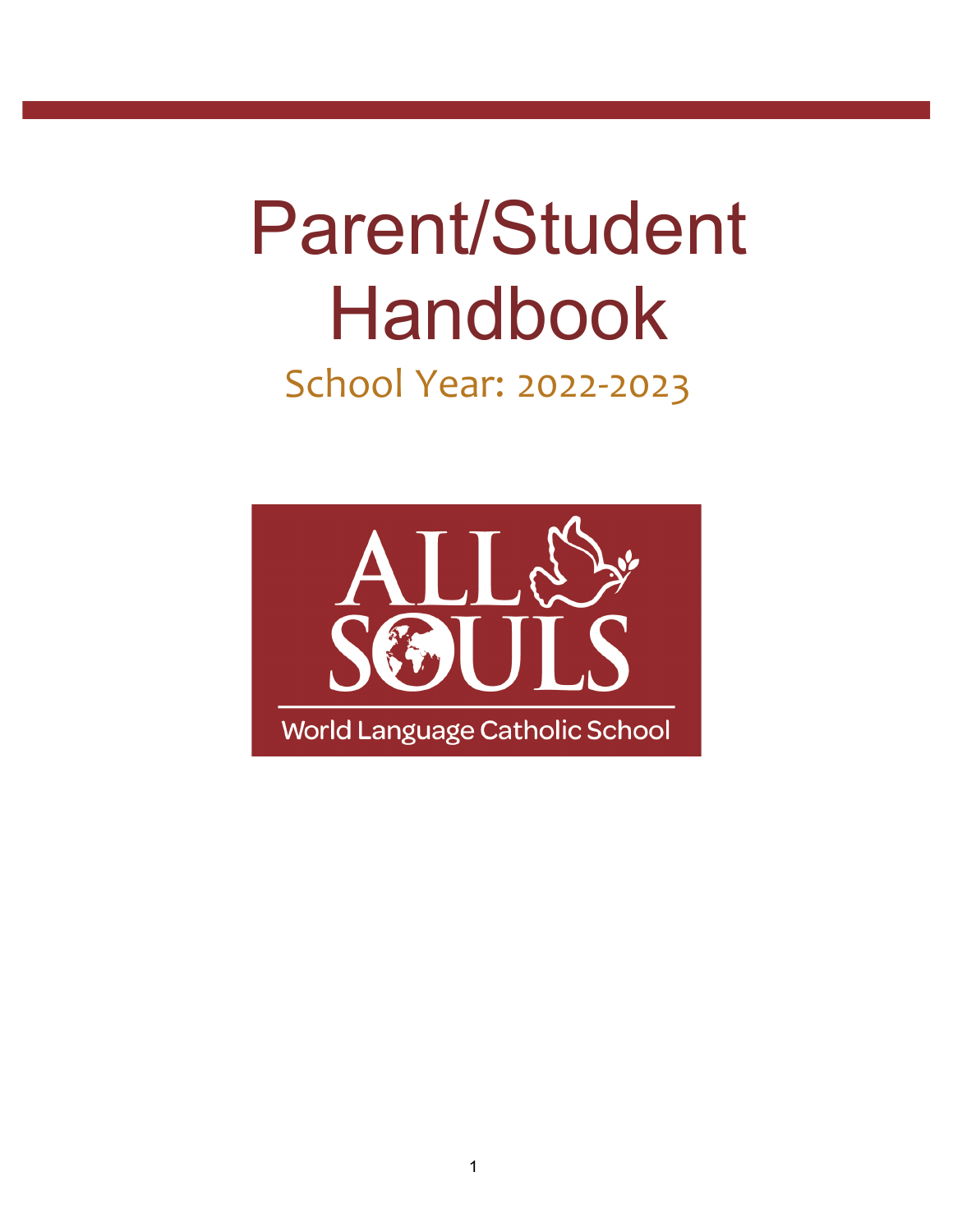# Part 1: School Policies

# **All Souls World Language Catholic School Organization**

We, the administration, faculty, and staff of All Souls World Language Catholic School, welcome you to our school community, which is committed to providing a Catholic education and a dual language immersion program for your children.

The success of our school community is dependent upon the commitment and dedication of the administration, faculty, staff, and parents to the philosophy and goals of the school.

1. All Souls is a Catholic Archdiocesan school under the jurisdiction of the Superintendent of Elementary Schools and the Archdiocese of Los Angeles.

a. The superintendent and regional supervisor are the administrative officers of the school, who carry out the policies of the Archdiocesan Advisory Board and, on points not covered by Archdiocesan policy, determine policies appropriate to the needs of the school.

b. The Principal is responsible for the immediate direction and supervision of the school. The Principal is responsible for implementing the philosophy and policies of the school in its regular operation and carrying out the policies of the Archdiocesan Department of Catholic Schools.

# **Right to Amend**

It is understood that all school policies and all details regarding each policy, etc., cannot be included in this handbook. Therefore, the Principal reserves the right to amend this handbook by addition or subtraction during the course of the school year.

# **Who We Are**

#### **Mission**

All Souls, a welcoming and inclusive Catholic school with a distinct global perspective, provides students a Christ-centered education that is academically innovative, rigorous, and comprehensive. We prepare our students to become bilingual, biliterate, and multicultural learners who are critical thinkers, effective problem solvers, compassionate leaders with an unwavering commitment to service, and productive global citizens in a diverse  $21^{st}$  century world.

# **Philosophy**

All Souls World Language Catholic School recognizes that the combined efforts of the entire school community are necessary for the achievement of core Catholic values and educational goals. Through our dual language immersion program, students engage in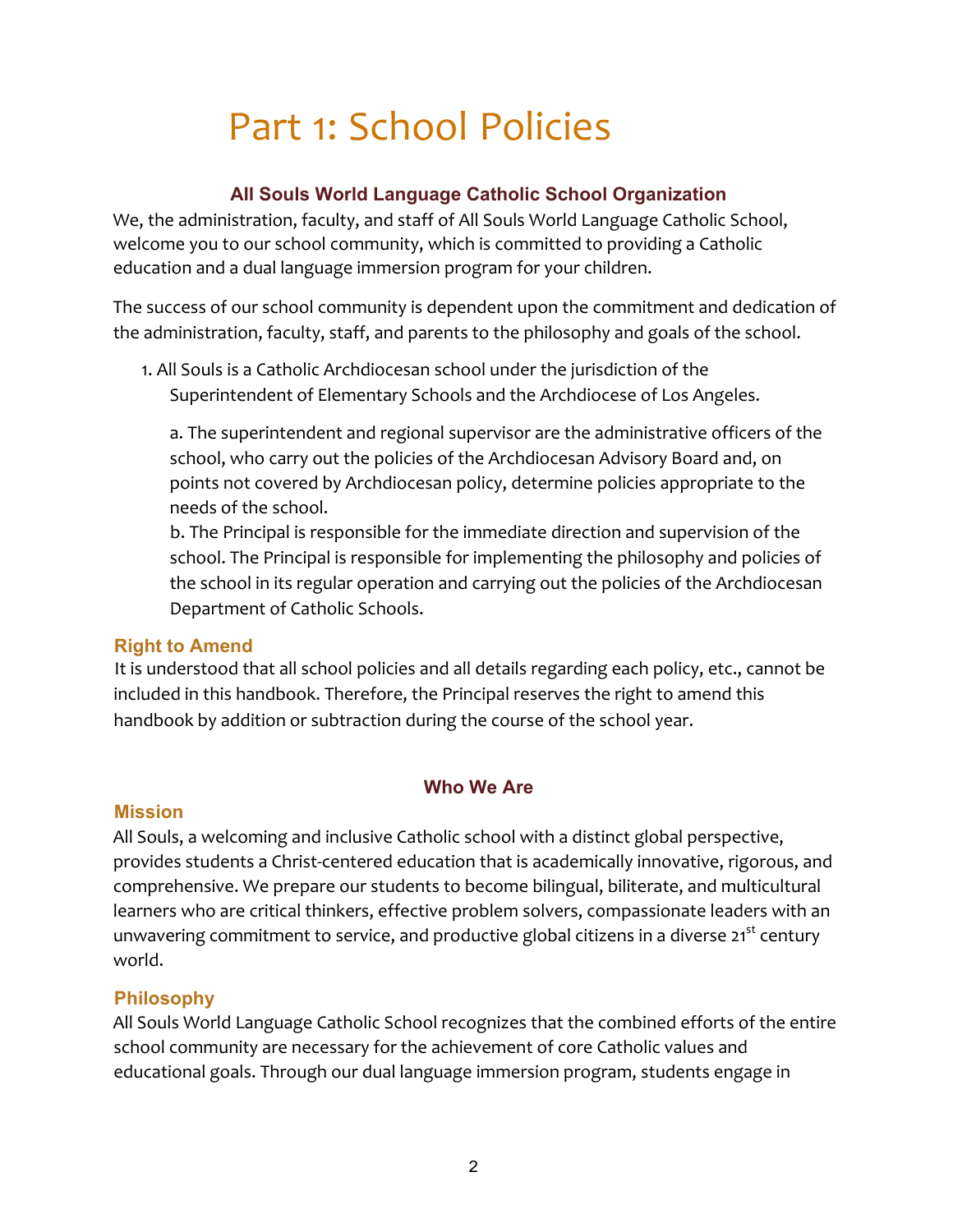active learning, see the relevance of knowledge as it applies to the world around them, and experience life as a never-ending classroom.

All Souls is deeply committed to the education of the whole child. We seek to instill in students a sense of self-worth and pride in their accomplishments. We encourage them to appreciate the diversity of ideas in the world. We aim to prepare them well so as to pave their way into a promising future.

# **Vision**

All Souls World Language Catholic School, with a century-old history yet a boldly reenvisioned future, will excel in providing an educational environment responsive to the global demands of the 21st century where students embrace their interdependence, develop unique passions, and grow in their relationships with God, all while learning three of the most widely used languages in the world.

# **Core Values**

- Honor **Catholic Tradition**
- Embrace **Excellence**
- Believe in **Joy-filled Learning**
- Build **Language Fluency**
- Celebrate **Inclusivity**
- Live for **Service**
- Connect with the **World**
- Be **Grateful**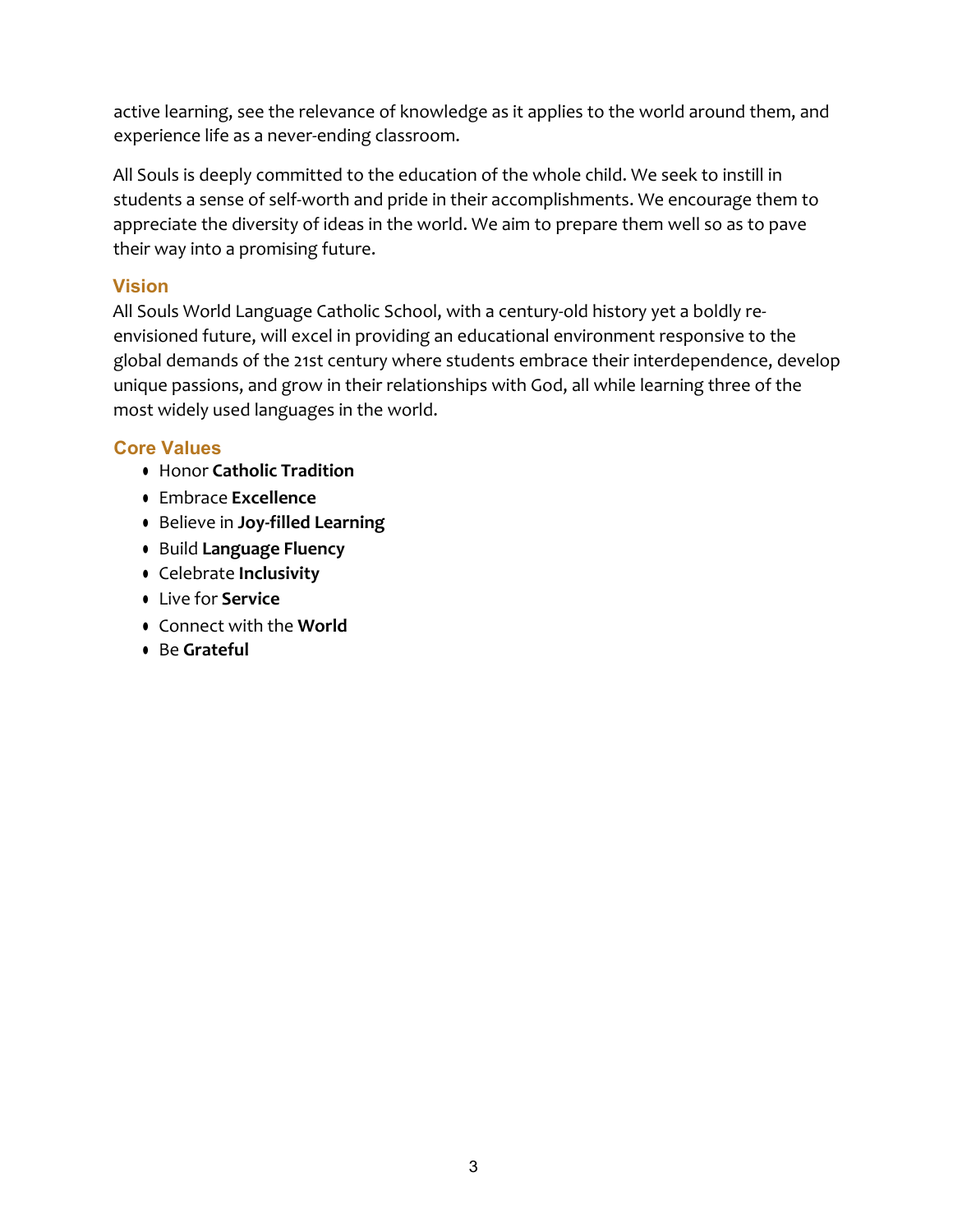# SCHOOL CHANT / INSIGNIA DE ALL SOULS / 我們的校規

We're children of God We're teachers, learners, and peacemakers. We will:

be safe

be respectful and kind

be problem solvers

be good decision makers.

Somos hijos de Dios. Somos maestros, estudiantes y líderes de la paz. Estaremos fuera de peligro. Seremos respetuosos y amables. Encontraremos soluciones.

Tomaremos mejores decisiones.

我們是上帝的孩子 我們是老師, 學生, 和平的使者。 我們能夠注意安全, 親切有禮. 解決問題. 做好的選擇。

# **School Mascot** Panthers

#### **Schoolwide Learning Expectations**

#### *Be a faith-filled disciple of Christ who:*

- **•** reveals knowledge of the Catholic faith and its traditions
- **●** participates in a faith community through prayer and worship
- **●** embraces a spirit of gratitude
- recognizes, appreciates, and uses one's God-given talents to serve the world

#### *Be a global citizen who:*

- **●** celebrates inclusivity
- $\bullet$  cares for the environment and God's creations
- respects the wisdom of other religions and cultures
- accepts responsibility for one's actions and understands how local decisions impact wider communities

#### *Be an effective communicator who:*

• attains reading, writing, and speaking proficiency in at least two world languages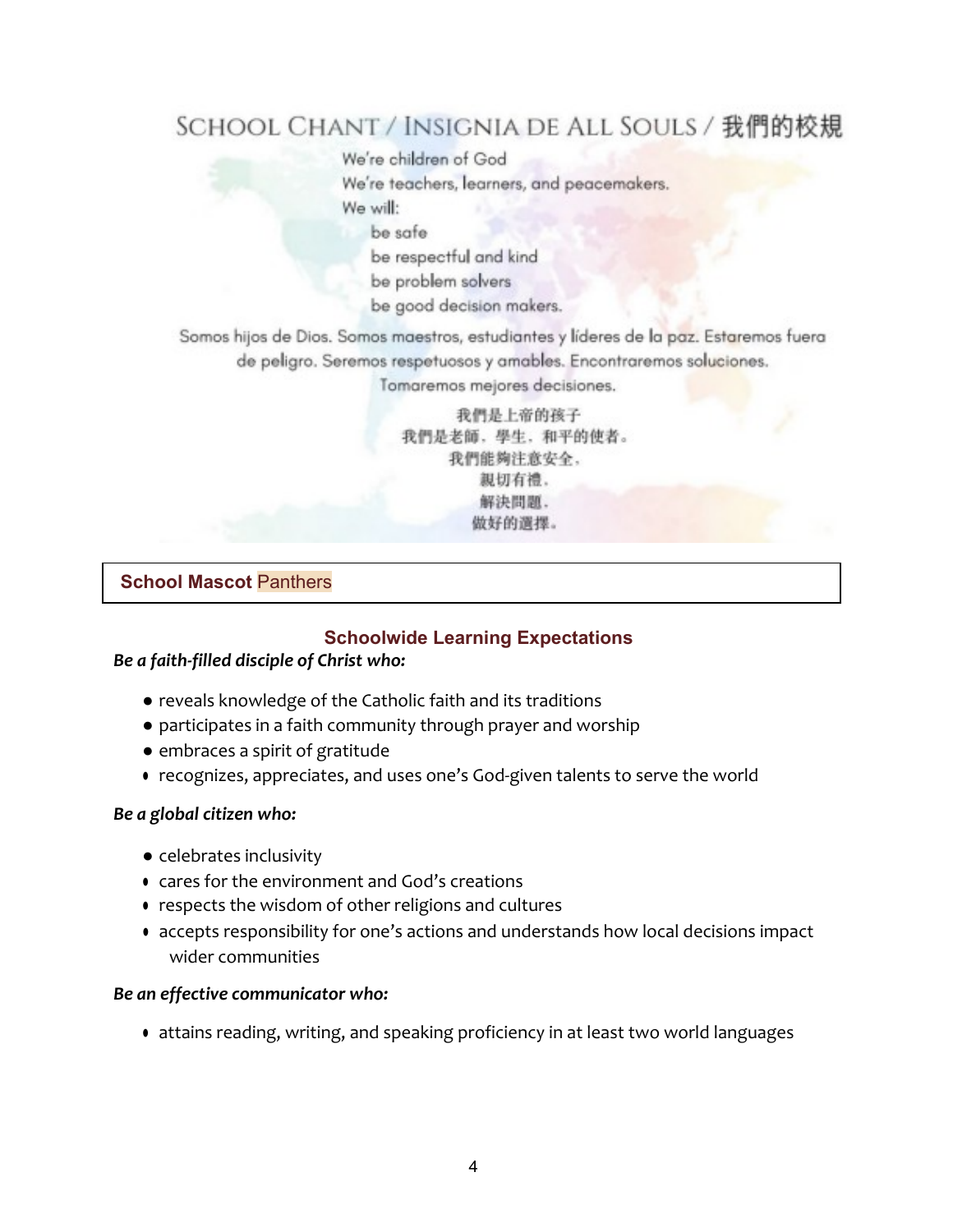- $\bullet$  listens respectfully, writes effectively, and speaks clearly and confidently  $\bullet$ displays empathy and relates in a positive way toward others
- knows and applies strategies for peaceful conflict resolution

# *Be a lifelong learner who:*

- demonstrates curiosity and develops unique passions
- values diversity and multicultural communities
- appreciates the arts
- makes choices to foster a healthy mind, body, and spirit

#### *Be an academically prepared individual who:*

- strives for excellence in all curriculum areas
- employs technology effectively
- evaluates information critically and competently
- welcomes academic challenges
- utilizes critical thinking skills and applies problem-solving techniques to real life scenarios
- ●

# **Attendance Policy**

The school daily assembly starts at 8:00 a.m. and participation is part of the school curriculum. (This will not take place this year due to COVID-19, but will take place to a degree in each first period class.) Teachers take attendance and mark tardies until 8:20 a.m. After 8:20 a.m., students must go to the front office for a tardy slip. If a child arrives after 10:00 a.m., he/she will be considered absent for  $\frac{1}{2}$  the day.

*If a child is going to be absent from school, please notify the school office by phone or email before 9:00 a.m. Please email Lydia Vizcarra at lvizcarra@allsoulsla.org.*

*If a child is being picked up from school for any reason before school dismisses, please notify* the school office by phone or e-mail before 9:00 a.m. An adult must report to the school office *when picking up the child and sign him/her out.*

Extended weekends, off-season family vacations, etc., are discouraged and should be discussed with an administrator and the respective teacher(s) in advance. Parents are reminded that excessive absences may be grounds for lower grades, retention, or dismissal from school.

# **Appointments**

Parents should keep medical appointments during school hours to a minimum. Students are legally credited for attendance only for time spent in medical and dental appointments, not the entire day.

If a child is late due to a medical appointment, a doctor's note must be presented to the office.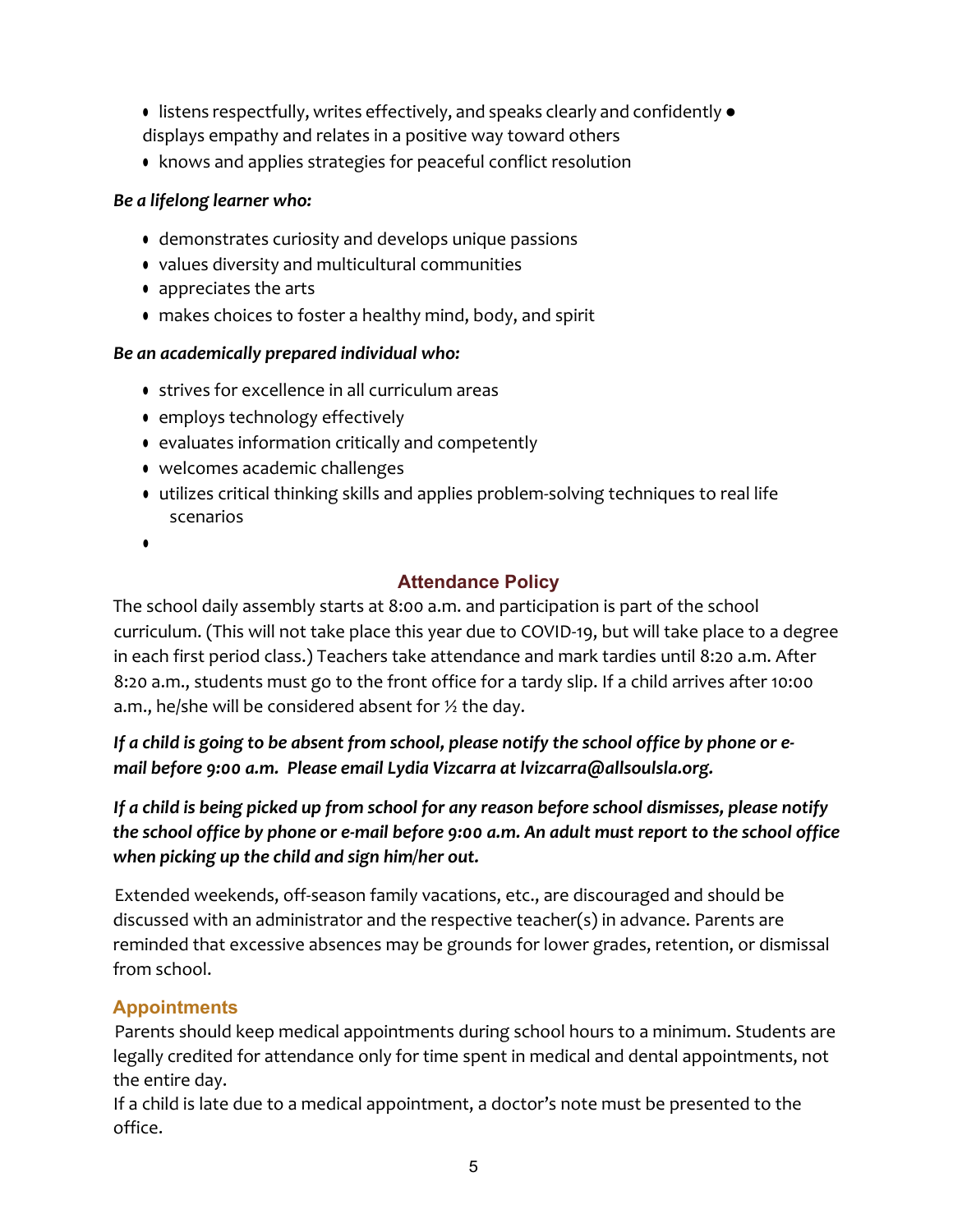*If a child is going to be absent from school for any appointment, please notify the school* office by phone or e-mail before 9:00 a.m. Upon return to school, a child must have a written *note signed by the doctor.*

# **Drop-Off and Pick-Up Policy**

When dropping off or picking up children, cars may enter through the Main St. entrance. In the morning, the flow of traffic must enter through Main Street and exit through Electric Avenue.

Children must be picked up within 15 minutes of school ending. Students who are not picked up by this time will be checked into Panther Care and the daily drop-in fee will be charged.

After school, the afternoon classroom teacher will take all students to their respective carline pickup area. Teachers will account for each student being dismissed. Students will only be released to those designated adults listed on the emergency card. Any faculty or staff member may ask any adults picking up a child to present their I.D. The school will reference the emergency card and determine the identity of the adult picking up the child(ren). If parents are not in their vehicles and picking up their child, they must ring the doorbell and their child(ren) will be walked out to them.

We highly discourage parents from allowing children to walk home. A form must be filed with the school office giving them permission to walk home if no other transportation is available. Children who are walking home must leave campus immediately after school and go directly home. They may not return to school grounds, unless of an emergency.

# **Parking Regulations**

Please follow the parking regulations to ensure the safety of our children. There are two designated entryways to the school for drop-off and pick-up of students. Please do not drive past the interior black gate.

If you park in the parking area, please do so in the appropriate parking spaces. Unless you have a handicap-parking permit, please do not park in the handicapped parking area. Do not park in the red on Electric Avenue.

# **Campus Visitors**

# All visitors must report to the school office upon entering the school, sign in, and wear a *visitor badge.*

Students are not allowed to leave the school campus during school hours, unless with a parent or guardian who first checks the student out through the school office.

We need to minimize classroom distraction as much as possible. Forgotten items such aslunch, homework, etc. must be left at the office. Please only deliver lunch to the front office if it is urgent. Daily or frequent drop-off is not permitted. Uber eats or other delivery services are not permitted.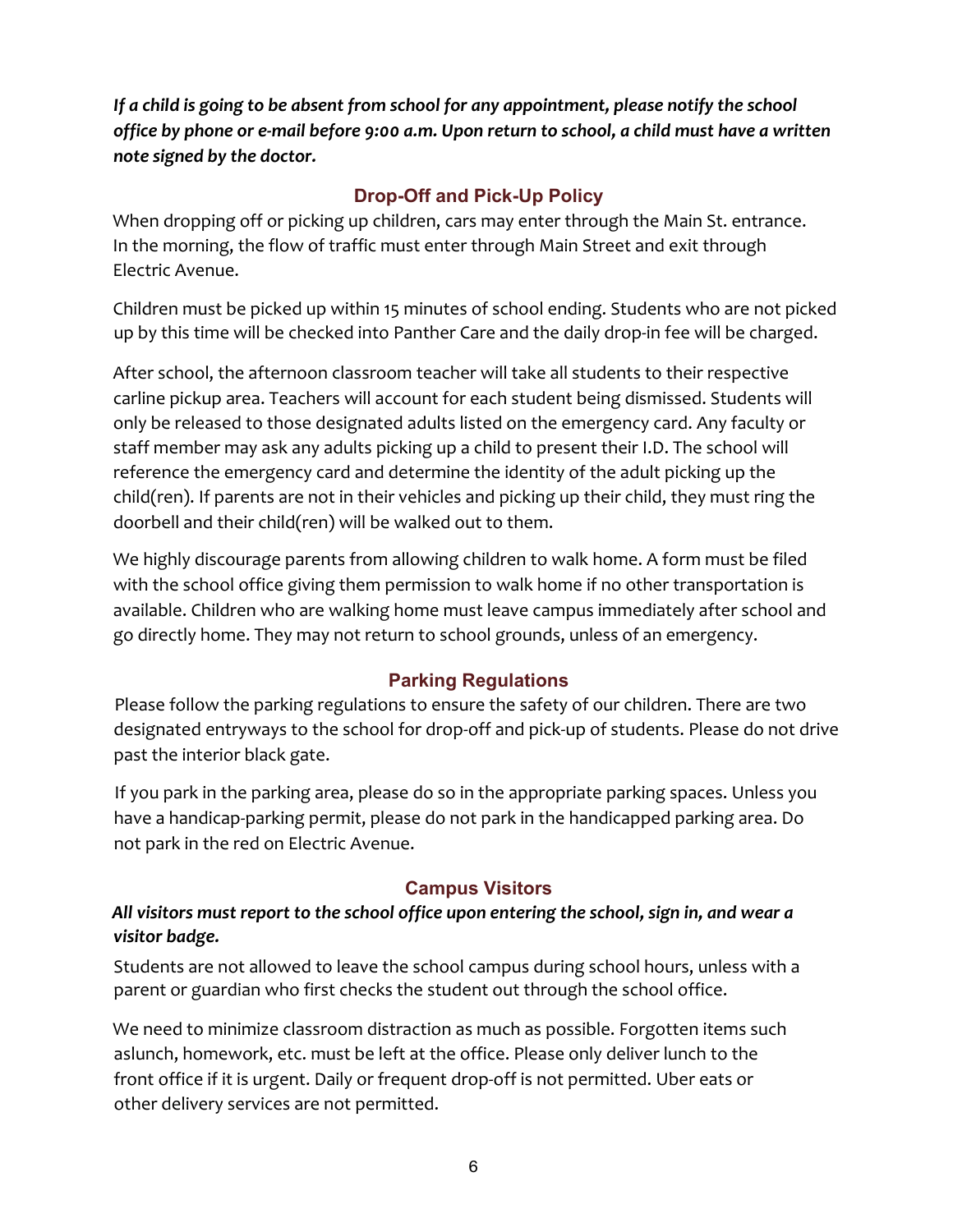#### **Parent/Teacher Communications and Conferences**

Communication between parents and teachers is an important part of your child's education. Parents are encouraged to communicate with a teacher regularly any time there is a question or concern. If you need to contact a teacher to set up an appointment or ask a question, please send an e-mail to the teacher. Please allow the teacher adequate time to respond to your message. No communication with staff via personal phone numbers or emails. 

"Walk in" conferences are not permitted. Teachers are on site half an hour before school andafter school. Even if they are on the grounds, they may have prior commitments. Please respect our teachers' time by making appointments or checking with them to see if they are available.

All communications with your child's teacher are expected to be cordial and respectful. Even in the event of a disagreement, you are to treat teachers with respect and are to treat them as professionals.

#### **Catholic Faith**

#### **Religion Classes**

Students of all faith (and no faith) backgrounds are welcome at All Souls. In order to attend All Souls, children do not need to be Catholic themselves. The school's religion program and philosophy respects a child's own life experiences and how that relates to his/her faith development.

All students attending All Souls will attend religion class daily. The religion curriculum at All Souls includes the study of scripture and Catholic Church doctrine at age appropriate levels. Prayer services and school masses are part of the school curriculum. In addition, daily prayer takes place.

Preparation to receive the sacraments of First Reconciliation and First Communion take place through the regular religion program. Parents/Guardians choose whether their student will participate in the actual sacrament.

If you or your child have not been baptized and would like to be, you may receive sacramental preparation through All Souls Parish's Religious Education program. Speak to the Principal or teacher leading the sacramental preparation courses.

#### **Parish Religious Education**

The Office of Religious Education for All Souls Parish works collaboratively with the school religion program whenever possible. The Director of Religious Education and the Principal meet to ensure continuity of the school and parish religious education programs.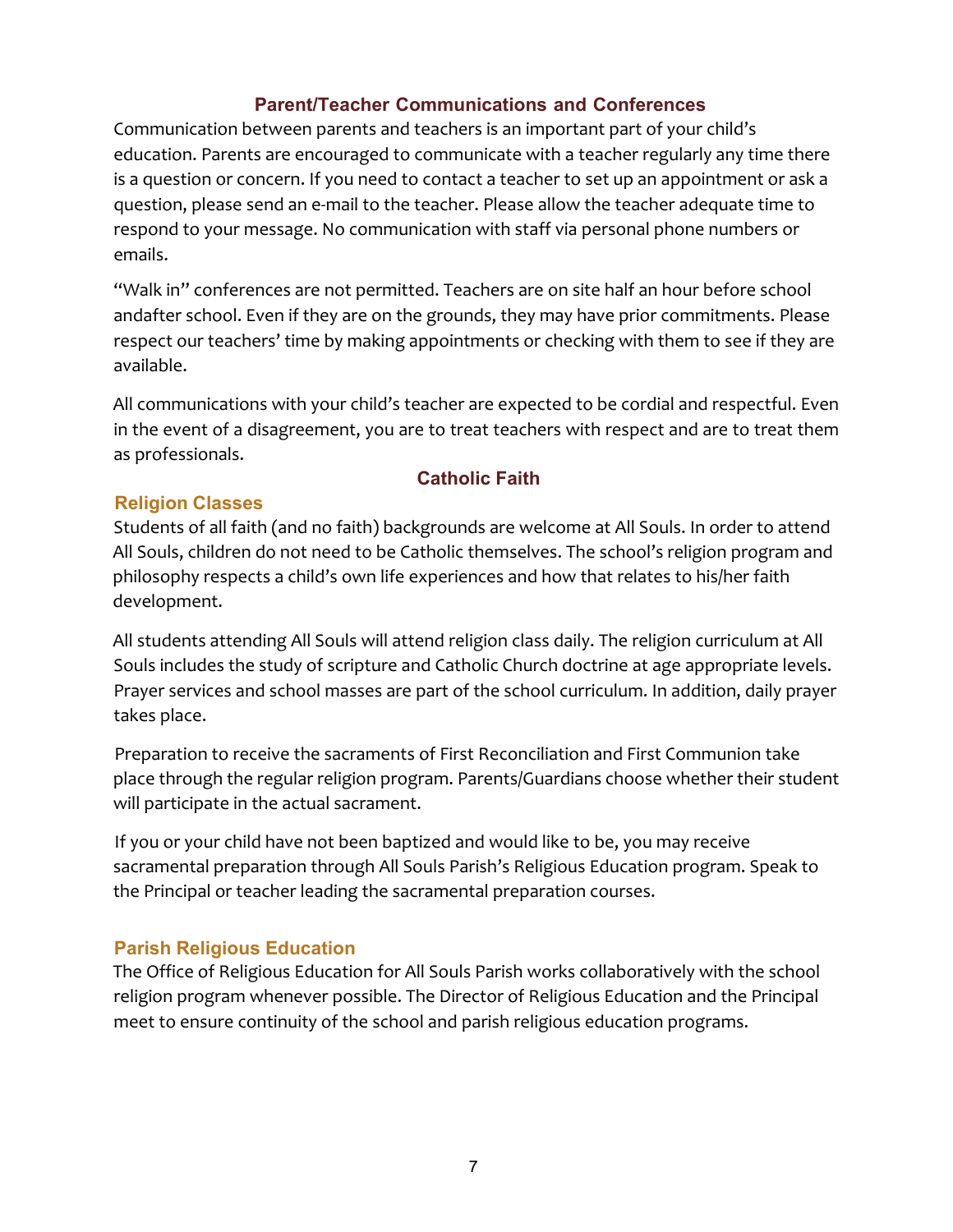# **Tuition and Fees**

**Tuition:** All Souls is a tuition-based school.

**Registration Fee:** There is an annual non-refundable registration fee per student. A discount is offered to current families who pay their registration fee by the preferred date.

**Sacraments Fee:** There is an additional fee for students in 2<sup>nd</sup> grade and older who will be receiving First Reconciliation and First Communion, paid via FACTS.

**Graduation Fee:** There is an additional fee for students in 8<sup>th</sup> grade to pay for their gown, diploma, sweatshirt, and  $8<sup>th</sup>$  grade graduation trip.

**FACTS Tuition Management Yearly Fee:** FACTS Tuition Management charges an annual fee.

# **Payment Options**

**Payment Options** (all tuition paid directly to FACTS):

- 1. Payment in full (discount of approximately  $5\%$ )
- 2. Two Annual Payments (discount of approximately 2.5%)
- 3. 10-month payment plan, Aug. –May\*
- 4. 11-month payment plan, Aug. —June \*
- 5. 12-month payment plan, July —June \*

\*A late fee assessed for options 2-5 if not paid on time.

# Tuition is a yearly fee, not a monthly fee. In the event a student must withdraw, a percentage of the yearly tuition will be calculated for the final balance and to ensure all debts are paid *before closing out the account.*

Tuition is paid through FACTS Tuition Management Company. FACTScharges an nominal, non-refundable, annual management fee. All families must sign up and use FACTS to pay tuition. If families do not sign up for FACTS, families may not be eligible for the spring re**registration discount.**

1. Checking or savings accounts can be used as a form of automatic payment

2. FACTS also accepts MasterCard, American Express, and Discover for an approximate 2.75% convenience fee on the balance

3. Families may choose from two due dates - either the 5th or 20th of each month or opt to make two payments per month though FACTS – on both the 5th and 20th

The annual tuition must be paid in full by the end of the fiscal year on June 30. Outstanding balances on any financial obligations at June 30 each year preclude enrollment for the following school year. Children's names are excluded from new class lists. Once the debt is cleared, parents may register for the next year and the \$300 registration fee will apply. Only the names of those registered may be placed on the new class lists.

# **School Service and Fundraising**

Service to a school community is a tradition long held in Catholic, private, and now even in charter schools. It brings people together for a common cause and builds community while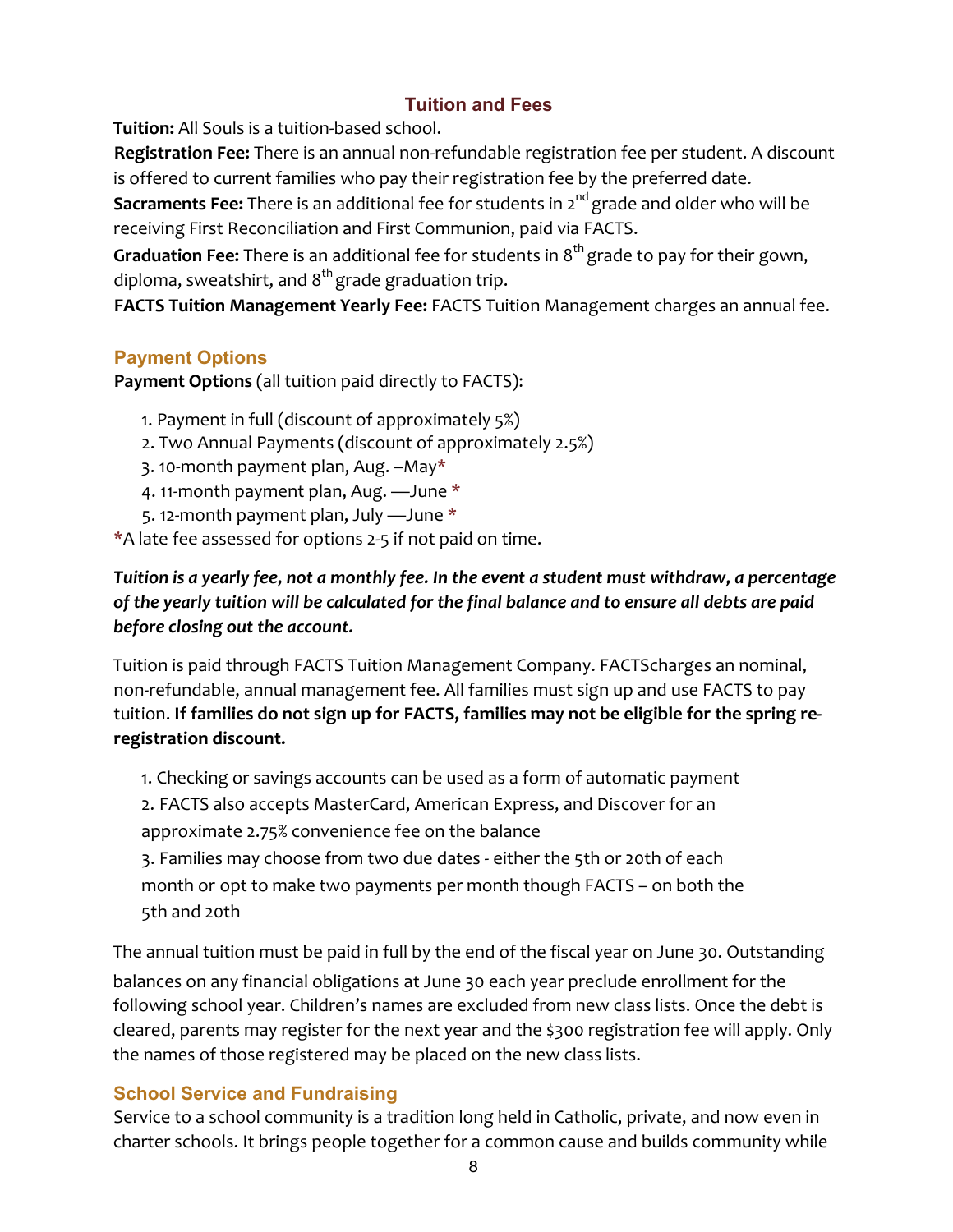supporting the many efforts of the school faculty and staff. Fundraising is important because it allows us to dream big-to continue providing the best educational materials and to continue developing high quality programming.

Please note that our tuition does not cover the full cost to educate a child at All Souls. Also, no outside fundraising is allowed at All Souls. Children may not sell candy for their city teams or other outside activities.

# **Cost and Fees Associated with School Service and Fundraising.**

You may pay a one-time fundraising and service hour fee. This includes the fundraising fee plus a servicehour **buy out**.

If you do not choose the above, you must complete the following:

- 1. 20 hours of service/per family to the school by May 31.
	- Material donations can't be subbed in for the hours or the \$220.

Volunteer hours are to be served between the months of **August -May.** Any hours not completed must be paid at a rate of **\$20/hour** by the last day of school. For example, if you volunteer 18 hours by May 31, you must pay \$40 to complete your Service Hour requirements for the year.

Pending approval by the Principal, grandparents and other family members may complete service hours on behalf of your student. However, they must be fingerprinted and VIRTUS trained.

2. Participate in 2 required fundraisers to profit the school \$220/family. Fundraisers to be determined at a later date.

# **Late Entry/Early Withdrawal**

Students who begin attendance at All Souls within the first month of classes will be billed the full annual tuition rate. After the fourth week of classes, late enrollees will be billed on a prorated basis. Tuition for early withdrawals will be prorated on the same basis. Tuition will not be prorated by the day but by the month. If a child withdraws mid-month, the entire month's tuition will be charged. If a family is overpaid, a refund check will be issued by All Souls within two weeks of the student's withdrawal. **Registration fees and the first month** 

#### **of tuition will not be refunded.**

# **Financial Aid**

All Souls is pleased to be able to offer need-based financial assistance. We are proud to make our distinctive program accessible to all families and strive for fairness in assessing tuition rates and distributing tuition assistance dollars. Therefore, every family is welcome to fill out a financial aid application form through FACTS. **All applications are due by April 30.** If this deadline is missed, a conversation with the principal is required in order to see whether funds will be available.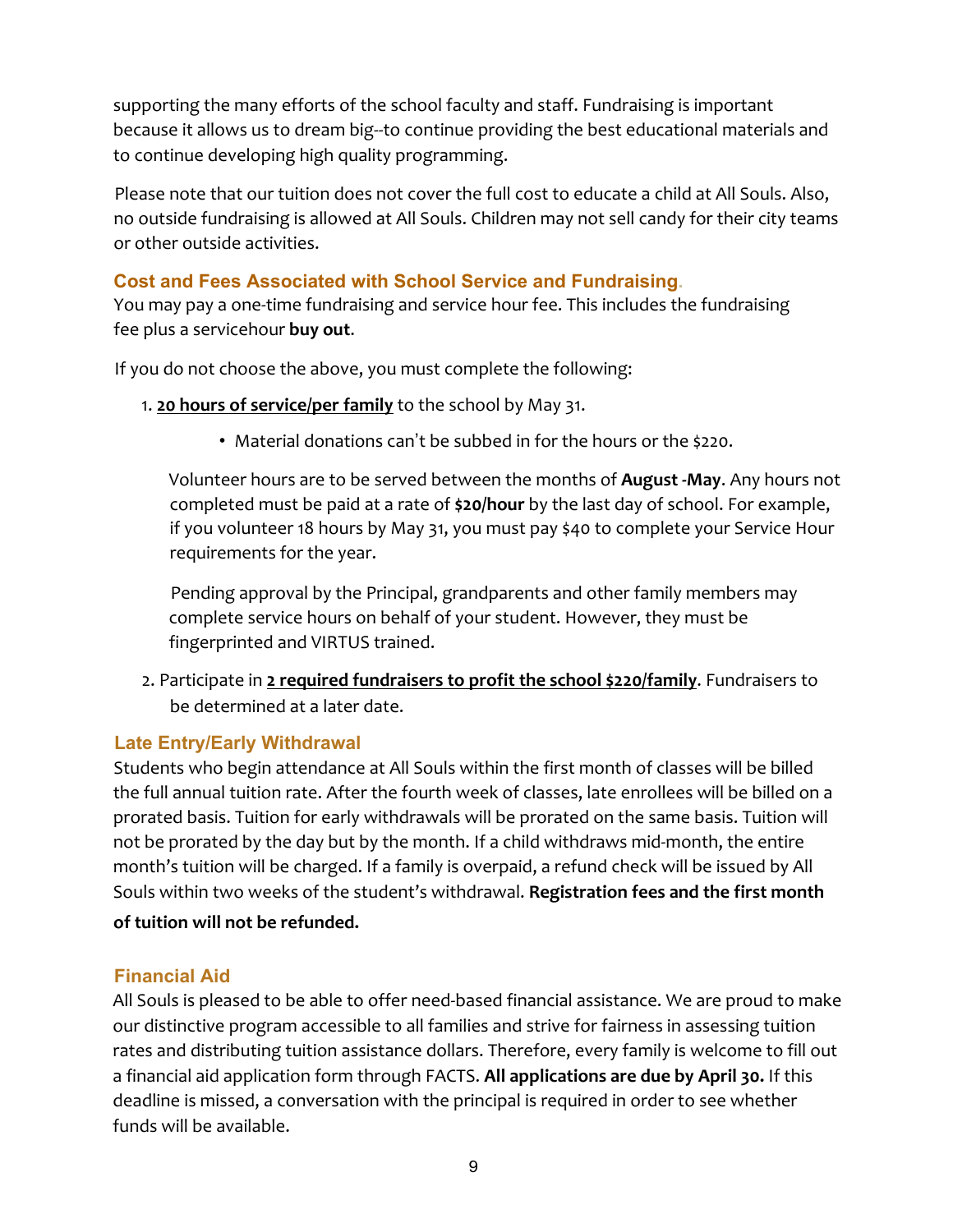#### **Scholarship Application Fee**

This nonrefundable fee is payable to FACTS. FACTS evaluates every family's ability to pay based on income and expenses information. If a family might be eligible for the Catholic Education Foundation scholarship, they must also fill out this application.

All materials are confidential and not shared with school faculty or staff. A small financial aid committee comprised of the principal and Archdiocesan officials are responsible for final tuition assistance decisions.

# **Registration and Re-Registration**

Applications for new students are available through the TADS system at https://mytads.com/a/allsoulsla. Once the application and required documents are received, an appointment will be set up for an interview with the principal or designee. In addition, each new student will need to sign up for a new student assessment.

All families who have met their financial responsibilities will receive the re-registration forms in the spring. In the event re-registration is paid and a family chooses not to return to All Souls, written notification must be received in the office. The re-registration fee is nonrefundable.

Families who have children currently enrolled at All Souls and have fulfilled their commitments are given priority for the upcoming school year. All financial aid offers and tuition contracts must be signed and promptly returned when they are received. Failure to return a signed tuition contract within two weeks of the issue date may result in a loss of the scholarship offer.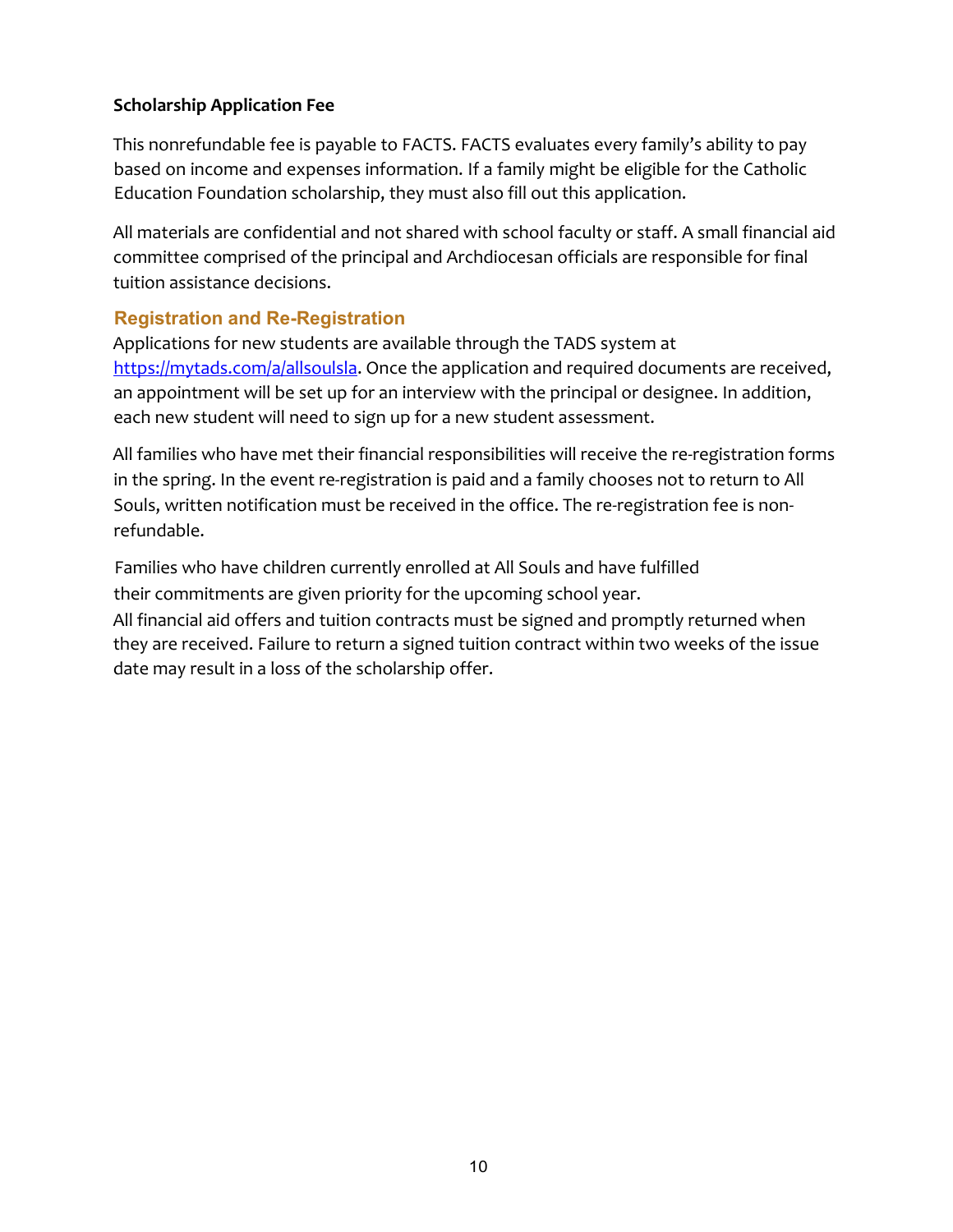# **After School Extended Care and Activities**

# **Panther Care (Before & After School Day Care)**

Panther Care is our on-site before and after school day care program. It is designed to be supervisory only and not a tutoring program. Children are given adequate time to complete homework and assignments, but it is the parents' responsibility to check the child's assignments. If you are interested in this day care program, please reach out to the school office so an enrollmentpacket can be sent to you.

If a student is dropped off between 7:00 a.m.  $-7:30$  a.m., the student must be signed into Panther Care and there is a \$3 fee per student, per day. There is no fee for students dropped off after 7:30 a.m. Any student arriving before 7:30 a.m. and not checked into Panther Care, must be supervised by a parent. The school is not liable for any accidents or incidents involving students who are left on school grounds unsupervised before 7:30 a.m.

Afternoon Panther Care hours are from the time of dismissal to 6:00 p.m. A late fee of \$15 plus a \$1/minute will be applicable if children are picked up after 6:00 p.m. Parents, please be considerate of the Panther Care staff and pick up your child(ren) on time. All Panther Care fees will be charged through the FACTS online payment system.

Any child who is not picked up after school will be enrolled in Panther Care for that day and the daily drop-in fee of  $\frac{215}{522}$  on Fridays) will be charged. Children who are enrolled in Panther Care are expected to follow all rules as set forth by the Panther Care staff. Students who do not follow the rules of Panther Care may be removed from the program at the discretion of the principal.

# **Enrichment**

In addition to the regular curriculum, there are other enrichment activities the school provides for the students. All enrichment teachersare expected to follow the policies and procedures of All Souls as well as contribute a percentage of their tuition collected to support the overall program administration.

A student must be present for at least half of a school day in order to participate in after school activities that day, including enrichment classes and school assemblies or **performances.** If a student is absent for more than half of a school day, he/she may not **participate in these activities.**

# **Sports**

Our goal this year is to offer seasonal volleyball and basketball based on COVID-19 restrictions and at the discretion of the principal

We hope to add additional sports as our program continues to grow.

All Souls is part of the Catholic Youth Organization (CYO) and competes in regional home and away games. School teams are divided by grade level: C-Team (3 $^{\text{rd}}$ -4<sup>th</sup>), B Team (5<sup>th</sup>- $6<sup>th</sup>$ ), and A Team ( $7<sup>th</sup>$ -8<sup>th</sup>). Practice days and times are dependent on the coach's schedule.

There is a fee associated with each sport team participation that is used to pay for referees,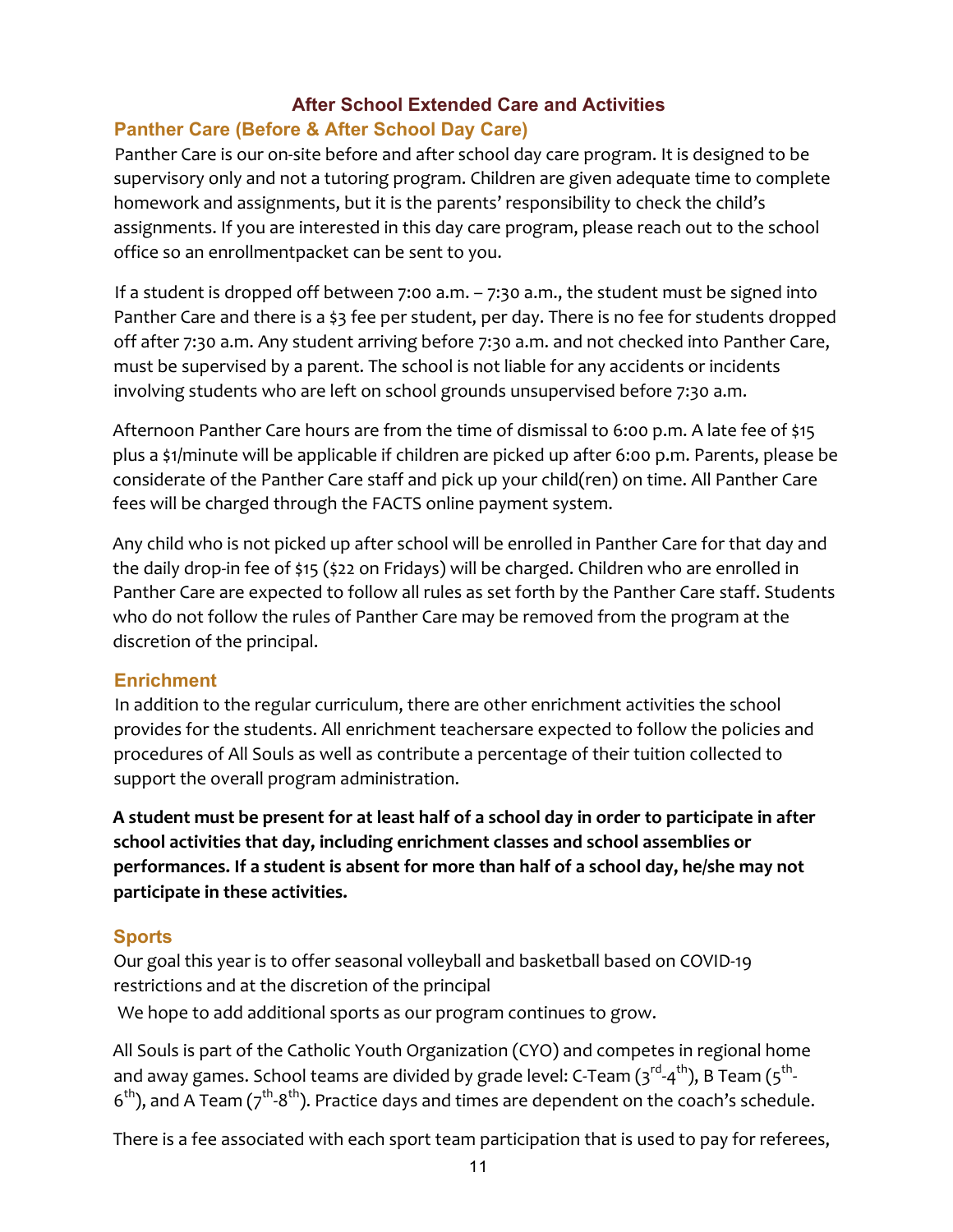maintenance and cleaning of uniforms, as well as costs related to traveling for away games.

A student may be asked to withdraw from a sports team if there is concern for his/her academic progress or behavior. Such concerns are based on a student's individual needs. Grades andtimeliness of submitted work are a consideration.

A student must be present for at least half of a school day in order to participate in after school activities that day, including enrichment classes. If a student is absent for more than half of a school day, he/she may not participate in these activities.

# **Parent or Faculty/Staff-Led Groups**

There are after school groups led by parents. Students are encouraged to participate in these groups. All parents who work directly with children must be VIRTUS-trained and fingerprinted through the Archdiocese of Los Angeles system.

Some Parent or Faculty/Staff-Led Groups may have an additional fee to pay for supplies and snacks. Time that parents dedicate to these activities count toward their required parent volunteer hours.

Students must be present for at least half of a school day in order to participate in after school activities, including Parent or Faculty/Staff-Led Groups. If a student is absent for more than half a school day, he/she may not participate in these activities.

# **Uniforms**

Students and their families are expected to respect the school uniform and follow all policies related to the uniform. Mass uniform on mass days is mandatory.

| <b>Boys</b>           |                                                                                                                                                                                                                                        |
|-----------------------|----------------------------------------------------------------------------------------------------------------------------------------------------------------------------------------------------------------------------------------|
| <b>Regular</b><br>Day | • Gray twill pants or walking shorts                                                                                                                                                                                                   |
|                       | • Button-up, white, collared dress shirt OR Burgundy/White polo<br>knit shirt with school logo<br>• Ankle or calf-high socks (white, black, burgundy, or gray)<br>• Black shoes (canvas or athletic shoes are fine, no light up shoes) |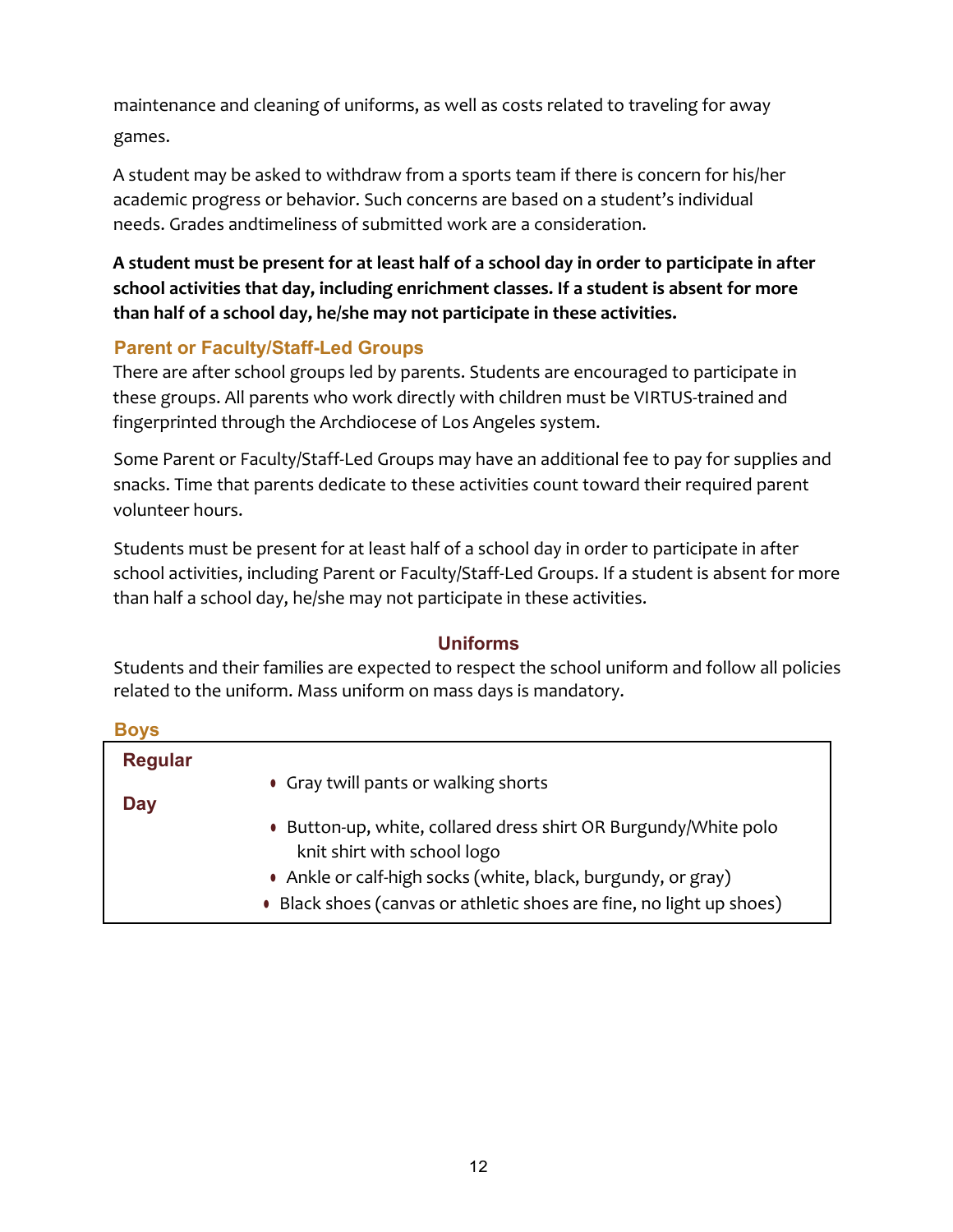| <b>Formal</b><br><b>Dress</b> | • Gray twill pants or walking shorts<br>• Black or gray belt<br>• Button up, white, collared dress shirt                                              |
|-------------------------------|-------------------------------------------------------------------------------------------------------------------------------------------------------|
|                               | • School tie                                                                                                                                          |
|                               | • Black "dress" shoes                                                                                                                                 |
|                               | <b>P.E.</b> $\bullet$ P.E. shirt or sweatshirt with school logo<br>• P.E. shorts or sweatpants<br>• Black or white athletic shoes (no light up shoes) |

| <b>Girls</b>   |                                                                                                |
|----------------|------------------------------------------------------------------------------------------------|
| <b>Regular</b> |                                                                                                |
|                | • Plaid Skirt/Skort, Jumper, Gray twill pants or walking shorts                                |
| <b>Day</b>     |                                                                                                |
|                | • White Peter Pan collar blouse OR Burgundy/White polo knit shirt<br>with school logo          |
|                | • Ankle or knee-high socks (burgundy, white, or gray), or tights<br>(burgundy, white, or grey) |
|                | • Black shoes (canvas or athletic shoes are fine, no light up shoes)                           |
| <b>Formal</b>  |                                                                                                |
|                | • Plaid Skirt/Skort, Jumper, Gray twill pants or walking shorts                                |
| <b>Dress</b>   |                                                                                                |
|                | • White Peter Pan collar blouse                                                                |
|                | • School tie (criss-cross style)                                                               |
|                | Black Mary Jane shoes or black "dress" shoes<br>0                                              |
|                | <b>P.E. •</b> P.E. shirt or sweatshirt with school logo                                        |
|                | • P.E. shorts, skirt/skort, or sweat pants                                                     |
|                | • Black or white athletic shoes (no light up shoes)                                            |

# **Outerwear**

Only school sweaters and sweatshirts are to be worn in the classrooms. On cold days, a non-school jacket may be worn to school and on the playground but children will be asked to remove these inside the classrooms. Note: Embroidering the student's name or writing it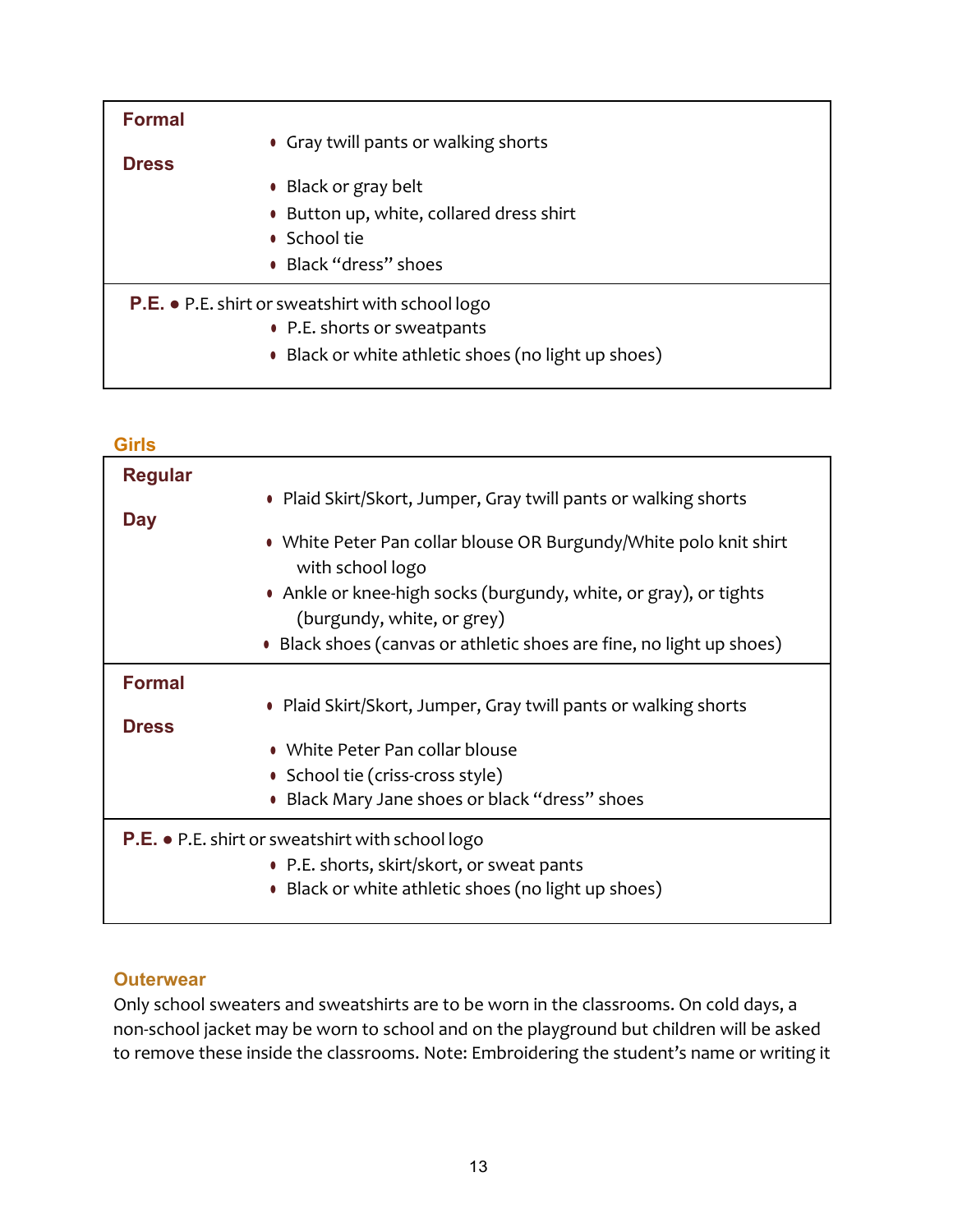on the inside of the sweater is of great use when locating lost sweaters.

# **Cold/Extreme Weather**

Black, white, or gray long sleeve undershirts may be worn under the polo shirt on cold days.

# Rain boots are only permitted on rainy days. Winter boots are only permitted on extreme *weather days (40 degrees and below). Otherwise, no boots are allowed.*

Students in TK-1st should have a change of clothing in their backpacks at all time. Student emergency bags are stored for use in school-wide emergencies, natural disasters, etc., and should not be used for student bathroom accidents or illness.

Sun protection. All Souls encourages students to wear sun hats during recess and at P.E. Sunglasses are also permitted when the students are outside so long as the glasses fit *properly and are for sun protection, not decorative. No hats or glasses are to be worn indoors.*

P.E. tops and bottoms may only be worn on P.E. days.

# **Spirit Wear**

There are many options available through the school and parent organizations for spirit wear promoting All Souls. We are thrilled that parents and students are excited to wear clothing that shows pride in our school. However, please note that only the school-approved uniform with the proper school logo may be worn to school.

# **Free Dress**

During the school year, there may be free dress days. On these days, children are allowed to wear non-uniform clothing. The clothing worn on these days should be clean, modest, and tasteful. Children may not wear sandals or flip flops, torn or ripped clothing, tank tops, short skirts, or clothing that is either too baggy, too tight, or too revealing.

# **Hair**

Both boys' and girls' hairstyles should be simple and tasteful. Hair should not cover the child(ren)'s eyes. Excessive use of gel, hairspray, and other styling products is not permitted.

Children's hair must be its natural color. Dyed hair and highlighting is not allowed. All Souls reserves the right to determine when a hairstyle is unacceptable.

It is the responsibility of the parents to ensure that children arrive at school well-groomed and wearing a hairstyle that is acceptable.

# **Cosmetics**

All Souls emphasizes simplicity and modesty in dress and appearance. No make-up of any kind is to be worn during school. This includes colored lip balm. Acrylic nails are not permitted. Body glitter and "fake tattoos" are not allowed.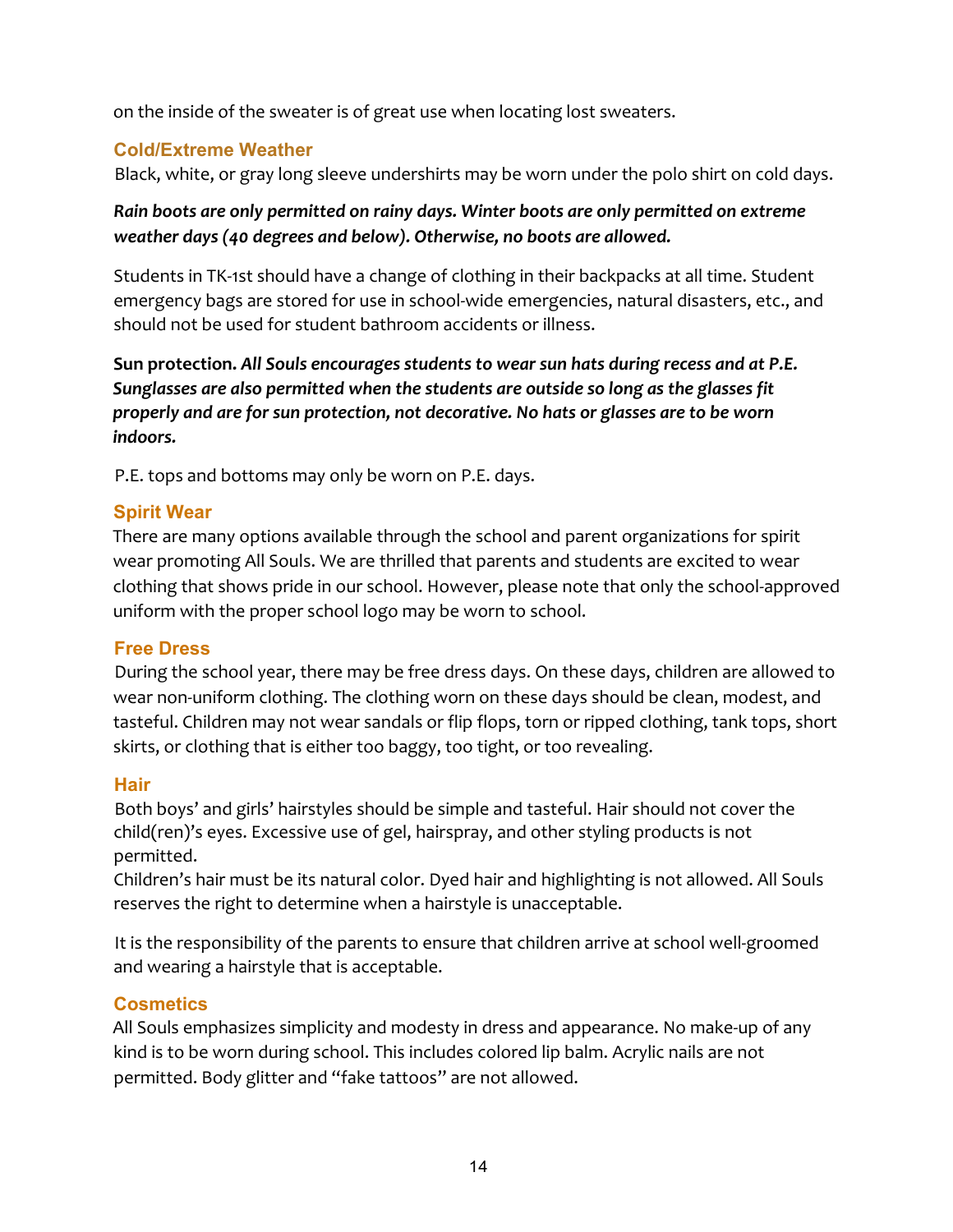Students may have their nails painted, but the nail polish color must be a light or neutral color.

# **Jewelry**

Accessories should be simple. Students may wear small earrings in each earlobe. Students may wear a simple wristwatch, necklace, and/or bracelet as long as they are not distracting in the classroom and safe on the playground.

Faculty and staff must be notified of any medical and emergency I.D. bracelets. The school is not responsible for any lost or stolen jewelry items.

# **Academics**

All subjects are aligned with the Common Core standards. Religion standards are set by the Archdiocese. All Souls is fully accredited through the Western Association of Schools and Colleges (WASC).

# **Report Cards**

All Souls divides the school year into trimesters. Report cards are issued at the end of each trimester and progress reports are issued if needed at the midpoint of each trimester.

All Souls report cards are standards-based. Standards-based report cards describe what a student should know and be able to do at each grade level in all subjects and our report card is designed to give parents clear information about how their child(ren) is/are progressing.

A standards-based report card is helpful in multiple ways. First, it ensures that there is more consistency of expectations from teacher to teacher. This is particularly important in a dual language school where we hold students to the same grade level expectations in both languages. Second, it helps teachers and students focus on the standards from the very beginning of the year, giving students a chance to get help sooner if they are not making adequate progress. Finally, and perhaps most importantly, parents learn exactly how their students are doing based on the standards—they'll learn which big ideas and concepts their children have learned and what they need to work on to ensure they are ready for the next grade level.

Parent/Teacher conferences will be held shortly after the first report card is issued. All financial obligations to the school must be up-to-date in order to receive the report card.

# **Progress Reports**

Progress reports will be distributed on an as-needed basis. The progress report is not a report card but a means of communicating your child's academic progress up to the point in the trimester. Please review the progress report carefully with your child and contact the classroom teacher if there are any questions.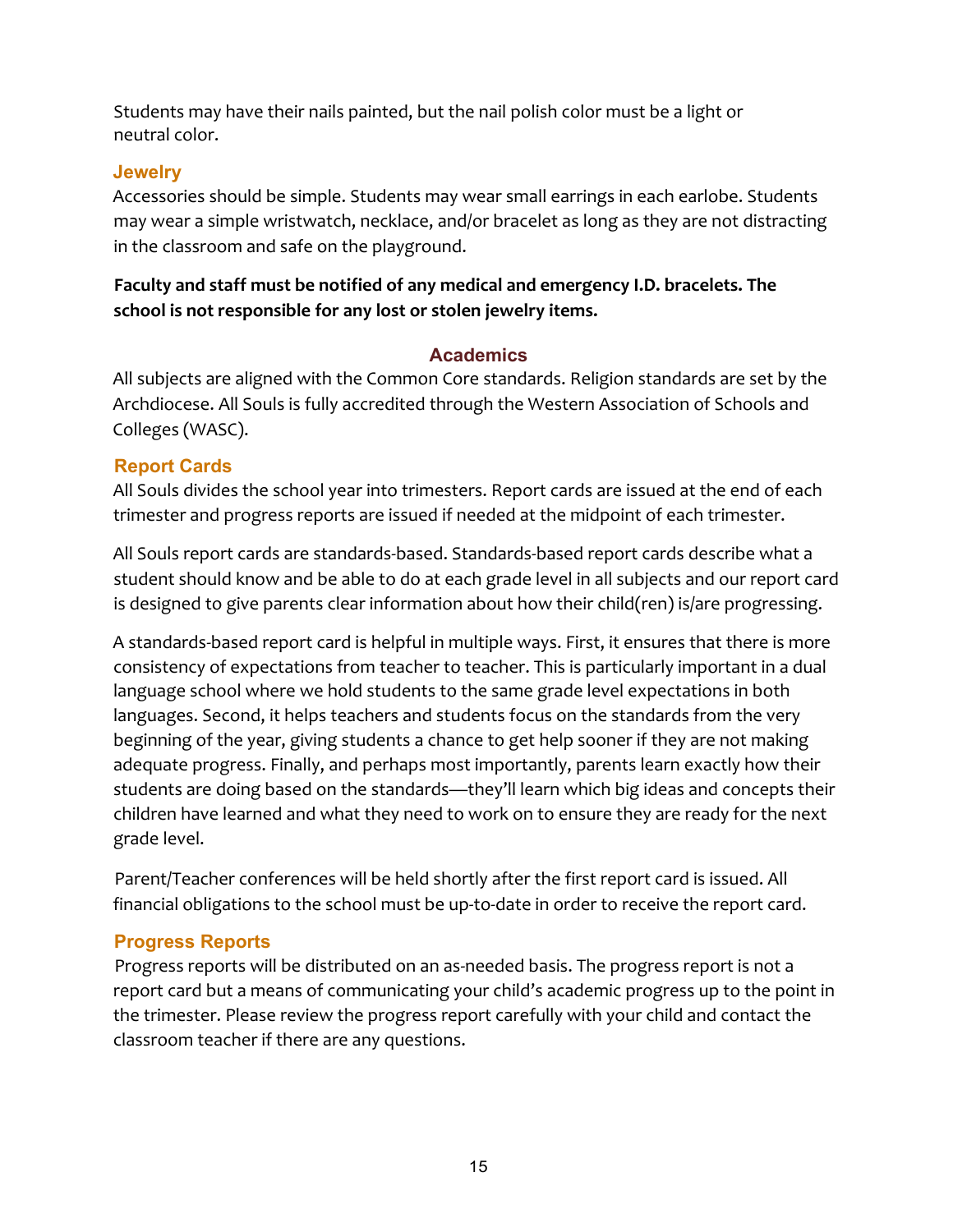#### **Assessment and Curriculum**

All Souls follows the curriculum guidelines as set forth by the Archdiocese of Los Angeles. These curriculum guidelines are aligned to the California State Standards and the Common Core Standards. Each grade receives comprehensive instruction in Language Arts (Reading, Writing, Grammar, and Spelling), Mathematics, Social Studies, Science, and Religion. In addition, each grade also receives instruction in Music, Physical Education (P.E.), and Art.

All Souls is a 50/50 dual language immersion program. This means that students will receive instruction in academic subject areas through Mandarin or Spanish for 50% of the school day, and English for the other part of the day. Immersion teachers speak only the target language and use a variety of techniques to ensure that the students understand the concepts and directions.

Dual language programs have historically shown great results, with the vast majority of students outperforming their peers in English-only schools by the 4th grade. Learning a second language takes time. Therefore, families are asked to commit to the program for at least five years to get the full academic and cognitive benefits.

During the course of the year, the school will also hold events such as the Halloween parade, the Christmas program, Open Houses, various community cultural activities, and the Spring Concert, which allow the students to showcase their talents.

At All Souls, we recognize that academic success not only depends on the efforts of the teachers and families, but also on the effort of the students themselves. All children are expected to work to the best of their ability, complete all assignments, study for tests, and strive to be the best students possible.

#### **Homework**

Homework is generally assigned Monday through Thursday nights. Weekend homework may be occasionally assigned for purposes of making up homework missed due to absence or for special projects at the teacher's discretion.

Homework is given for the following reasons:

- To reinforce skills learned in school
- To allow the child to work independently
- To gather materials needed for class projects

All Souls follows Archdiocesan guidelines for homework. Suggested homework schedules are as follows: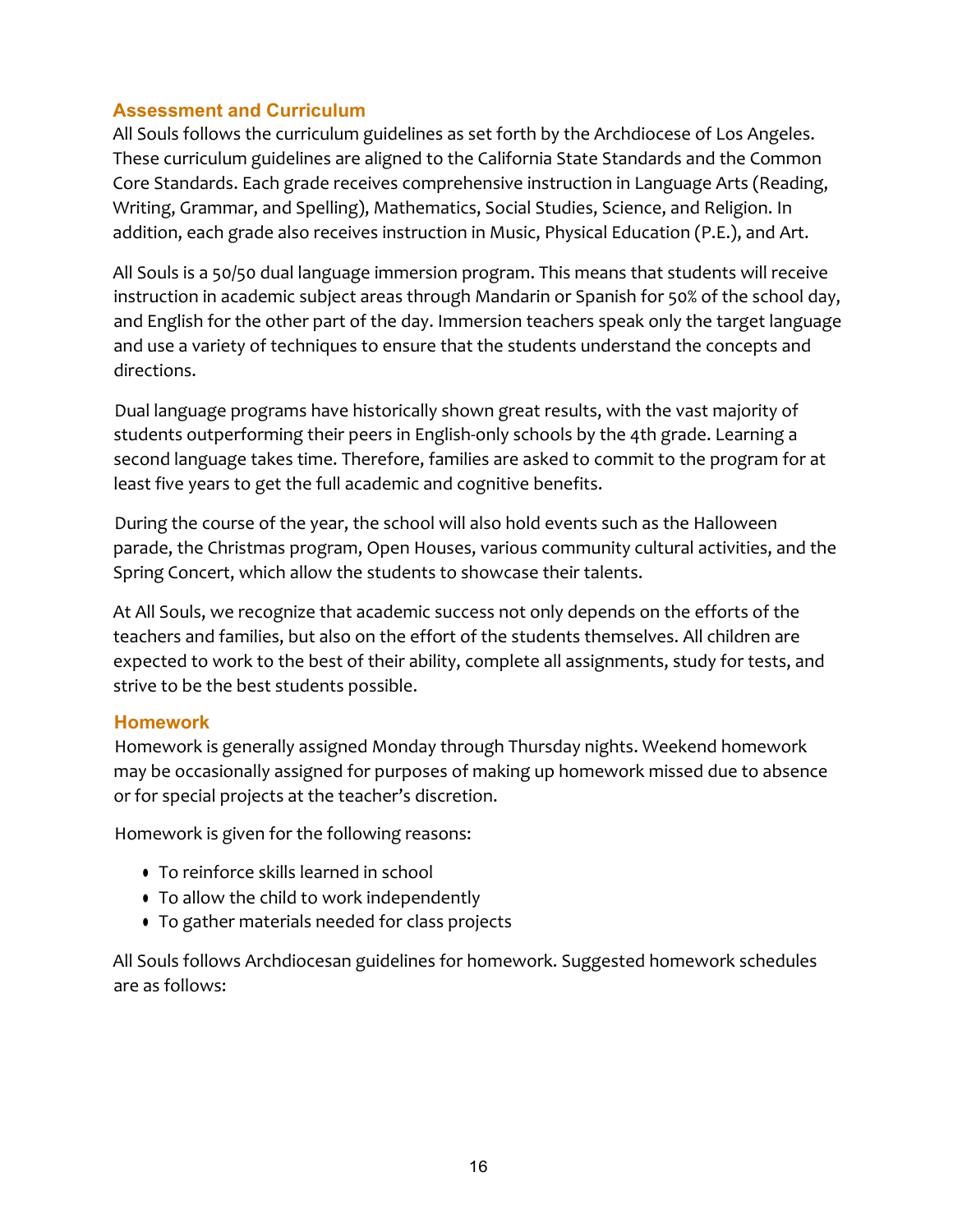**Transitional**

Not required

**Kindergarten**

| Kindergarten 15-20 minutes/night        |
|-----------------------------------------|
| 1st-2 <sup>nd</sup> 30-40 minutes/night |
| 3rd-5 <sup>th</sup> 40-50 minutes/night |
| $6th$ -8 <sup>th</sup> 1-2 hours/night  |

Parents should monitor their child(ren)'s homework and ensure that all assignments are being completed and turned in. Parents should never do homework for their children.

All students (or their parents if a child cannot yet read) are expected to read a book for 15-30 minutes each night. The best thing parents can do to help their children achieve is to read to them or with them nightly. Moreover, parents should read to their children in the language they feel most comfortable and confident.

When students are absent, they are responsible, (with parental assistance for TK-2<sup>nd</sup>), for getting the assignments and completing them. Please do not contact the office asking for homework to be gathered for an absent child. Please contact the teacher directly to request homework or make-up work. It is the responsibility of the absent child and his or her family to gather any missed work and to ensure that any missed work is turned in promptly and according to teacher's policy.

# **Field Trips**

All Souls students may attend field trips each year.

All field trips, whether day or overnight, must comply with the following requirements:

- Prior permission of the Principal
- Preparation, follow-up, and specific educational goals for students
- Signed and dated Student and Youth Activity Permission Forms and Emergency Medical Authorizations from parents
- All permission and authorization forms must be in the possession of the supervising adult during the trip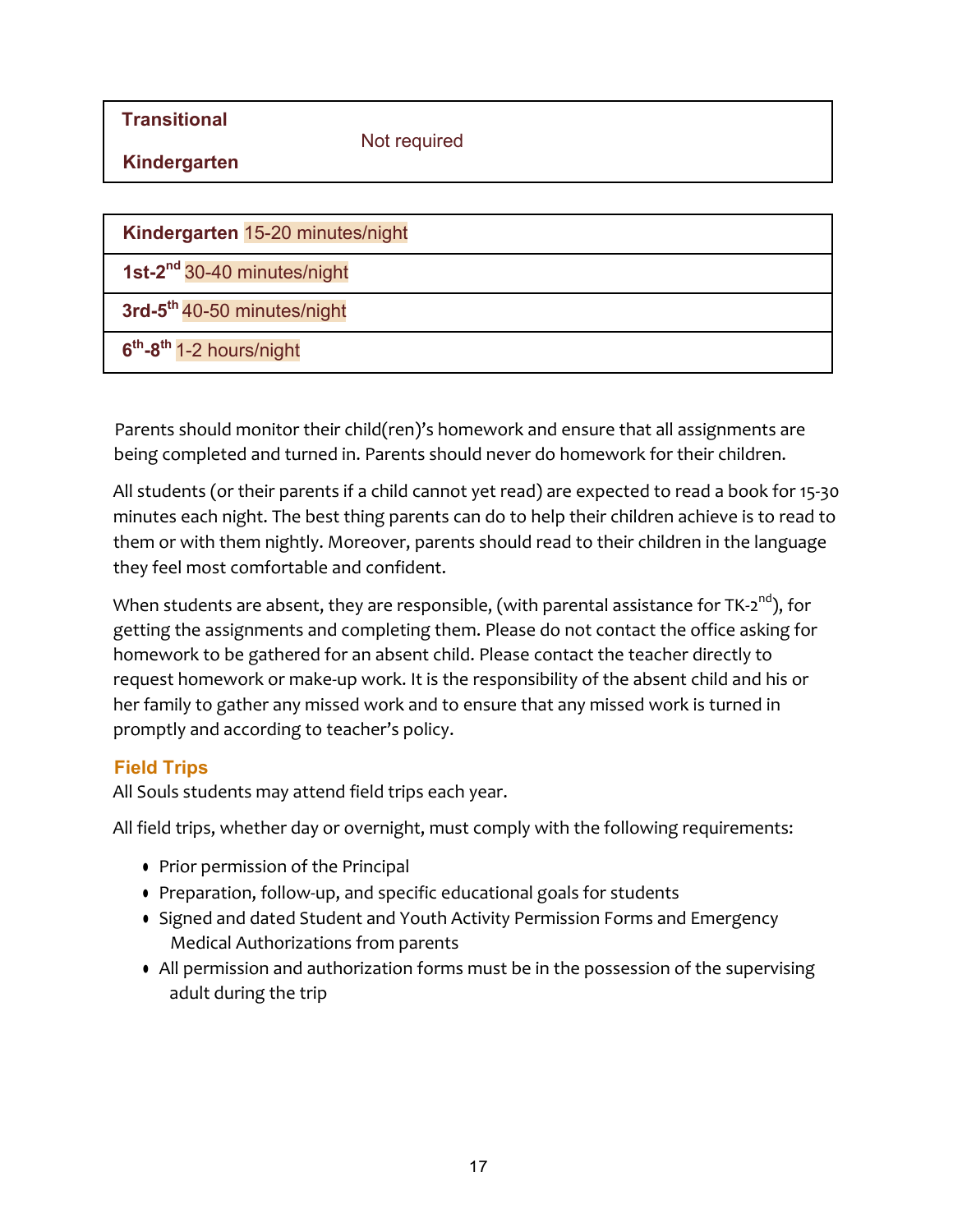$\bullet$  All participants will have appropriate identification and travel documents  $\bullet$  All Archdiocesan policies on safe environment will be followed, including background checks for vendors providing trips, as applicable

- Transportation may be by personal car, school, or chartered bus or van, boat, or airplane
- Parent/Guardian volunteers driving students in their own cars must be at least 25 years of age, have a clean driving record for the past three years, a valid Class C driver's license, and current California automobile insurance with limits of at least \$100,000/\$300,000. Each vehicle must have individual seat belts for each student. A copy of the parent/guardian's driver's license and insurance declaration page must be kept on file at the school. Current fingerprinting clearance must be on file in the front office.

# **Lunch and Snacks**

Children are encouraged to bring a healthy lunch and snacks to school. Modern brain and nutrition research demonstrate the irrefutable link between mind and body. Healthy food taken into the body creates a healthy brain. Please keep in mind that what your child eats for breakfast and lunch can affect his/her entire day ~ positively or negatively.

Educating our children to make good nutritional choices supports:

- 1. Increased mental performance, concentration and sharpened memory 2. Consistency of mood
- 3. Eating foods that are more effectively used by the body
- 4. The establishment of lifelong healthy eating habits

# Therefore, we suggest **a food from each of the following food groups:**

- 1. Protein
- 2. Whole Grain
- 3. Vegetable
- 4. Fruit or 100% fruit juice
- 5. Dairy (or non-dairy substitute)

#### **We strongly discourage:**

- 1. Foods that are highly processed, high sodium, or pre-packaged
- 2. Foods high in sugar
- 3. Foods with high fructose corn syrup
- 4. Foods with hydrogenated oils and fats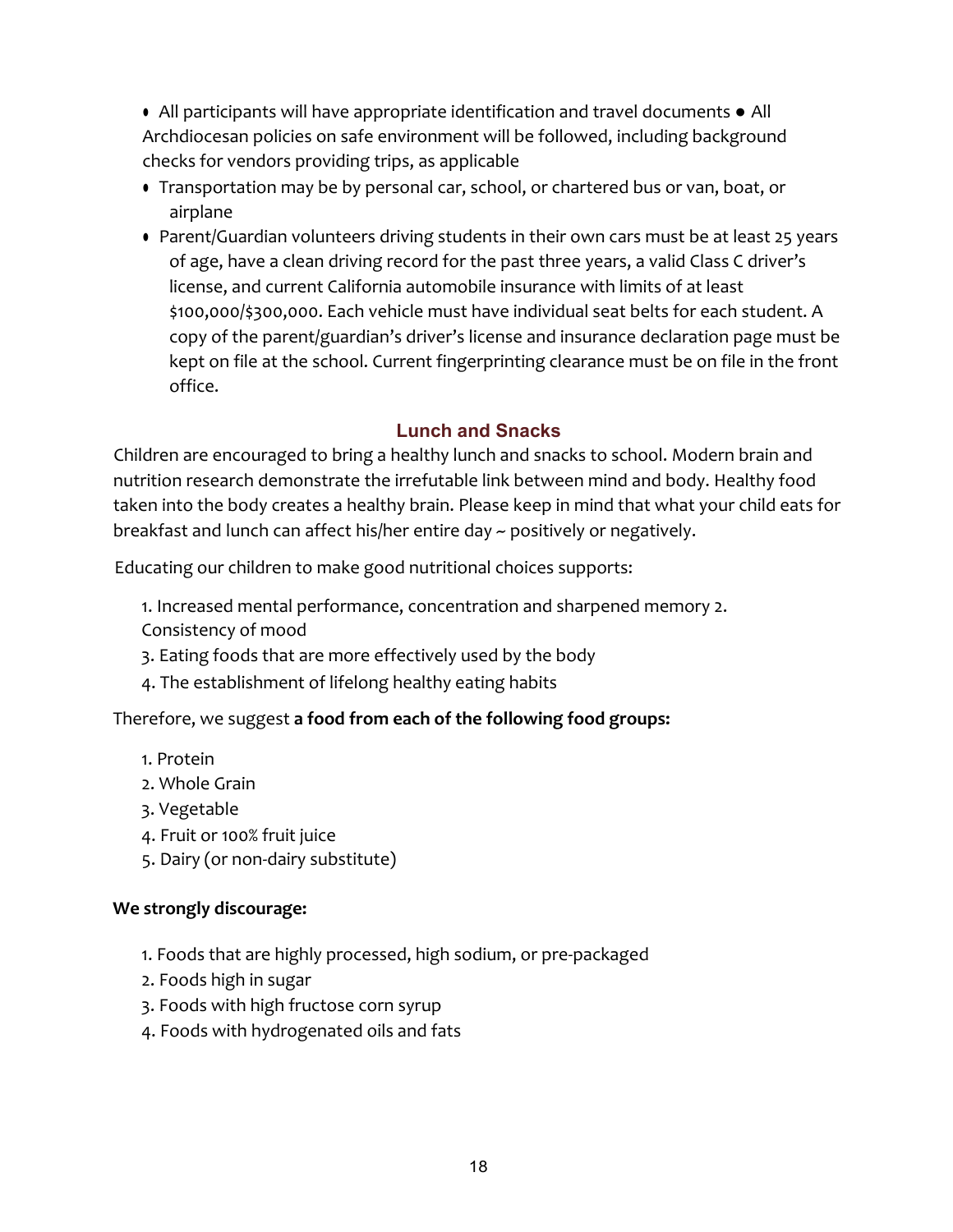#### 5. Foods with artificial dyes

If your child regularly brings the above "discouraged" food, we may request a parent meeting to discuss healthier alternatives.

We only allow juice, water, or milk in lunchboxes. No sports drinks or sodas.

# Note that we are not able to heat up lunches or keep them refrigerated. Please send foods **that need to stay warm in a thermos.**

Lunches should be brought to school in solid, reusable containers (no paper or plastic bags) to prevent leaks in the classrooms. In an effort to "go green," please provide your child with necessary reusable utensils and a napkin (preferably cloth) as well as a reusable water bottle.

If you would like to purchase lunch for your children, you may do so through our designated lunch program. Uber eats or other delivery services are not permitted.

# **Choice Lunch**

All Souls contracts with Choice Lunch. An online ordering/catering service that delivers daily hot or cold lunch to the children. Half an hour before the students' lunch time, the food arrives either in a rolling ice chest or oven on wheels to keep the food fresh. Parents who use this lunch option must create an account at www.ChoiceLunch.com and set up an account. They order from approximately 12 different menu options daily. Choices range from regular food to gluten-free, vegetarian, vegan, and follow any allergy restrictions noted in your account. Students receive the main entrée, a drink (either milk or apple juice), a fruit or vegetable option, and a snack.

# **Allergies**

Some students may have severe, life threatening allergies, such as a peanut or tree nut allergy. While the school will make reasonable efforts to prevent or minimize an allergic student's contact with allergens, the school does not promise an allergy-free environment. If a student has a severe allergy, all efforts will be made so that the child's classrooms are free of the allergen. This means that entire classes may implement a "Nut Safe" policy, which may include asking all parents to refrain from sending any lunches or snacks with peanuts or perhaps refrain from sending any food product with nuts.

**No Peanut and Tree Nut Policy.** The school will strive to not serve foods containing nuts at school events but cannot guarantee that they have been manufactured in a nut-free facility. For this reason, the school cannot provide snacks to severely allergic children.

There are students at All Souls who have allergies to peanuts and tree nuts. Students with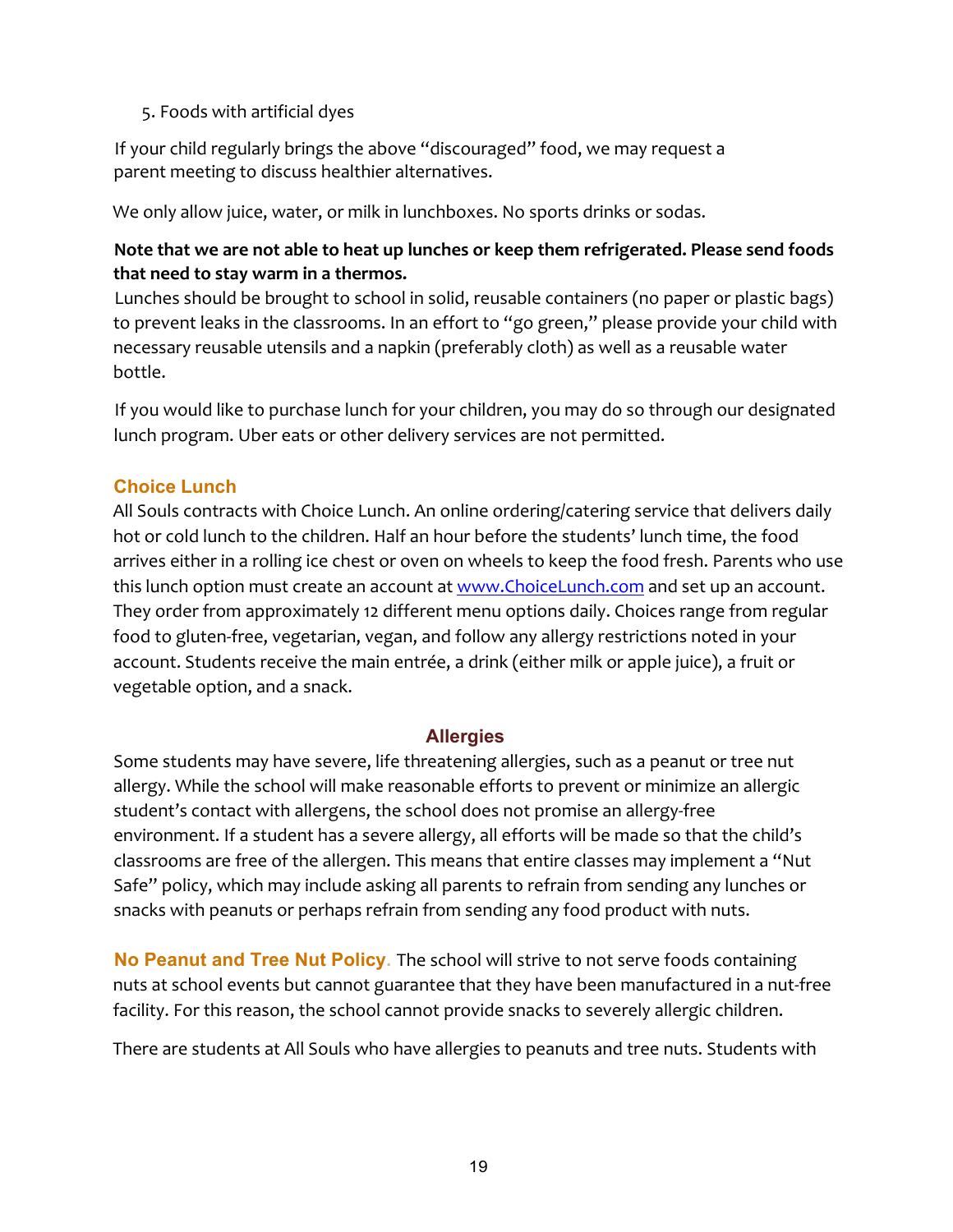severe **peanut** and *tree* nut allergies are allergic to peanuts, tree nuts, and any food which may have any of these nuts as ingredients (i.e. nut butters, nut oils, cashew milk, etc.) or which may have been manufactured in a facility containing peanuts or tree nuts. Peanut and tree nut allergic students are susceptible to severe allergic reactions, anaphylaxis, and even death upon coming into contact with peanuts and tree nuts or peanut and tree nut residue. To help us keep them safe, we are asking that students and family volunteers on campus adhere to the No Peanut and Tree Nut Policy for TK-2<sup>nd</sup> grade.

# **Birthdays**

# **Guidelines for Birthdays & Holidays Acknowledged**

- The birthday student will be acknowledged in his/her morning class.
- For birthdays that fall on the weekend, students will be celebrated on the Friday before or Monday after.
- Balloons, flowers, presents, etc. may not be delivered to a student in the classroom or through the office.
- We do not allow birthday "parties" or end of school day gatherings of any sort. Further, no food, treats, party favors, or other items will be passed out to friends or classmates. This allows for equality in celebration and **acknowledgment.**
- Teachers will explain their classroom birthday routines and activities with you at Back to School Night.

# **Party Invitation Policy**

If you would like to host a party for your child outside of the school day and would like to invite your child's friends, please keep in mind that it is unfair to only invite some of the children from the class and not others. We will not provide each child's contact information.

The best course of action is to contact the front office to send an e-mail or an e-vite (which each address as a BCC [blind carbon copy] so that no personally identifiable information will be exchanged).

#### **Holidays (Annual Celebrations, etc.)**

- No treats, food, toys, party bags, etc. are to be passed out during the school day.
- **•** If a simple gesture of a card is given to every student in the **entire** grade level, permissions from the afternoon teachers must be granted for the card to be passed out at the end of the day.

# **Emergency Drills**

# **Safety and Medication**

Emergency drills (e.g., earthquake, lockdown, shelter-in-place, and fire) will be practiced. If students are evacuated and need to be picked up, parents should meet their students at their grade level marker on the far fence closest to Main St.

If school landlines are down, please try the school cell phones: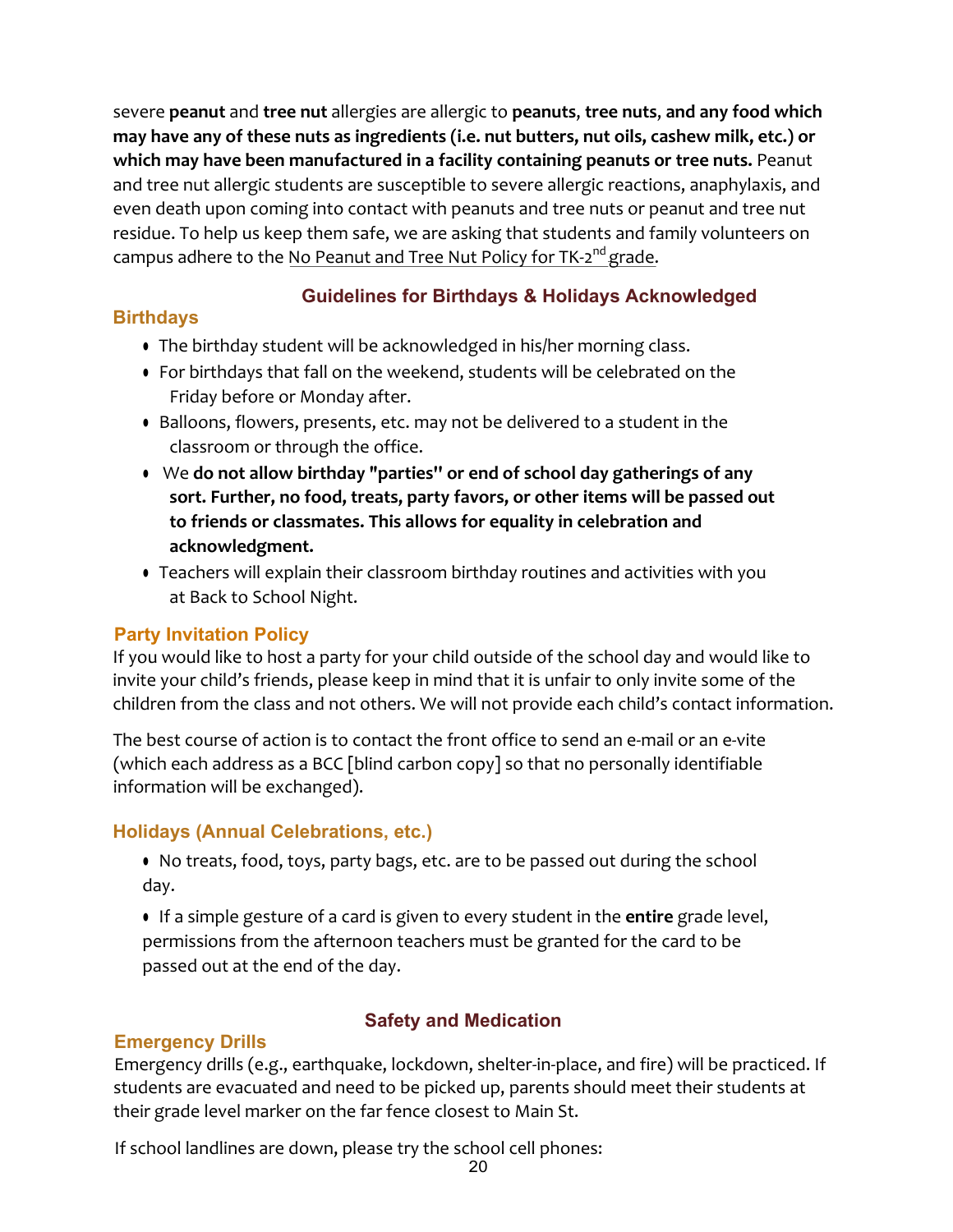#### **Call** at (213) 842-5693 or **Text** at (213) 276-1093

#### **Extreme Weather Precautions**

If temperatures rise above  $90^{\circ}$ F or below  $55^{\circ}$ F, students eat in the school hall. During extreme heat, student time on the playground is limited to the shaded areas (or recess is spent in the classrooms) and P.E. is completed in the school hall or cancelled.

#### **Health Screening**

A student, with the written permission of the parent or guardian, may be subject to routine screenings including auditory, visual, dental inspection, and scoliosis. The administration may request that a student have a complete physical and/or other professional evaluation.

#### **Sleep and Nourishment**

Children must have suitable rest each night and a nourishing breakfast before leaving home each morning. Children deprived of necessary sleep and nourishment will be at aserious disadvantage in learning each day. Children need the help of their parents to develop good health habits.

#### **Safeguard the Children**

All teachers, staff and volunteers who work with children must undergo fingerprinting and background checks in compliance with the Archdiocesan guidelines and abuse prevention programs. These programs emphasize the importance of parents knowing who has access to their children at school and other sponsored activities.

A committee of parish and school staff meets to discuss ways to ensure the safety of our students. This committee does facility/plant walkthroughs, checks on thestatus of fingerprinting and VIRTUS training, reviews policies, and much more.

#### **Fostering a Peaceful Atmosphere in the Community**

Parents are the primary role models for their children. Therefore, parents must lead by example following the policies and procedures set by All Souls and the Archdiocese of Los Angeles.

As role models of community and composure, it is expected that every parent helps foster a peaceful atmosphere in the community. *Any disagreements with another student,*  parent, or family must be brought to the attention of the school Administration. Parents *cannot directly confront another student or parent.* Such concerns will be addressed by the school Administration, who will mediate the proper conversations. Helping support a peaceful, joy-filled community plays a big part in students' growth.

When working with any staff member of the school, all verbal and written *communication is to be respectful in nature.* If disagreement should occur, language and *approach must not be threatening, abrasive, combative, untruthful or disruptive. Any communication that is disrespectful in nature will not be tolerated. Further, all communication amongst parents/guardians must be truthful in nature and free of*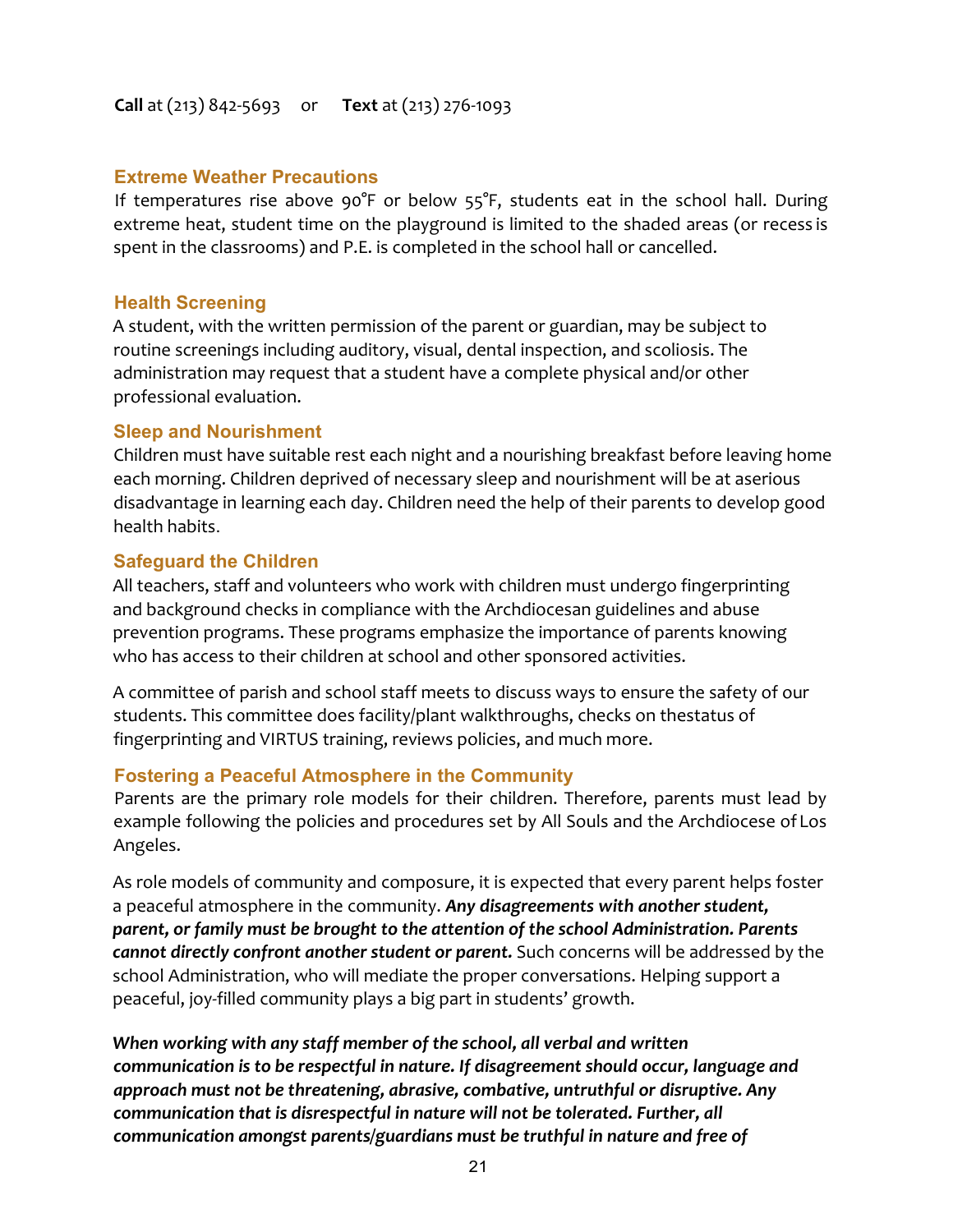gossip, rumor, and unkind content. This includes in person text, phone and email *contents.* Failure to comply with these procedures can result in parent or family removal *or dismissal from All Souls World Language Catholic School.*

#### **Medication**

Children may not carry any medication (i.e. aspirin, cough syrup, etc.) at school. All forms of medication, including cough drops and other natural remedies or creams (suchas anti-itch or allergy creams) are to be brought to the office by a parent or guardian. Prescribed medications are to be clearly labeled with the child's name and instructionsfor dispensing **from the physician**. School personnel will not allow any child to take medication without written permission from a physician.

School personnel may not administer medication, but with written permission may oversee the child's self-administering.

In order for a child to carry an inhaler, a physician's release must be kept on file in the school office stating that the child may carry and use the inhaler as needed.

#### **\*\*Illness and Injuries \*\*COVID-19 specific policies will be issued separately**

Children who are ill should not be brought to school. If a child has vomited, has a fever over 100°F, has a persistent runny nose with yellow-green mucus discharge, or pink itchy eyes, please do not send him/her to school for 24 hours. Illness spreads quickly. Please be considerate and keep children home until they are no longer ill or contagious.

If a child is absent for more than 3 days, a doctor's note will be requested upon return to school.

If a child becomes ill while at school, the office will notify either the parent/guardian or a person listed on the emergency card. Depending on the child's condition, the child may rest in the school front office or the parent/guardian may be asked to come and pick the child up from school (e.g., if the child presents with any of the conditions listed above).

If you find that your child has conjunctivitis (pink eye), head lice, scabies, or other highly contagious condition, please keep your child at home per doctor's recommendation and notify the principal immediately so that a health advisory can be distributed to school families. No student's name will be listed in the advisory.

The play area at All Souls is primarily asphalt. School families enroll their children with the understanding that students run and may occasionally fall resulting in skinned kneesand elbows. School personnel will clean any abrasions and apply bandages or ice if necessary. Formal injury reports will be filled out for any injury requiring additional followup or attention (beyond a band aid) and will be filled out for any head injury.

# **Acceptable Use Policy**

All Souls World Language Catholic School is an Archdiocesan School, which adheres to the Acceptable Use and Responsibility Policy for Electronic Communications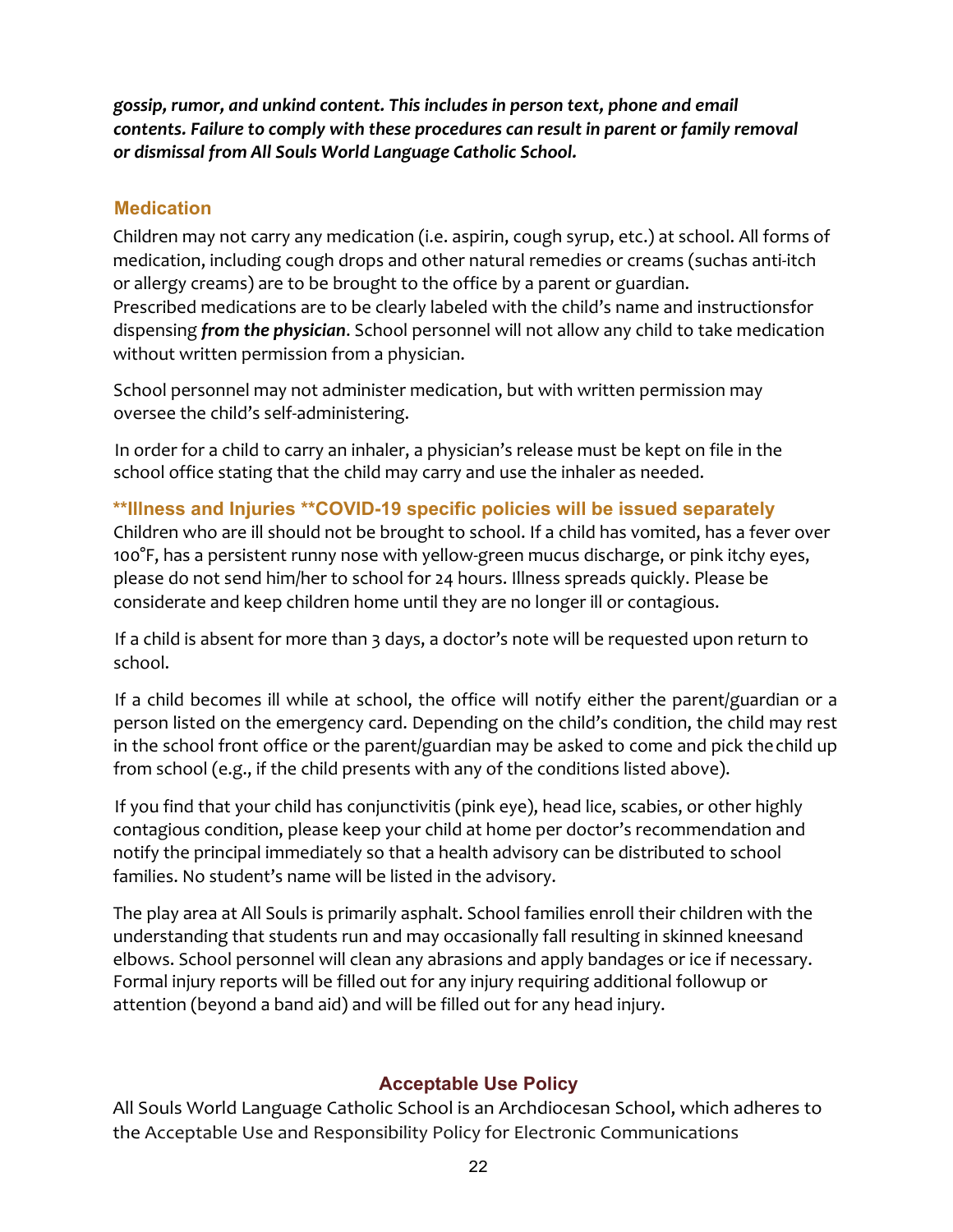(Archdiocesan AUP) found below. This Acceptable Use Policy is prescribed by the Archdiocese of Los Angeles and followed by all its subsidiaries. We have highlighted some key concepts below. Please read theentire document.

#### **Purpose of Code of Ethics Policy**

The ethics policy for All Souls governs the use of all technology. This includes e-mail, Internet, computer, and tablet use. All Souls forbids actions that could harm the technology systems or itsusers.

#### **Use of the Internet**

- Students may use the internet or computers for school-related matters only.
- Users must abide by copyright and fair use policies at all times.
- If is important to respect the rights of others by complying with all Archdiocesan policies regarding sexual, racial and other forms of harassment, and by preserving the privacy ofpersonal data.
- It is illegal to tamper with files, passwords or accounts.
- Users must close their browsers and log out when it is time to finish.
- Users cannot intentionally develop programs or make use of existing programs that harass other users, or infiltrate a computer or computing system, and /or damage or alter the software components of a computer or computing system, or gain unauthorized access toother facilities accessible via the Internet.
- Users cannot access websites that contain sexual or other materials deemedinappropriate by the school
- Users cannot access confidential information.

# **Electronic Mail**

- All Souls School provides its students in 6-8<sup>th</sup> grade with an email account. The Principal and technology coordinators maintain the e-mail. The email account is a means of communicating and exchanging information with the school administration, parents, students, and faculty only.
- Students may not use any other emails on campus except for the ones provided by All Souls School.

# **Electronic Mail Policy**

- Students and Parents must read the following rules and sign the consent form below whenreceiving their school e-mail accounts.
- Users will not send obscene, offensive or harassing material through electronic mail,electronic messages.
- Messages should be respectful.
- E-mail users must conduct only school-related activities.
- It is against school policy to use student email for solicitation or fundraising.
- Users cannot send chain letters.
- All email users are responsible for the security of their account and password.
- Studentsshould not share their e-mail passwords with anyone to avoid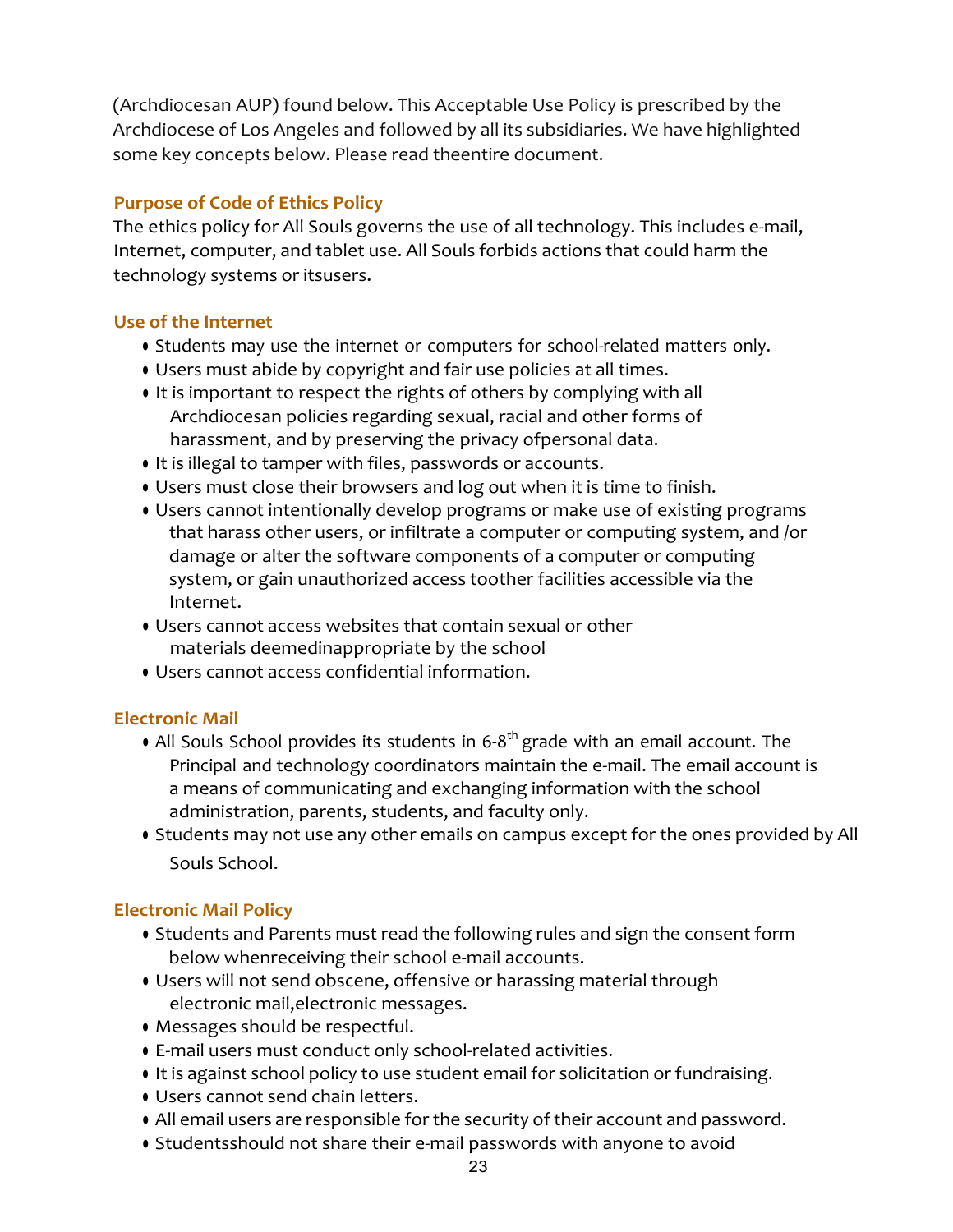unauthorized access to accounts.

● Users must not pass along confidential information.

# **Consequences for Misuse of Internet, School Website or Email Policies**

- Misuse of school e-mail policies, the Internet or school websites will result in disciplinaryaction, including termination of privileges and up to expulsion.
- A violation of the school's policy and/or regulations regarding use of computerized informationresources ("Acceptable Use Policy") may result in the loss of computer access, disciplinary action and/or prosecution in accordance with law, regulation and/or the school's handbook. During school, teachers will guide students toward appropriate materials. Outside of school,parents/guardians bear responsibility for such guidance as they do with information sourcessuch as television, cell phones, movies, radio, and other potentially offensive/controversial media.
- When asked by a teacher to join a Google Classroom students must comply immediately andnever block or deny a teacher's ability to view their screen.

#### Acceptable Use and Responsibility Policy for Electronic Communications (Archdiocesan AUP)

#### **Definitions and Coverage**

The Acceptable Use and Responsibility Policy for Electronic Communications ("Archdiocesan AUP")applies to all archdiocesan users of technology, whether adults, children, or youth, and whether theyare students, parents, paid staff or volunteers, clergy, or members of religious orders in the archdiocese or at any Location. All users are expected to adhere to the morals and values of the Catholic Church, to respect others, to consider the potential audience and their expectations, and tofollow the Archdiocesan AUP and the other policies, standards, and procedures of the archdiocese. Electronic information and communications require particular safeguards and impose unique responsibilities on all users.

The Archdiocesan AUP covers:

- Using devices appropriately from a social and moral perspective
- Maintaining data confidentiality
- Protecting proprietary, confidential, and privileged data, and personally identifiableinformation
- Maintaining the integrity of security controls and passwords
- Immediately reporting any suspicious conduct or actual violations
- Other activities implicated in the use of electronic devices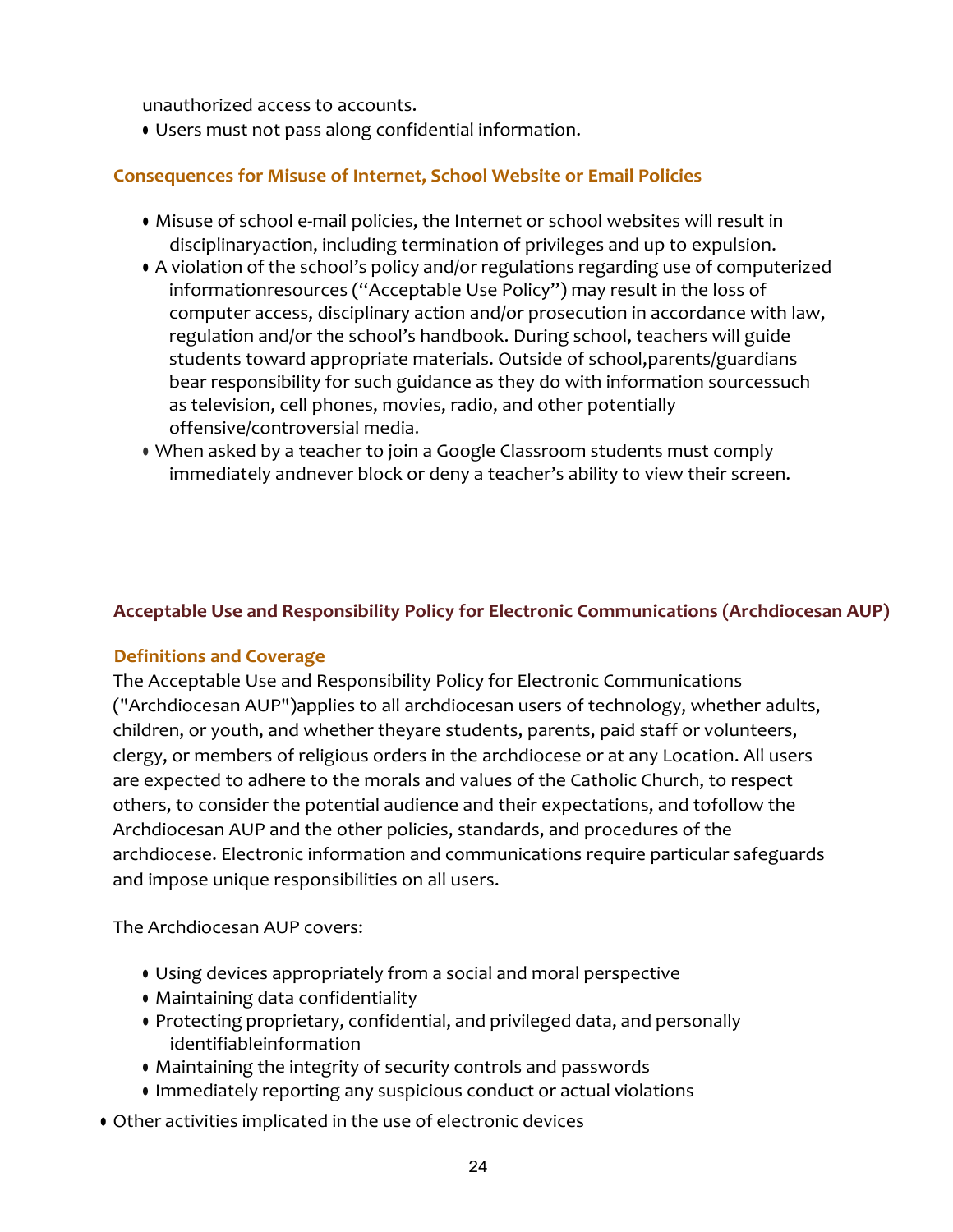The archdiocese prohibits the improper use or alteration of data and/or information technology. Systems of information security are required to protect proprietary data. All users must adhere tothe Archdiocesan AUP.

All materials and information created and used, in any medium, in the course of activities for or on behalf of the archdiocese or an archdiocesan school, a parish, the seminary, a cemetery or mortuary, the Archdiocesan Catholic Center, or another archdiocesan department or operating unit ("Location") are assets of the archdiocese and/or the Location, as appropriate.

# **Definitions**

Electronic communication **systems** include but are not limited to email, telecommunications systems (including telephone, voicemail, and video), stand-alone or networked computers, intranets, the Internet, and any other communication or data storage or transmission systems (including "the cloud" or cloud-based services) that may be created in the future. Electronic communication **devices** include but are not limited to wired and wireless telephones, smartphones, computers, laptops, tablets, photographic, audio and video equipment, flash drives, memory sticks,media players, facsimile machines, scanners, copiers, printers, two-way radios, and other communications equipment that may be created in the future.

Electronic communication **materials** include but are not limited to emails, text messages, instant messages, postings on social media, audio and visual recordings, photographs, films, microfiche, audio and visual broadcasts, computer operating systems, software programs, electronically stored data and text files, computer and web applications, and all other electronic content that is created, downloaded, uploaded, retrieved, opened, shared, saved, forwarded, printed, or otherwise accessed or stored.

**Person in charge** refers to the department head, manager or supervisor of an archdiocesan department, entity or corporation; the pastor, administrator, parish life director, pastoral associate, deacon or other person designated as in charge of a parish; the superintendents of elementary schools or high schools, or a principal, president, or head of school, as applicable.

**Location** refers to any parish, school (whether parish or archdiocesan), the ArchdiocesanCatholic Center, any Catholic cemetery and mortuary, and any other operating unit in the archdiocese.

**Electronic Communication Systems, Devices, and Materials and the Users Covered** Electronic communication systems, devices, and materials and the users covered include:

- All electronic communication systems, devices, and materials used at any Location
- All electronic communication devices and materials taken from a Location for use away from theLocation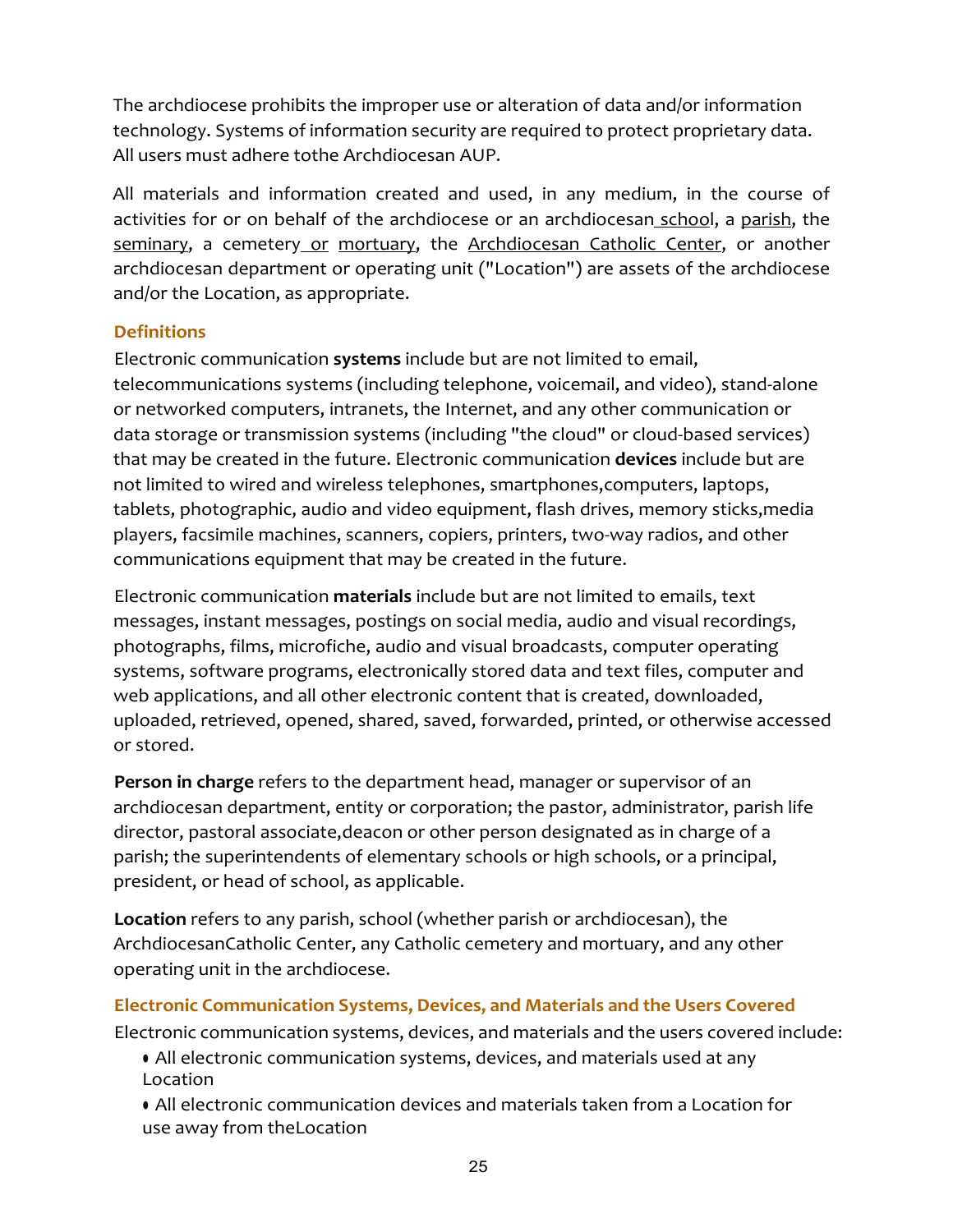● All personal devices and materials brought from home and used at a Location

• All personaldevices and materials, regardless of where they are situated, that are used in such a manner that the archdiocese and/or a Location may be implicated in their use

• All users of electroniccommunication systems, devices, and materials, including but not limited to volunteers, clergyand religious, students, parents, employees, staff, or contractors, when those contractors are associated with any activity of the archdiocese and/or the Location

#### **Ownership and Control**

All electronic communication systems, devices, and materials, provided to users by the archdiocese or the Location, are to be used primarily to conduct official Location and/or archdiocese business, not personal business, whether during or outside regular business hours.

With permission from the person in charge of the Location, individuals may use archdiocesan systems, devices, and materials to access and use the Internet for personal business and web exploration outside regular business hours or during breaks. The Archdiocesan AUP applies to alluses.

The archdiocese and Locations, as applicable, reserve the right to monitor, access, retrieve, read, edit, redact, remove, and/or disclose all content created, sent, received, or stored on archdioceseand/or Location systems, devices, and materials (including connections made and sites visited). The archdiocese also cooperates with law enforcement officials or others, without prior notice.

Users can have no reasonable expectation of privacy in use of archdiocesan systems, devices, ormaterials. The archdiocese reserves these rights with respect to systems, devices, and materials not owned by the archdiocese when they are used under circumstances that implicate the archdiocese.

# **Internet Safety Policy (Compliant with the Children's Internet Protection Act)**

The Children's InternetProtection Act applies to the use of any device accessed or used by minors at a school or library. All schools and libraries must use functioning and properly configured content filters to preclude access to prohibited content, including obscene, sexually explicit materials; adult or child pornography; and materials including applications that are otherwise harmful to minors or in violation of this Archdiocesan AUP.

Content filters for minors may NOT be disabled or turned off without obtaining prior permissionfrom the person in charge at the school or library.

No unauthorized personal identifying information regarding minors may be disclosed, used, ordisseminated without proper authorization by the person in charge at the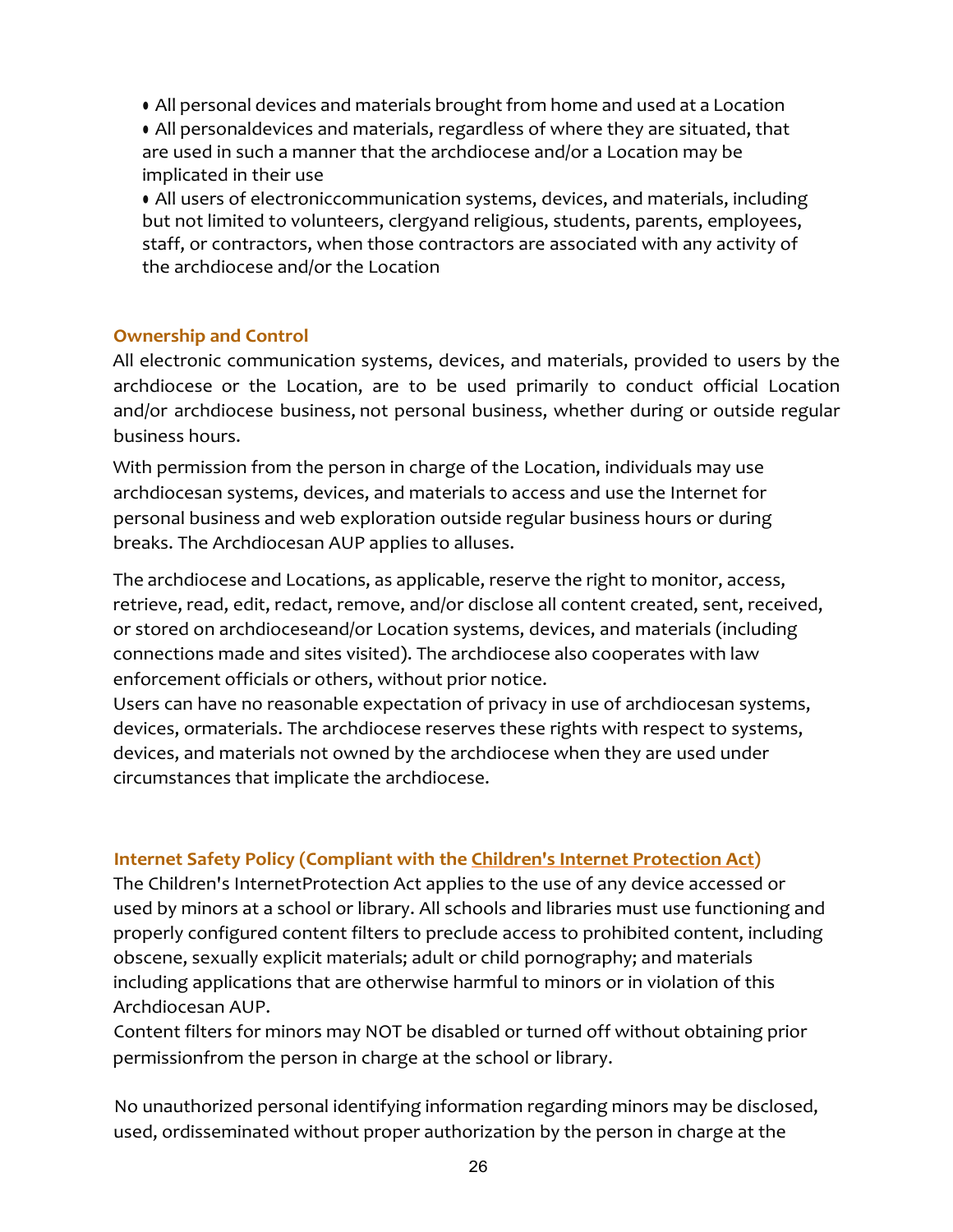school or library.

Minors' use of email, chat rooms, social networks, applications, and other forms of direct electronic communication on electronic devices at the school or library must be monitored.

No person may engage in unlawful activities online, including hacking any system while usingArchdiocese or Location devices or while at any school or library.

# **Prohibited Practices for All Users**

Users of all electronic communication systems, devices, or materials covered by the Archdiocesan AUP shallNOT:

● Access or manipulate devices, services, or networks without permission or express authority

● Createany internet presence (e.g. website, social media page -- Twitter, Snapchat, Instagram, Facebook) that uses the name of the Location or the Archdiocese unless the presence is owned or controlled by the Location or the Archdiocese

- Use the name, logo, identifying photograph, mission statement, or other singularly identifying informationof the Archdiocese or a Location on a website or other social media in such a manner that readers/viewers are lead to believe that the website or social media are official sites or media controlled by the Location itself
- Post or cause public distribution of any personally identifying information without authority, permissionof or review by a responsible adult person (in the case of information about a minor), or without permission or review of a person in charge. Personally identifying information includes but is not limited to names or screen names; telephone numbers; work, home, or school addresses; email addresses; or web addresses/URLs of social networking sites or blogs
- Post or distribute any communications, videos, music, or pictures that a reasonable person, according to the teachings of the Roman Catholic Church, would consider to be defamatory, offensive, harassing, disruptive, derogatory, or bullying

● Knowingly access, view, post or distribute pornographic, indecent or brutally violent materials

• Postor distribute sexual comments or images, racial or ethnic slurs, or other comments or images that would offend a reasonable person on the basis of race, creed, gender, national origin, sexual orientation, age, political beliefs, mental or physical disability, or veteran status

- **Engage in improper fraternizing or socializing between adults and minors**
- Engage in cyberbullying, sexting, shaming, or other abusive online behavior

• Post or send chain lettersor engage in spamming (sending annoying, unnecessary, or unsolicited commercial messages)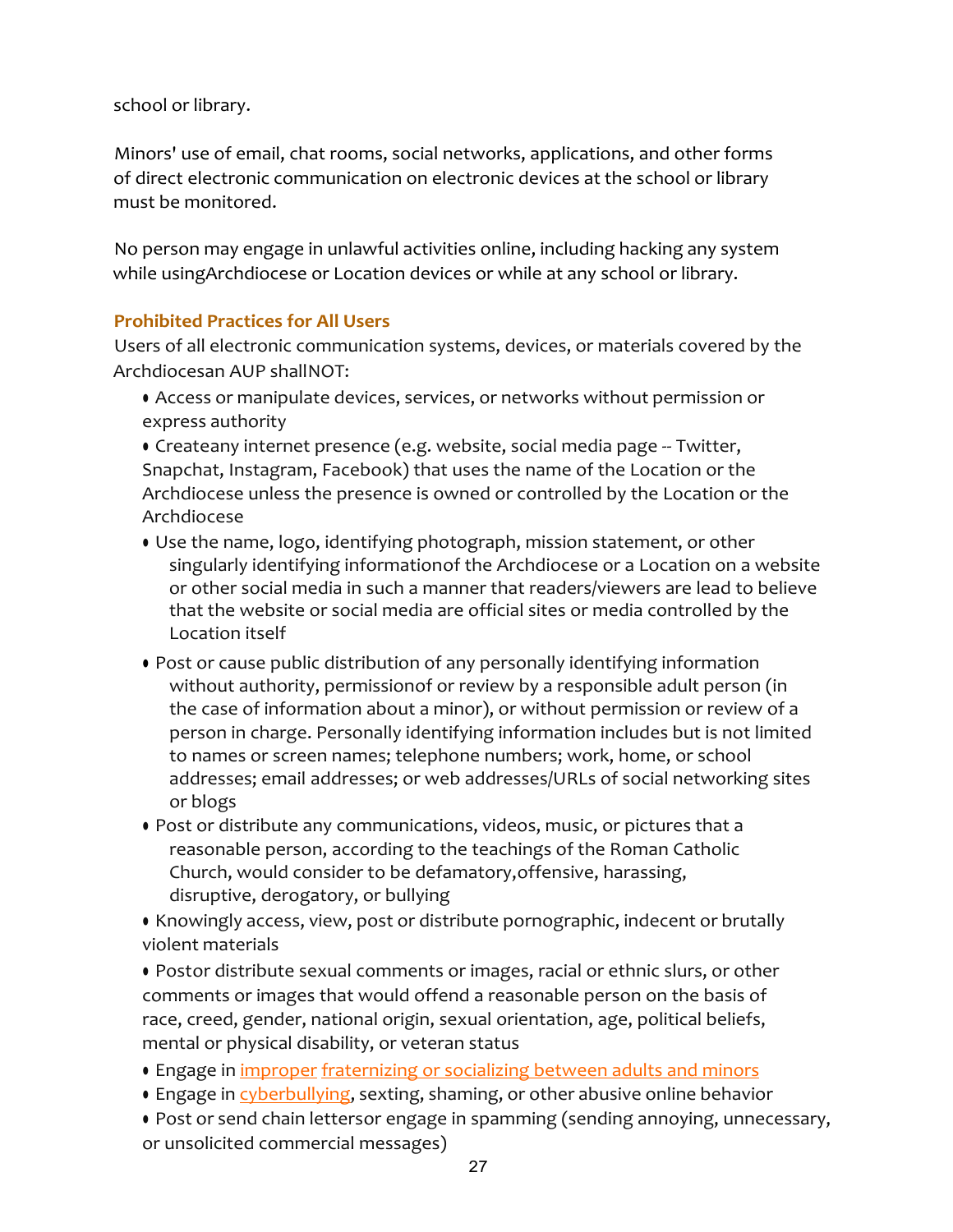- Record any telephone, video, or other conversation or communication without the express permissionof the other participants in the conversation or communication, except where allowed by law
- Engage in "pirating" or unauthorized use, copying, acquisition, or distribution of copyrighted materials, music, videos, film or software (regarding copyrighted materials, certain exceptions are given for educational and liturgical purposes; see the Archdiocese of Los Angeles Copyright and Video Screening Policy)
- Upload, download, view, or otherwise receive or transmit trademarked, patented, trade secrets, or otherconfidential, private, or proprietary information or other materials to which the user does not have access rights

• Transmit confidential, proprietary, or sensitive information unless the transmission falls within the scope of the user's job duties or the assignment as given by a responsible adult

• Damage, alter, disrupt, or gainunauthorized access to devices or systems (e.g., use another person's passwords; trespass on another person's folders, work, or files; or alter or forward email messages in a manner that misrepresents the original message or message chain)

• Give unauthorized persons access to Archdiocese or Location systems, provide access to confidential information, or otherwise jeopardize the security of the electronic communication systems (e.g., by unauthorized use or disclosure of passwords)

- When conducting business for a Location or the Archdiocese, use any email service, file storage/file-sharing services, or other communications and collaboration services that has not been explicitly approved and contracted by the Archdiocese or Location (e.g. do not use personal Yahoo, Gmail, Hotmail accounts for official Location or Archdiocesan business)
- Introduce or install any unauthorized software, virus, malware, tracking devices, or recordingdevices onto any device or system
- Bypass (via proxy servers or other means), defeat, or otherwise render inoperative any device ornetwork security systems, firewalls, or content filters

• Allow any minor to access the Internet on Archdiocese or Location communication devices that do nothave active, monitored filtering of prohibited materials (See Internet Safety Policy)

• Allow any minor to use email, chat rooms, social networking sites, applications, or other forms of direct communications at the Location without monitoring (See Internet Safety Policy)

• Use electronic communication devices orsystems to transmit any radio frequency signal that is not permitted and/or licensed by the Federal Communications Commission (FCC) or that would violate FCC rules or policies

• Violate any other applicable federal, state, or local laws or regulations

#### **Consequences for Violating the Electronic Communications Policy**

Violations of this policy may result in suspension of electronic communication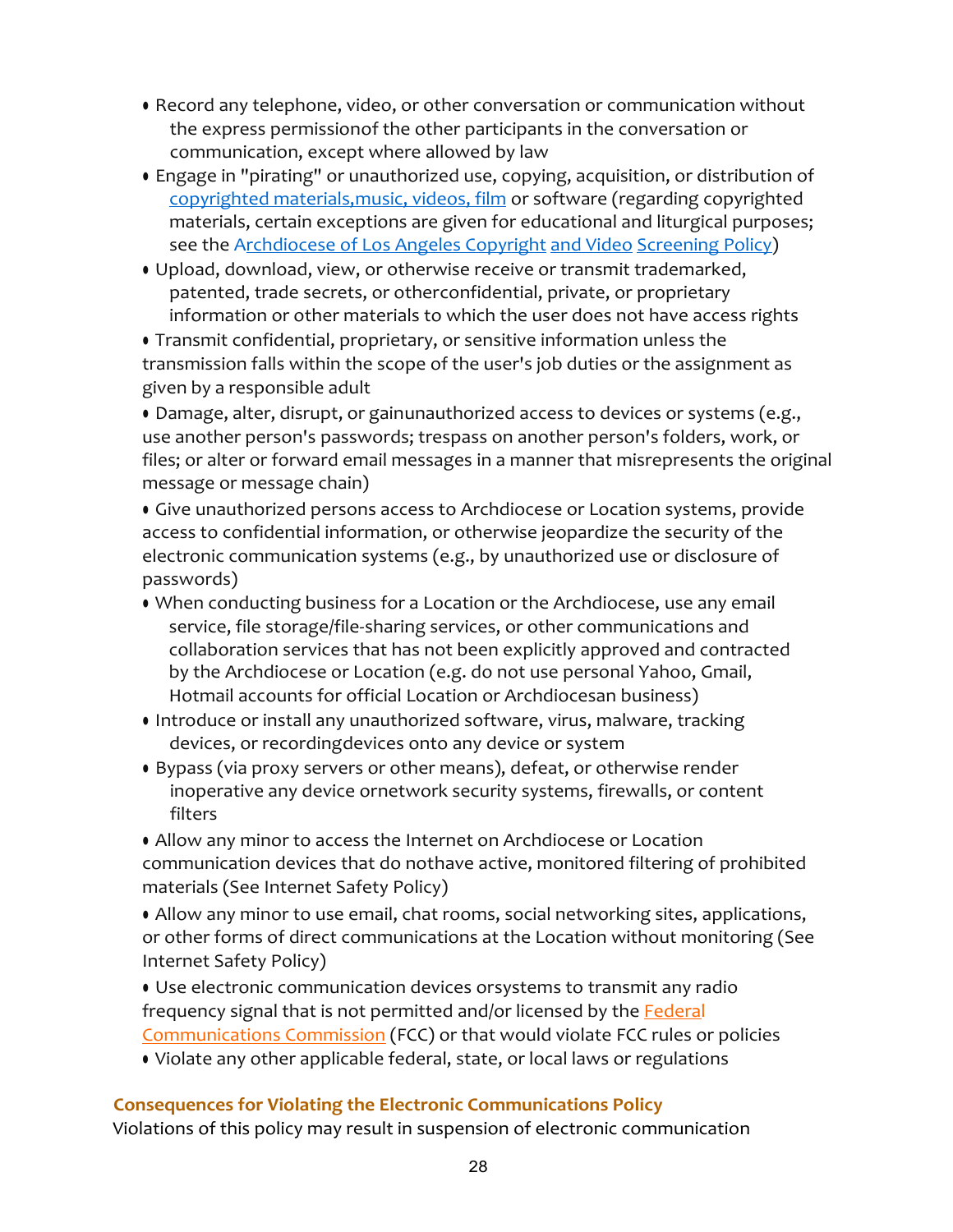privileges, confiscation of any electronic communication device or materials, and disciplinary action up to andincluding termination of employment, removal from parish or school activities, expulsion from school, canonical review, referral to local or other law enforcement, and other appropriate action.

#### **General Security and Use Policies for Electronic Communications**

- All users of Archdiocese and Location communication systems and devices should use care in creatingemail, text, video, still images, instant or voice mail messages, or any postings on any social networking site. Even when a message has been deleted, it may still exist on a backup system; it may be restored, downloaded, recorded, or printed; or it may have been forwarded to someone else without its creator's knowledge. The contents of email and text messages are the same as other written documentation and cannot be considered private or confidential.
- As with paper records, proper care should be taken in creating and retaining electronic records forfuture use, reference, and disclosure, as applicable. See Document Retention.
- Postings to groups such as "All Employees," "All Parents/Guardians," "All Seminarians," "All Parishioners," and the like on intranets or the Internet must be approved by the person in charge of the Location before the postings are sent out.

• Archdiocese and Location systems, devices, and materials are not private and security cannot be guaranteed. User IDs and passwords are intended to enhance system security, not to provide users with

personal privacy. User account passwords for systems that are not controlled by a centralized user directory or authentication system must be on record with the person in charge of theLocation.

- Do not disclose User IDs and passwords to unauthorized parties or shared with other employees, students, or volunteers. User accounts are intended to be used only by the assigned party.
- All information systems that create, store, transmit, or otherwise publish data or information (e.g., a website) must have authentication (ability to verify the identity of the user) and authorization systems (e.g., individualized user accounts) to prevent unauthorized use, access, and modification of data and applications.
	- Any electronic medium that is intended for use by the general public may allow access as long as themedium does not allow unauthorized posting and modification of the official information.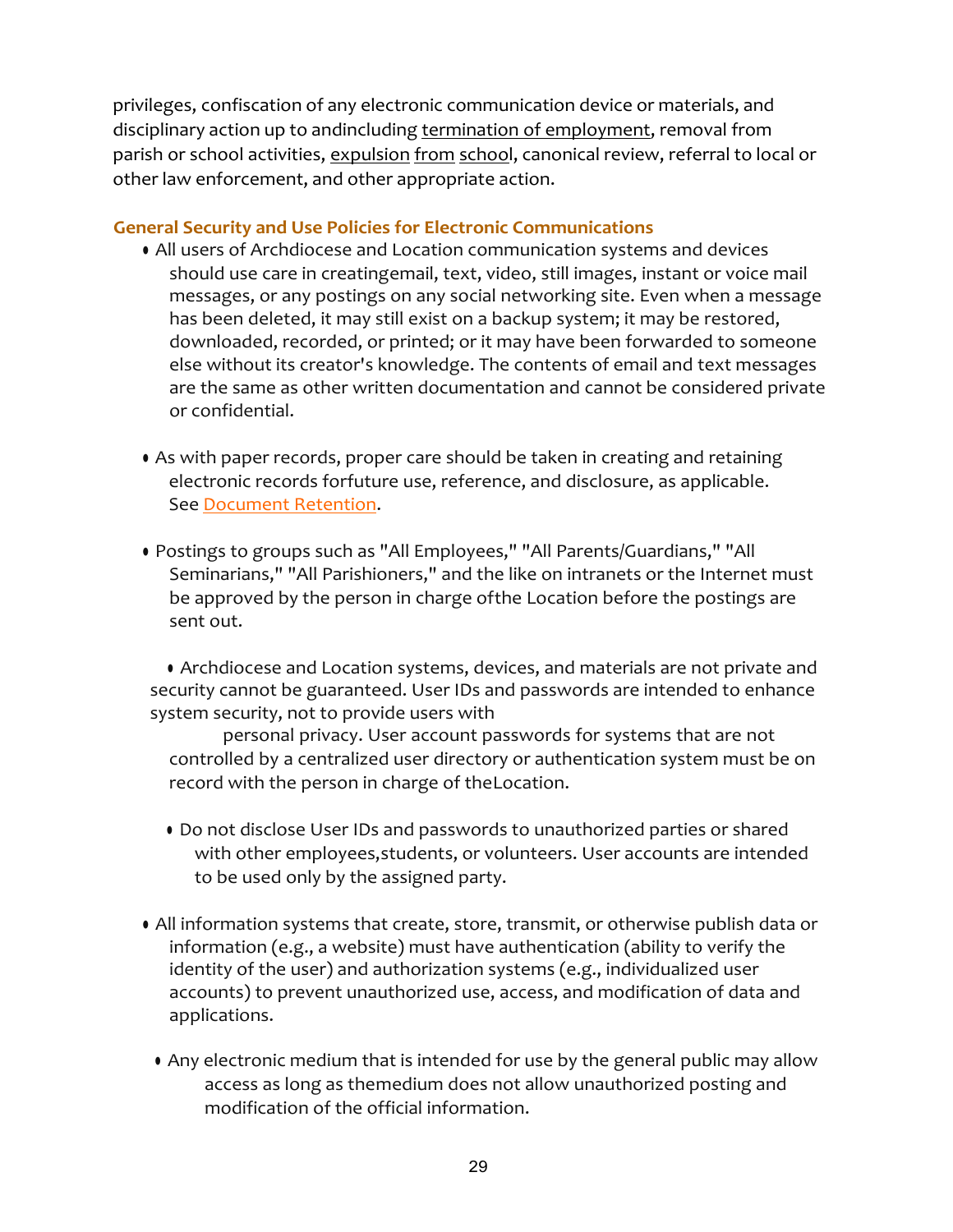- All files downloaded from the Internet, all data received from outside sources, and all content downloaded from portable memory devices must be scanned with current virus detection software.Immediately report any viruses, malware, tampering, or other system breaches to the person in charge of the Location.
- Back up critical information periodically onto backup storage. Store backed up information in a safe placethat is available for recovery in case of a loss of the original information. Depending on the complexity of aLocation's information systems, a detailed disaster recovery plan may need to be developed.
- Protect computer networks and physical hardware from unauthorized use. Both local physicalaccess and remote access must be controlled.
- Complete archdiocesan information is accessible exclusively through ACES and all employees, clergy and similar users are encouraged to obtain and use an ACES account as their preferred business account.

#### **"Cloud" or Hosted Electronic Communications, Data Processing and Storage**

**Services** All hosted or "cloud-based" services that provide line-of-business support to the Archdiocese or Locations or that publish publicly-accessible information on the Internet (e.g., Google GApps services, Microsoft Office 365, hosting of web sites or E-Commerce sites) must be approved and under contract by the Archdiocese or Location. To avoid the potential loss of control of the Location's electronic communications services, all services used mustbe in the name of the Archdiocese or Location, not in the name of any individual or volunteer group.

#### **Domain Name Registration Policies**

Domain name registrations must be in the name of the Archdiocese or the Location, not in the name of any individual or volunteer group. The registrant and administrative contacts for all domain names must use the Location's or Archdiocese's business street address and the phone number and email address of a person incharge at the Location or Archdiocese to manage domain name registrations.

# **Branding and the Appropriate Use of the School Logo**

All Souls is blessed with a very active and enthusiastic Family Guild. Many sub-parent groups have begun as well as eager parents who help promote our school within the community. Although we are grateful and encourage such involvement and outreach, under no circumstances should the school logo be placed on any material not approvedby the Principal.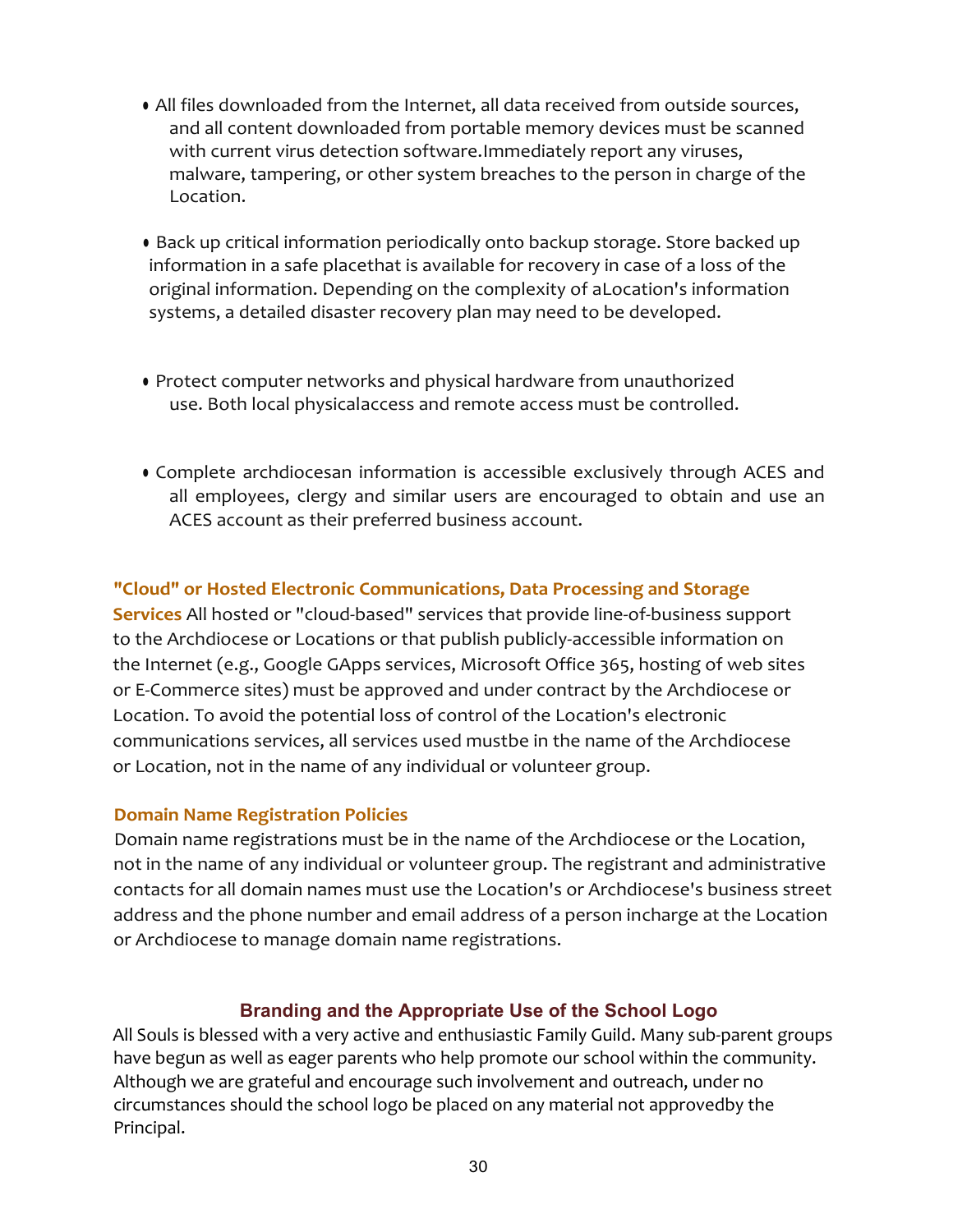# **School Social Media Policy**

As an organization with a commitment to quality of education and the safety of our students, as well as the preservation of our outstanding reputation as a school, the standards for appropriate online communication at All Souls is necessarily high. While we respect the right of students, employees, alumni, and other members of our community to utilize the variety of social media options available, we must insist that thefollowing standards be met by our students and faculty at all times, as well as by alumniand all other users who participate in All Souls-sponsored sites.

# **All Souls Social Media Comments and Participation Policy**

Comments to All Souls-sponsored sites, such as its website via blogs, online forms, etc., or social media sites, are welcome and encouraged, and we look forward to hearing from you. To promote respectful discussion within this forum, we request that you **be courteous and** productive and avoid comments that are profane, obscene, offensive, sexually explicit, inappropriate, inflammatory, or otherwise objectionable. Blogs often foster debate of an **issue;** users are to engage in suchexchanges with mutual respect for others' opinions.

For the privacy of users and their families, please assume that all postings to All Soulssponsored sites will be publicly available on the Internet and therefore publicly accessible without limitation or protection of any kind. Please consider how much personal information to share, with the understanding that this information may be linked to your name and published on the Internet.

By posting a comment or other material to All Souls-sponsored sites as outlined above, users give All Souls the irrevocable right and license to exercise all copyright, publicity, and moral rights with respect to any content you provide, which includes using your submission for any purpose in any form and on any media, including but notlimited to: displaying, modifying, reproducing, distributing, creating other works from, and publishing your submission. All Souls reserves the right to review all comments before they are posted, **and to edit them to preserve legibility for other users.**

All Souls further reserves the right to reject or remove comments for any reason, including but not limited to our belief that the comments violate this Comment Policy, to determine in its sole discretion which submissions meet its qualifications for posting, and to remove comments for any reason, including butnot limited to our belief that the comments violate **this Policy. Any submissions that fail to follow this Policy in any way or are otherwise irrelevant will be removed.**

We also reserve the right to amend this Policy from time to time in our judgmentto **address issues that may arise and changes in our operations or the law**.

In posting material on All Souls -sponsored sites, **you must not:**

- Post material that All Souls determines is threatening, harassing, illegal, obscene, defamatory, slanderous, or hostile towards any individual or entity.
- Post phone numbers, e-mail addresses or other confidential information of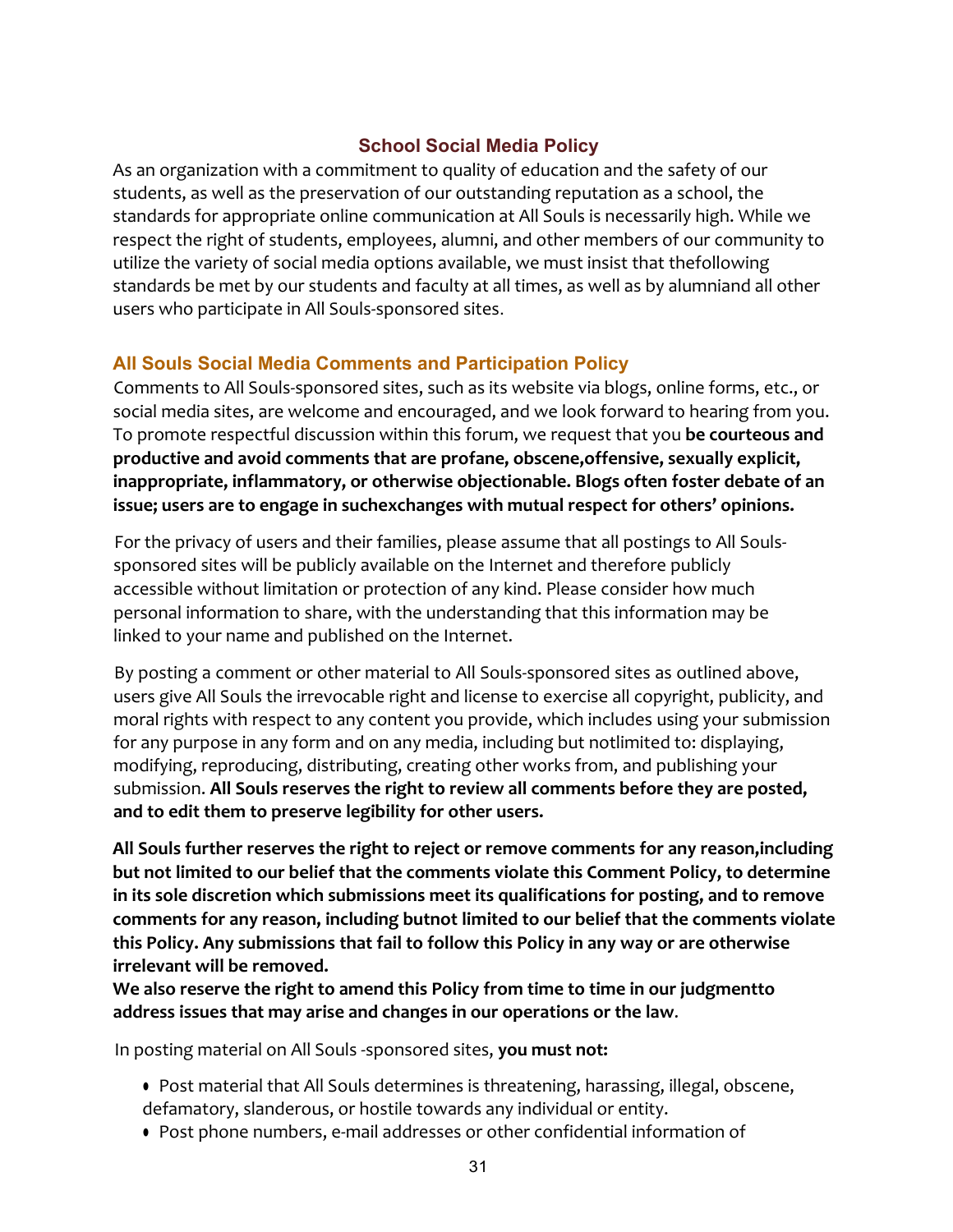students, faculty, or any other person other than yourself. If you choose to post your own contact information for any reason, please be aware that the informationwill be available to the public and is, therefore, subject to misuse.

• Post materialthat infringes on the rights of All Souls or any individual or entity, including privacy, intellectual property or publication rights.

- Post material that promotes or advertises a commercial product or solicits business or membership or financial or other support in any business, group or organization except those which are officially sponsored by All Souls, except indesignated areas specifically marked for this purpose.
- Post chain letters, post the same comment multiple times, or otherwise distribute "spam" via the All Souls-sponsored site.
- Allow any other individual or entity to use your identification for posting or viewing comments.
- Post comments under multiple names or using another person's name. All Souls reserves the right to do any or all of the following:
- Ban future posts from people who repeatedly violate this Policy. We may affect such bans by refusing posts from specific e-mail addresses or IP addresses, or through other means as necessary.
- Remove or edit comments at any time, whether or not they violate this Policy.

User agrees to indemnify and hold harmless All Souls, its affiliates, directors, employees, successors and assigns against any damages, losses, liabilities, judgments, causes of action, costs or expenses (including reasonable attorneys' fees and costs) arising out of any claim by a third party relating to any material user has posted on All Souls-sponsored sites.

By posting a comment or material of any kind on an All Souls-sponsored site, the user hereby agrees to the Policy set forth above.

# **Student Use of Social Media**

First and foremost, students are encouraged to always exercise the utmost caution when participating in any form of social media or online communications, both within theAll Souls community and beyond.

Students who participate in online interactions must remember that their posts reflect on the entire All Souls community and, as such, are subject to the same behavioral standards set forth in the Student Code of Conduct.

In addition to the regulations found in the Student Handbook, students are expected to abide by the following:

- To protect the privacy of All Souls students and faculty, students may not, underany circumstances, create digital video recordings of All Souls community members either on campus or at off-campus All Souls events for online publication or distribution.
- Students may not use social media sites to publish disparaging or harassing remarks about All Souls community members, athletic or academic contest rivals, etc.
- Students who choose to post editorial content to websites or other forms of online media must ensure that their submission does not reflect poorly upon theschool.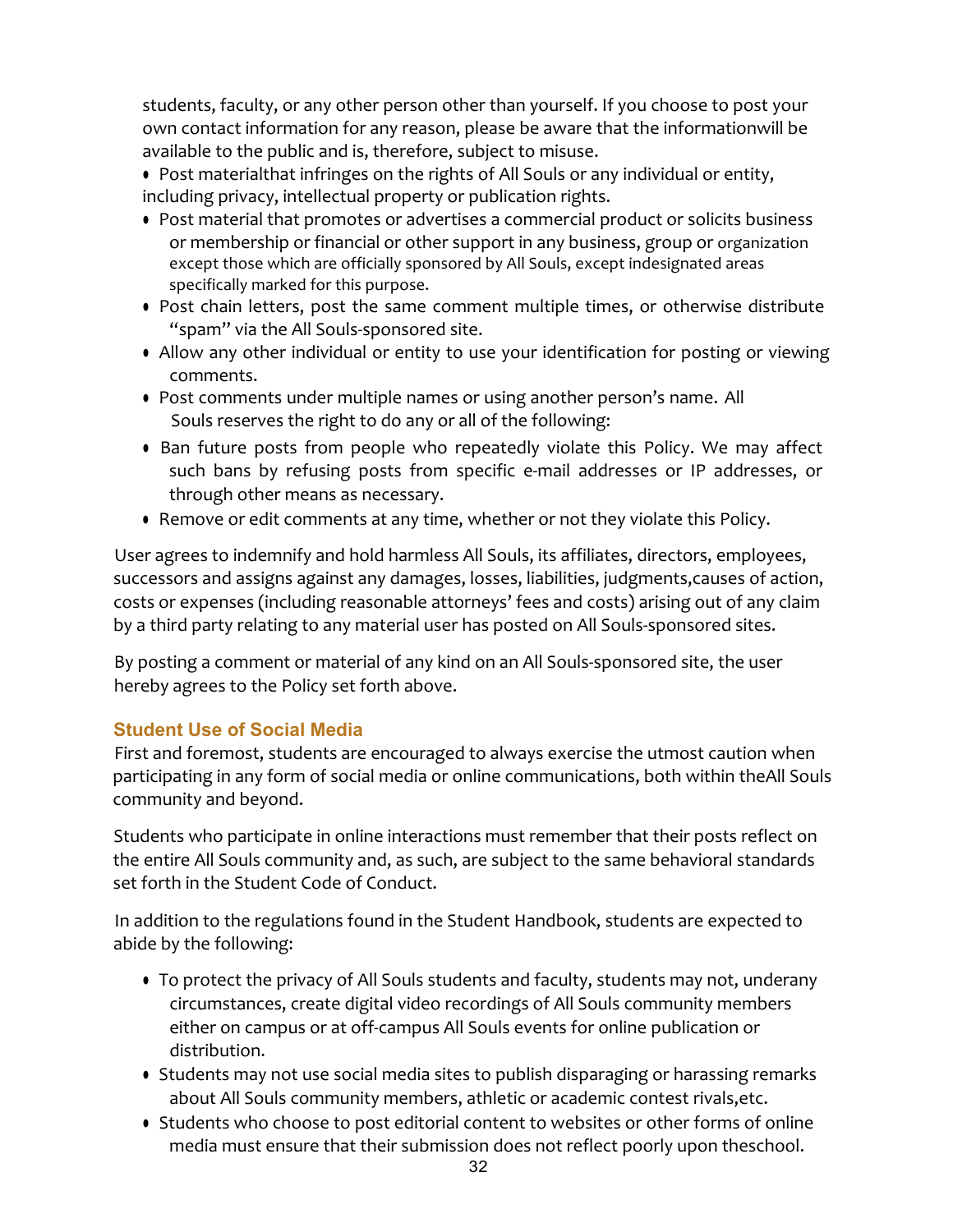Failure to abide by this Policy, as with other policies at All Souls, may result in disciplinary action as described in the Student Handbook, or as determined by the Principal.

#### **Student Records**

Official student transcripts are the property of All Souls and under no circumstances will original records be given out. Should a family wish for a copy of the records, written notification must be given to the office, and within ten working days a copy will be provided to the family.

If a student is transferring from All Souls to another school, then transcripts are sent directly to the new school **after** the school has requested them in writing. There is no charge for the transfer of student transcripts to another school.

# **Directory Information**

Class lists, telephone numbers, e-mail address lists, or any other personal information about families and students are considered confidential and may be used only for the purposes specified. In no cases will commercial enterprises be given access to Directory Information. Families may voluntarily participate in the SchoolDirectory, which will be available to school families, and agree to accept any and all risks.

# **Parent Authorization to Use Child's Personal Information**

Whenever a student's image, name, voice and/or work is to be published or used for noncommercial purposes, including, but not limited to, publicity, exhibits, printed or electronic media broadcasts, student publications, marketing or research, parents must execute the *Parent's Authorization to Use Child's Image, Name, Voice and/or Workfor Non-Commercial* **Purposes** giving permission for such publication.

# **Cumulative Pupil Record**

Full and accurate records, including standardized test results, of each student are entered on the official Archdiocesan Cumulative Student Record form and are kept onfile permanently. Only authorized personnel have access to these records. Health records are maintained in a separate file.

Permanent record cards include only the following information:

• Personal and family data with certification of name, place and date of birth of the student, and the name and address of the parent or guardian having custody of the student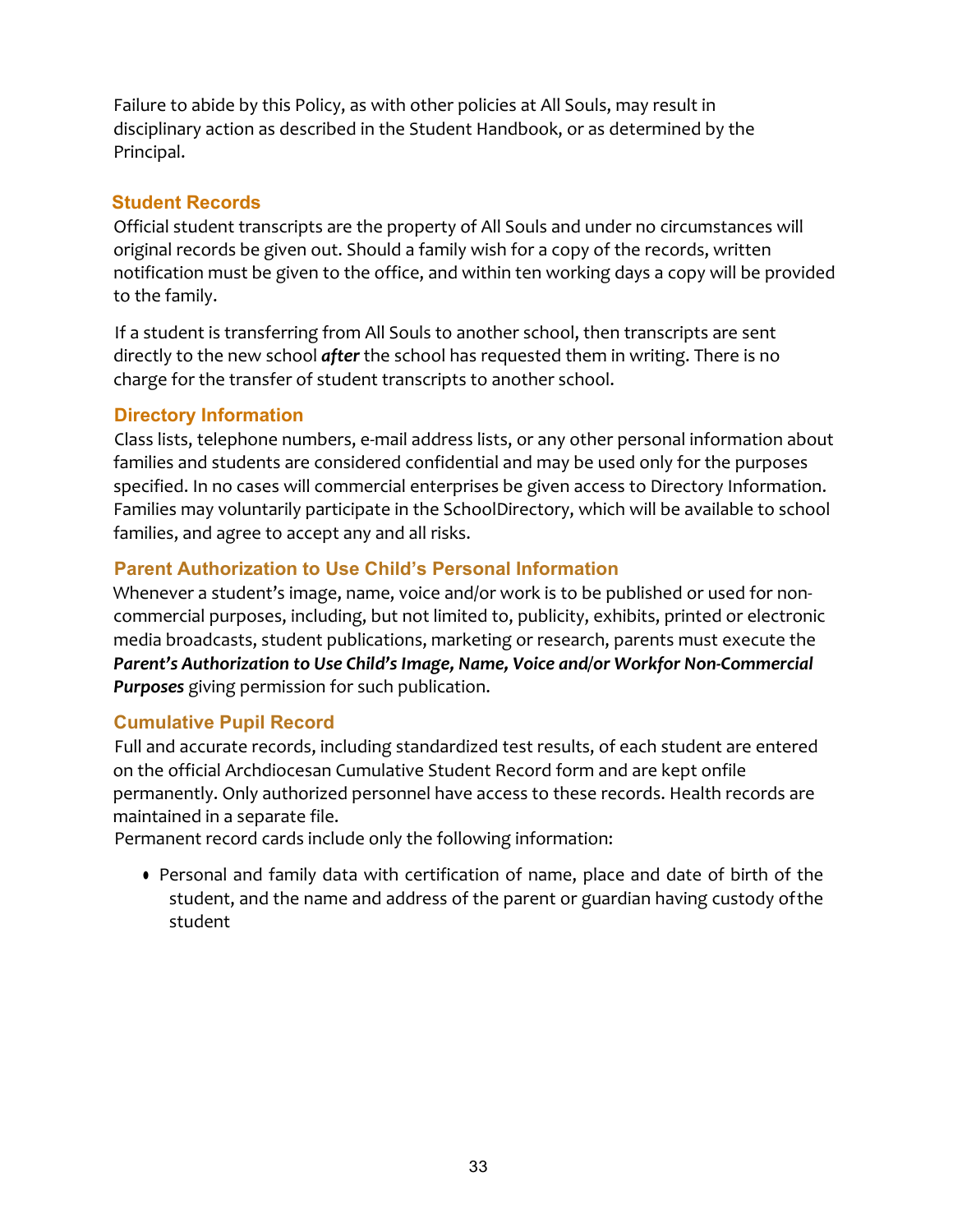- Standardized test data
- Transcript of classes
- Attendance information
- Record of withdrawal or graduation and place to which any copy of the record is sent
- Verification of or exemption from required immunization through high school graduation

#### **International Students**

The Archdiocese of Los Angeles welcomes international students. Through the cultural exchange of learning, praying, playing, and growing together, the presence of these international students enriches the educational and religious experiences of everyone inthe school community.

All international students who do not live with a relative must live with host families who are identified on the student's I-20 forms. Student apartments, dormitory-style living, and unsupervised living are not permitted, even if the students are 18 years old or older.

The school is not involved in the selection of host families. A letter from the student's parents/guardians that identifies and approves the host family and place of residence is required.

The parents/guardians, host family, and/or ISEVPO, if used, shall notify the school ifthere is any change in the student's host family residence.

Faculty, staff, coaches, and/or their spouses may not serve as host families or guardians.

Host families are required to meet with the school for orientation and periodically thereafter. Host families must attend meetings and functions required of domestic parents/guardians. Host families that are not contractually required to attend safe environment training are nevertheless encouraged to do so.

All international students are required to be enrolled in a religion course for a grade/credit each semester. The international student will be expected to participate, asappropriate, in religious functions and events.

# **Discipline**

All Souls is committed to providing a safe and positive learning atmosphere.

The students' interest in receiving a quality, morally based education can be best served if students, parents, and school officials work together. Generally, differences between these individuals can be resolved. In some rare instances, however, the schoolmay find it necessary, in its discretion, to require parents or guardians to withdraw their children.

It is an express condition of enrollment that the students and parents or guardians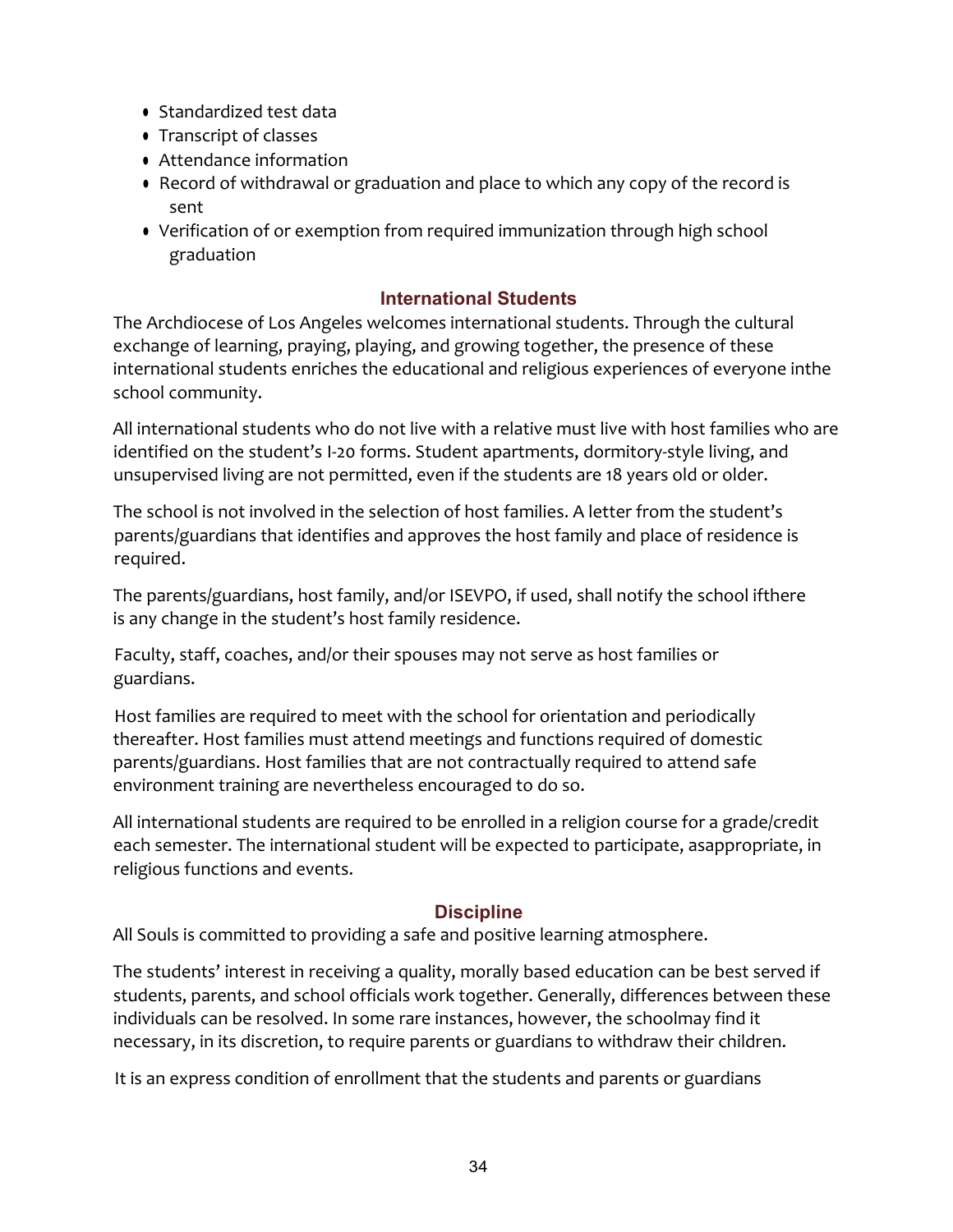shall act and speak according to the standards of conduct that are consistent with the Christian principles of the school, as determined by the school in its discretion.

# **Student Code of Conduct and Positive Behavior Expectations**

The four overarching school rules are as follows:

- Be safe
- Be respectful and kind
- Be problem solvers
- Be good decision makers

We use the above rules in order to delineate the specific expectations in classrooms and on campus.

In addition, teachers use a variety of rewards for positive behavior and good work habits. The incentives are for both individuals and whole group.

# **Violation of Student Code of Conduct**

Teachers operate a variety of rewards programs (both for individuals and for groups) in their classrooms, recognizing that positive reinforcement and motivation are keys to success. However, it can become necessary to enforce consequences for infractions of school and class rules. The following consequences are notlisted in any particular order and may be combined at the Principal or teacher's discretion, depending on the individual and the incident. They include but are not limitedto:

- Conferencing with the individual student(s)
- Calling or emailing parents
- Requiring parents to conference as soon as possible
- Removing the individual from the classroom or away from the incident for a short time to another class or location on campus with a staff member.
- "Benching" an individual for a short time at recess, where the individual is required to remain seated at a place specified during playtime
- Askingstudent to walk quietly around perimeter of play area during recess or lunch
- Sending the individual student(s) to the Principal
- Creating a daily or weekly behavior chart
- Creating a "contract" agreement indicating the unacceptable behavior and a plan to desist and improve behavior
- School Service: campus beautification, helping a teacher, etc.

If negative behavior persists after parents and teachers have worked together to support a student's change in behavior, the following consequence may be given:

- In-school suspension
- Probation contract indicating unacceptable behavior and providing a time limit for improvement after which suspension and/or expulsion may be warranted.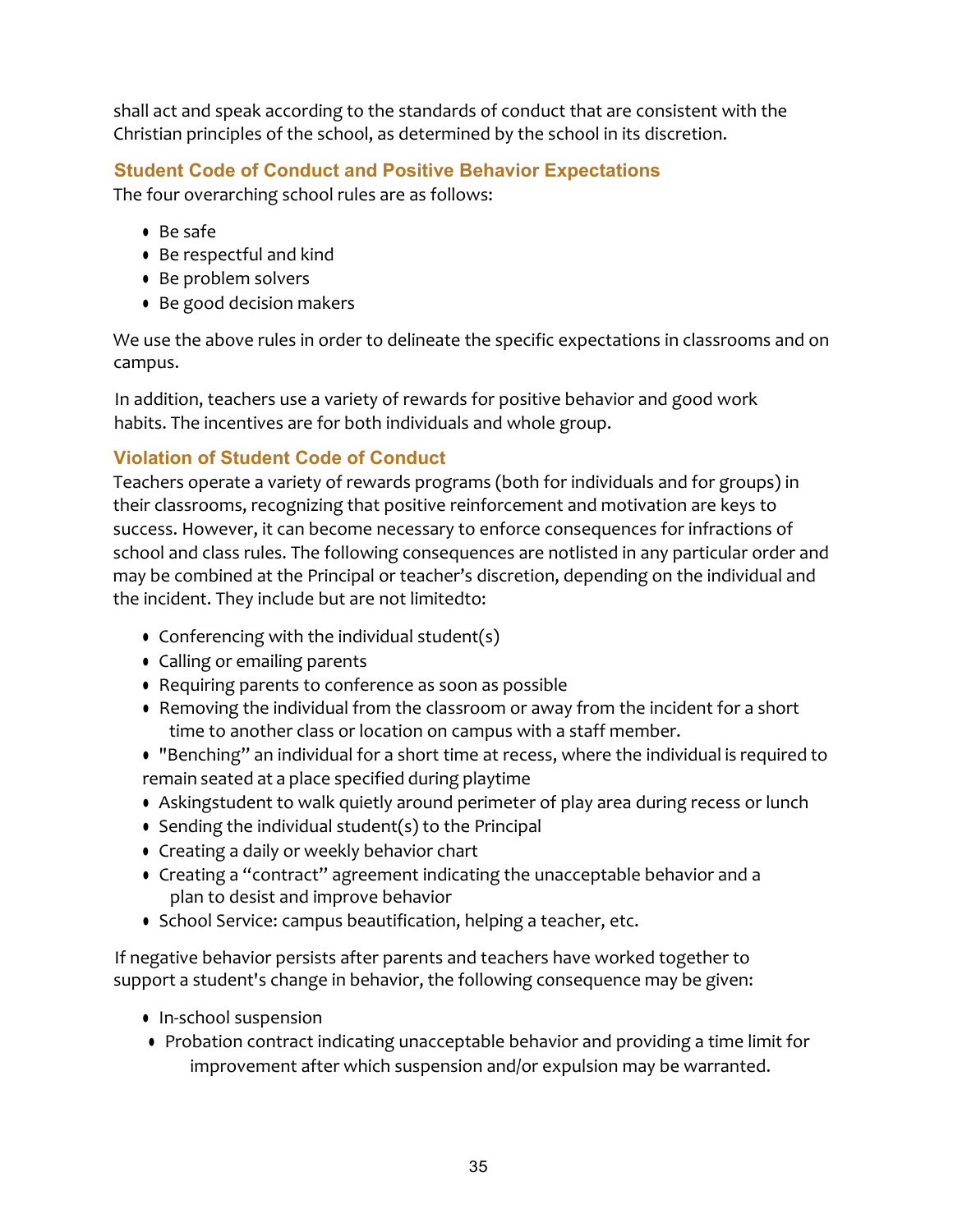Any harm to or destruction of personal or school property can result in in-school or out of school suspension.

Any physical altercation or physical aggression will result in an immediate phone call tothe parents and may require an immediate pick up of the child from campus. A suspension or expulsion is possible. If a young student bites another student, the student's parents will be called so that the child can be picked up immediately.

Sometimes, a child may not be able to return to school until all affected parties have met to decide on a plan of action moving forward.

Pretending to shoot a weapon with hands or an object, drawing weapons, or any other act that suggests or threatens violence towards another is completely unacceptable andwill result in an immediate phone call to parent and possible suspension/expulsion.

# **Other Policies**

# **Telephone Use**

Children may only use the school telephone for emergency purposes (i.e. illness, cancelled practice, etc.). Children will not be allowed to use the telephone to call for forgotten homework, lunch, etc. Cell phones may not be turned on during the school day 8:00 a.m. - 3:00 p.m. Parents are asked not to call or text their children during school time. If contact with your child is necessary, please call the office.

# **Cell Phones**

We understand the need for some children to have cell phones for after school use and emergencies. However, a student must keep his/her cell phone turned off and in a backpack while on school grounds. Students may not have cell phones out, turned on, or in use while on school grounds. If a staff member sees any student with a cell phoneduring school hours, whether or not the cell phone is being used, it will be confiscated and turned over to the principal.

After regular school hours, cell phones may be used only for an emergency and onlywith the explicit permission of a staff member.

We understand that if a child brings a cell phone to school, it is the sole responsibility of the parent or guardian. The school assumes NO responsibility whatsoever for cell phones that are lost, stolen, or damaged.

# **Parent Newsletters**

Parent newsletters and other information are sent home via e-mail every week by teachers and/or the principal.

It is the responsibility of the parents to read all information that is sent or emailed.

# **Inappropriate Items**

Some items are simply not appropriate to have at school. Thus, here is a list of some items that should not be brought to school: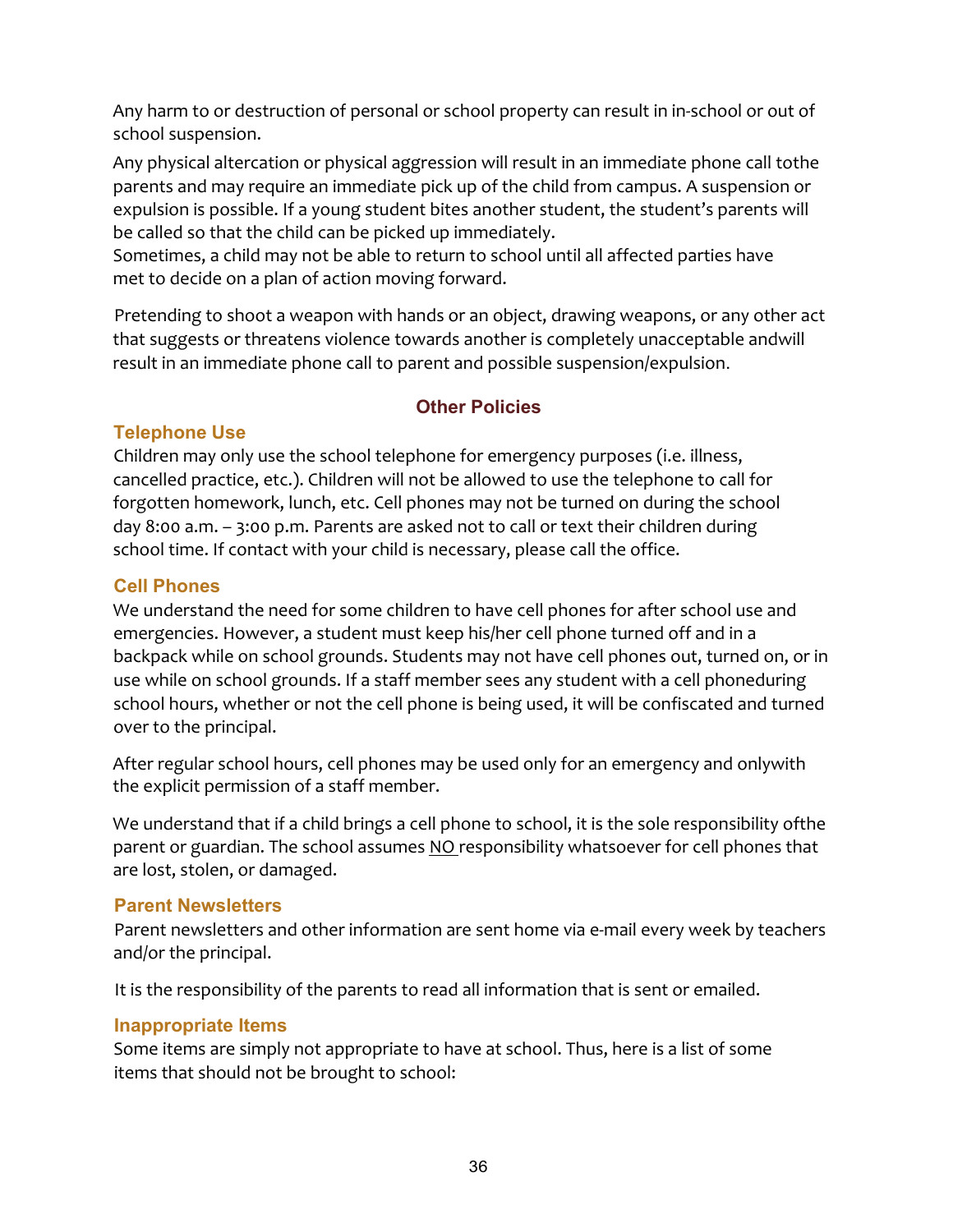● Students may not bring iPods or other digital players, video games, laptops, iPads, Gameboys, or anything of this nature to school

- Skateboards, scooters, skates
- Trading cards
- Magazines
- Personal sports equipment
- Pets
- Expensive jewelry or cash
- Pocketknives or other sharp objects
- Toys or real weapons

The first time these inappropriate items are confiscated, the parents or guardian must come to the school office to pick up the items during school hours. On additional occurrences, the items will not be released until the end of the school year.

The school is not responsible for lost or *stolen items* that have been brought to school.

*Toys* from home are not allowed during recess or lunch. If a toy is brought to school, it should not leave the child's backpack unless permitted by the teacher for a specific purpose *(e.g.* show and tell). Rest time stuffed animalsare permitted at the discretion of the *teacher.*

#### **Lost and Found**

All items that are brought to school should have the child's first and last name, and grade, clearly written in permanent marker or embroidered. Any items that are left on school grounds will be placed in Lost and Found. It is the responsibility of the child and family to search for Lost and Found items. The school will not look through Lost and Found and deliver lost items to a child. If left for over a month, items will be donated or discarded at no cost to the school.

# Part 2: Archdiocesan Policies **General Information**

# **Code of Christian Conduct Covering Students and Parents or Guardians**

The students' interest in receiving a quality, morally based education can best be served if students, parents and school officials work together. Normally, differences between these individuals can be resolved. In some rare instances, however, the school may findit necessary, in its discretion, to require parents or guardians to withdraw their children.

It shall be an express condition of enrollment that the students and parents or guardians shall conform themselves to standards of conduct that are consistent with the Christian principles of the school, as determined by the school in its discretion. These principles include, but are not limited to any policies or procedures set forth in any student/parent handbook of the school.

These Christian principles further include, but are not limited to, the following: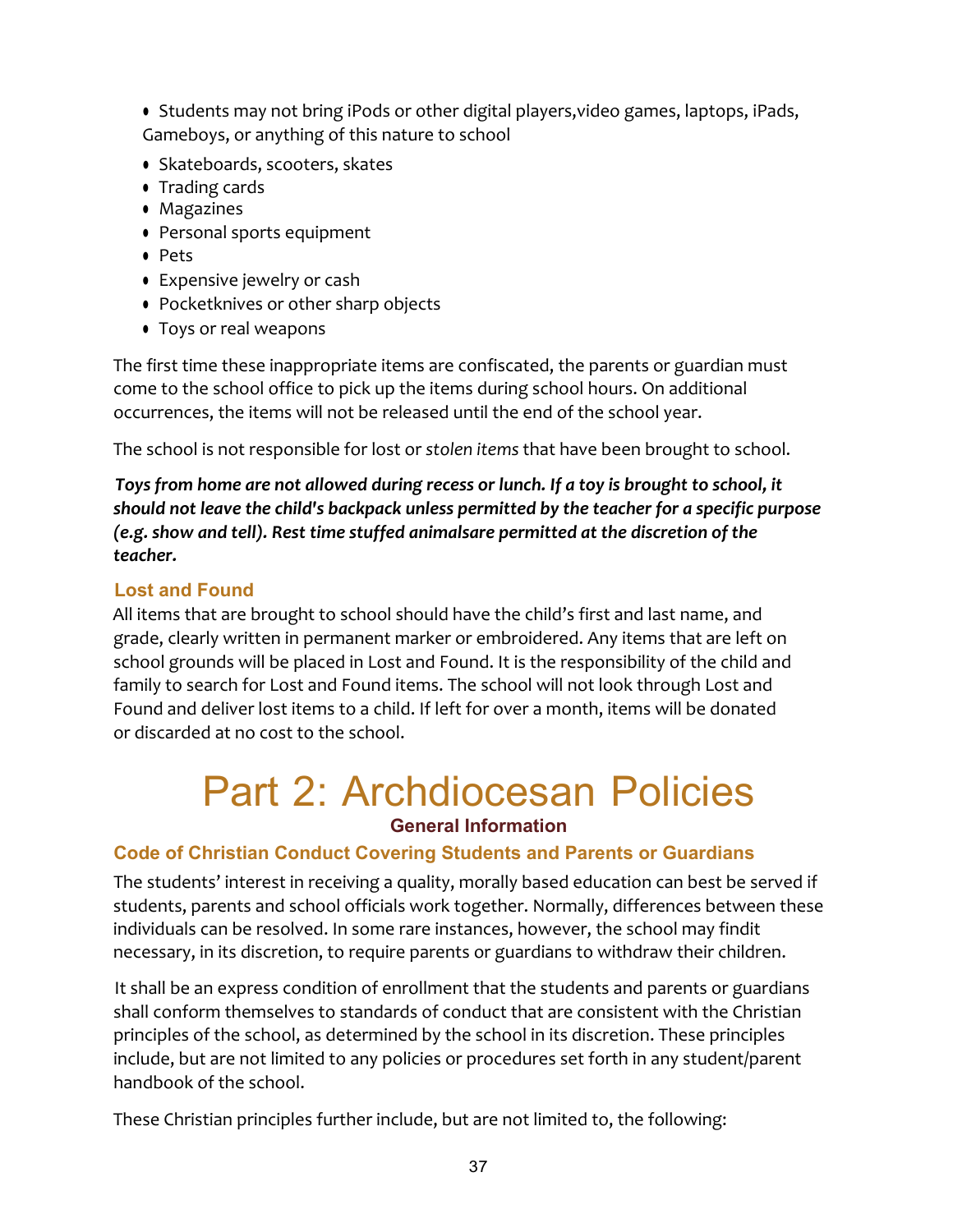Parents or guardians are expected to work courteously and cooperatively with the school to assist the student in meeting the academic, moral and behavioral expectationsof the school.

Students and parents or guardians may respectfully express their concerns about the school operation and its personnel. However, they may not do so in a manner that is discourteous, scandalous, rumor driven, disruptive, threatening, hostile or divisive.

Any parent or guardian or other person whose conduct in a place where a school employee is required to be in the course of his or her duties materially disrupts class work or extracurricular activities or involves substantial disorder is guilty of a misdemeanor. This statement does not apply to any otherwise lawful employee concerted activity, including but not limited to, picketing and the distribution of handbills.

Any parent or guardian, or other person who insults or abuses the principal or any teacher in the presence of other school personnel, students or parents and at a place which is on school premises or public sidewalks, streets, or other public ways adjacentto school premises or at some other place if the principal or teacher is required to be atsuch other place in connection with assigned school activities, risks the continuation ofhis or her child in the school.

These expectations for students and parents or guardians include, but are not limited to,all school-sponsored programs and events (e.g., extended care, athletics, field trips, etc.). The school reserves the right to determine, in its discretion, when conduct is of such a severe nature as to warrant immediate action without warning.

# **Consultative School Council and Parent Organizations**

It is expected that each Catholic elementary school will establish a Parent Teacher Organization and a Consultative School Council. Both groups exist to support the school and are critical to the school's viability, but they have very different functions.

#### **Parent Organizations**

The main functions of the Parent Teacher Organization are to raise funds for the school's current operational expenses, to promote parental support for the school program, and to increase mutual understanding between school and parents. The membership of the parent teacher organization shall include the pastor, the principal, the parents or legal guardians, and the faculty of the school.

Financial operation of a parent teacher organization shall be governed by the regulations for financial operations as found in the Parent Teacher Organization Bylaws.

# **Consultative School Council**

The general responsibilities of the Consultative School Council are in the following areas: strategic planning; policy development; resource development; institutional advancement; advice and counsel with regard to financial planning, management and reporting; marketing of the school and evaluation of the Council's goals and activities.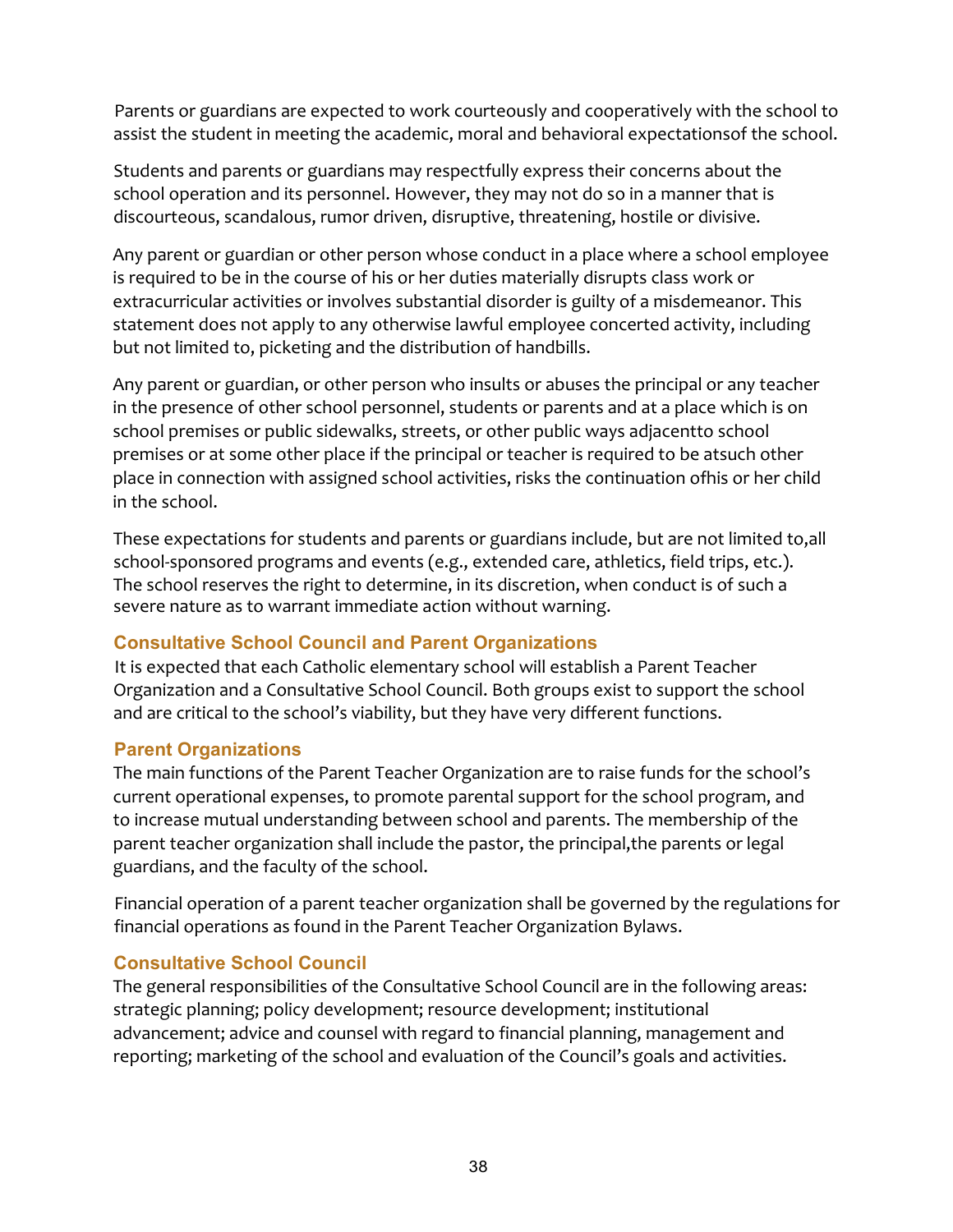The membership of the Consultative School Council should include the pastor, principal, parents (no more than one-third of the total membership), alumni parents, parishioners, members of the civic and local business community, and area educators. Under Canon Law and Archdiocesan guidelines (see Administrative Handbook for Bylaws), the members advise the administrative team (pastor and principal) and cannot make decisions binding for the parish education program without the approval of the administrative team (A Primer on Educational Governance in the Catholic Church, the CACE/NABE Governance Task Force, NCEA, 1998). The regional supervisor at the Department of Catholic Schools is available to assist and guide schools in the implementation of a Consultative School Council.

# **"Zero Tolerance Policy"**

The Archdiocese of Los Angeles will not knowingly assign or retain a priest, deacon, religious, lay person or volunteer to serve in its parishes, schools, pastoral ministries, orany other assignment when such an individual is determined to have previously engaged in the sexual abuse of a minor. Under the "Zero Tolerance Policy" of the Archdiocese of Los Angeles, any person guilty of sexual misconduct with a minor under the age of 18:

- May not have any paid or volunteer assignment in any "ministry" in the Archdiocese and
- May not volunteer in any "non-ministerial" activity or event where he or she has any possibility of more than incidental contact or supervisory or disciplinary power over minors.

Any parent or guardian who is a registered sex offender must contact the principal to discuss the requirements in order to assure compliance with the Archdiocese of Los Angeles Zero Tolerance Policy. As members of the Archdiocese of Los Angeles community, we want to assure that we are in compliance with both Megan's Law andour "Zero Tolerance Policy."

# **Safe Environment Training for Children and Youth**

Each school and religious education program must establish an ongoing safe environmenttraining program for the children at its site. Home-based materials must beprovided to all parents to help them understand and support their children's education regarding child sexual abuse. The approved programs include

# **Good-Touch/Bad-Touch®** and **VIRTUS® Teaching Touching Safety** *(Mandated September 1, 2006)*.

**Good-Touch/Bad-Touch<sup>®</sup>is** being implemented in Grades K-9 in Catholic elementaryschools throughout the Archdiocese of Los Angeles. The program is designed to be ageappropriate, to support children in understanding occasions of abuse, and to givethem confidence in reporting and asserting themselves in situations where they feel unsafe.

**VIRTUS<sup>®</sup> Teaching Touching Safety** is a K-12 program being implemented in religious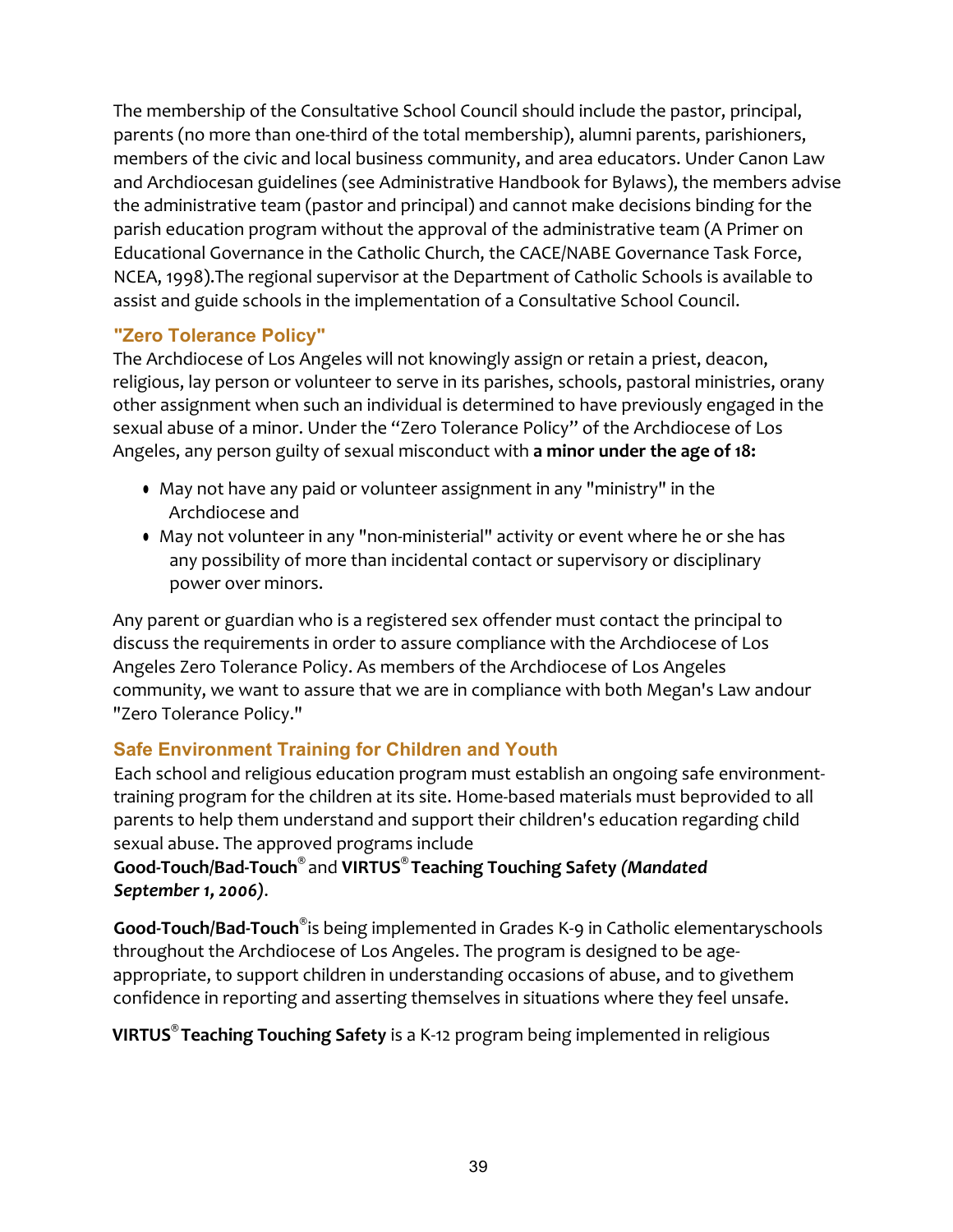education programs and Catholic schools. This program is a vehicle through which parents, teachers, catechists and youth ministers give children and young people the tools they need to protect themselves from those who might harm them.

The Archdiocesan Office of Safeguard the Children will work with principals at the schools and Directors of Religious Education in the parishes to establish these programs. Questions concerning this program can be forwarded to Chancellor, Coordinator of Children's Programs at (213) 637-7460.

# **Parent/Student Complaint Review Process**

Concern for the dignity and rights of each person are intrinsic to the Church's missionas a true witness to the spirit of the Gospel. Circumstances may give rise to conflicts among students, parents and school staff. All parties are encouraged to use every available means to resolve these conflicts when they occur. However, if the involved parties are unable to resolve their conflicts, families may use the Parent/Student Complaint Review Process for additional assistance. All those participating in the Complaint Review Process are responsible to strive toward reconciliation and act in good faith. Legal representation is not permitted at any meeting or mediation of the Complaint Review Process. Any person filing a complaint is to be free from restraint, coercion, discrimination, or reprisal in any form.

# **School Level**

The person bringing the complaint is encouraged to try to resolve the complaint by discussing it with the persons directly involved. If resolution is not achieved, the complaint should be discussed with the principal (or the pastor, if the principal is the subject of the complaint). For elementary schools, if the principal is unable to resolve the conflict, the principal will bring the pastor into the process as appropriate. After reviewing the facts and facilitating discussion of the problem the principal will respond tothe person bringing the complaint.

# **Department of Catholic Schools Level**

- If the complaint is not resolved at the school or parish level, the complaint may be submitted in writing to the supervisor at the Department of Catholic Schools, outlining the concerns and reviewing the local process.
- The supervisor will review the complaint (with such consultation as may be appropriate) in a timely fashion and will endeavor to mediate and resolve the matter.
- However, if no agreement can be reached, the supervisor will make a final determination concerning the resolution of the complaint, based on the application of Archdiocesan and school policies and/or regulations, and communicate that determination, which will be final and binding, in writing to all parties.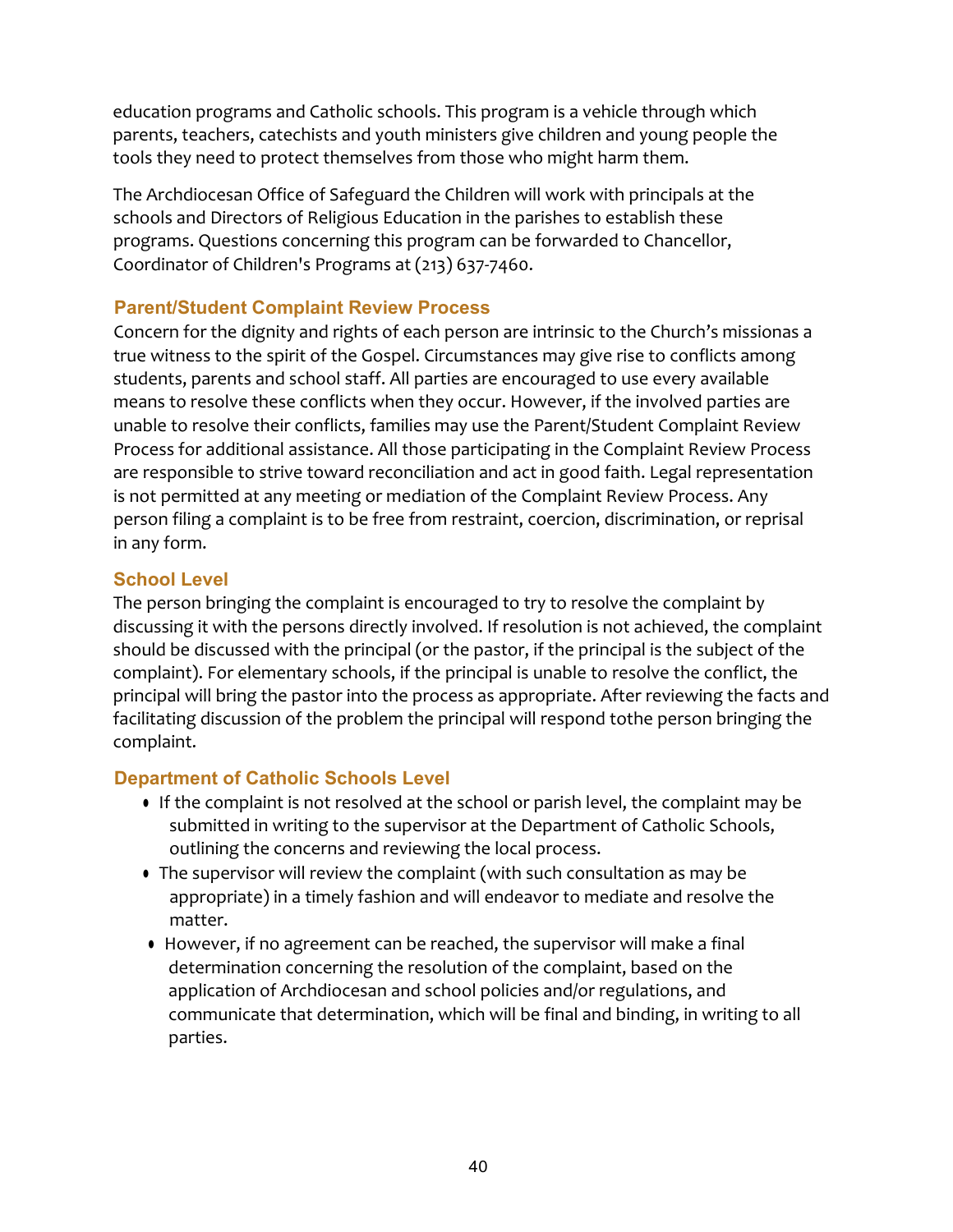# **Admission and Attendance**

#### **Guidelines for Admission to Elementary Schools**

- Under Archdiocesan guidelines for financial considerations, the optimum number of students per classroom is 35.
- The recommended age for kindergarten students is five 5 years of age on or before September 1, but required by December 1.
- The recommended age for first grade students is six 6 years of age on or before September 1, but required by December 1, unless waived by the principal.
- All students must comply with current California immunization and health requirementsprior to enrollment.
- The parish school will strive to have Catholic education accessible to as many students as possible, both with its educational programs and financial considerations; however, it may have insufficient resources to meet the educational and financial needs of all students.
- Each school shall establish procedures for admission and enrollment

# **School Student Non-Discrimination Policy**

The school, mindful of its mission to be a witness to the love of Christ for all, admits students regardless of race, color, national origin, and/or ethnic origin to all rights, privileges, programs, and activities generally accorded or made available to students atthe school.

The school does not discriminate on the basis of race, color, disability, medical condition, sex, or national and/or ethnic origin in the administration of educational policies and practices, scholarship programs, and athletic and other schooladministered programs, although certain athletic leagues and other programs may limit participation and some archdiocesan schools operate as single sex schools.

While the school does not discriminate against students with special needs, a full rangeof services may not always be available to them. Decisions concerning the admission and continued enrollment of a student in the school are based upon the student's emotional, academic, and physical abilities and the resources available to the school inmeeting the student's needs.

# **Non-Discrimination Documentation**

The Internal Revenue Service requires non-public schools to maintain a School StudentNon-Discrimination Policy so schools are recognized as tax exempt.

Archdiocesan schools must demonstrate this policy by annually publishing the School Student Non-Discrimination Policy.

For parish schools, the pastor should publish the School Student Non-Discrimination Policy in the parish bulletin. The school should retain a copy of this parish bulletin in theschool file. The statement of non-discrimination also should be published each year in the staff handbook, parent/student handbook, and admissions materials. All schools should submit documentation of the published policy to the Department of Catholic Schools.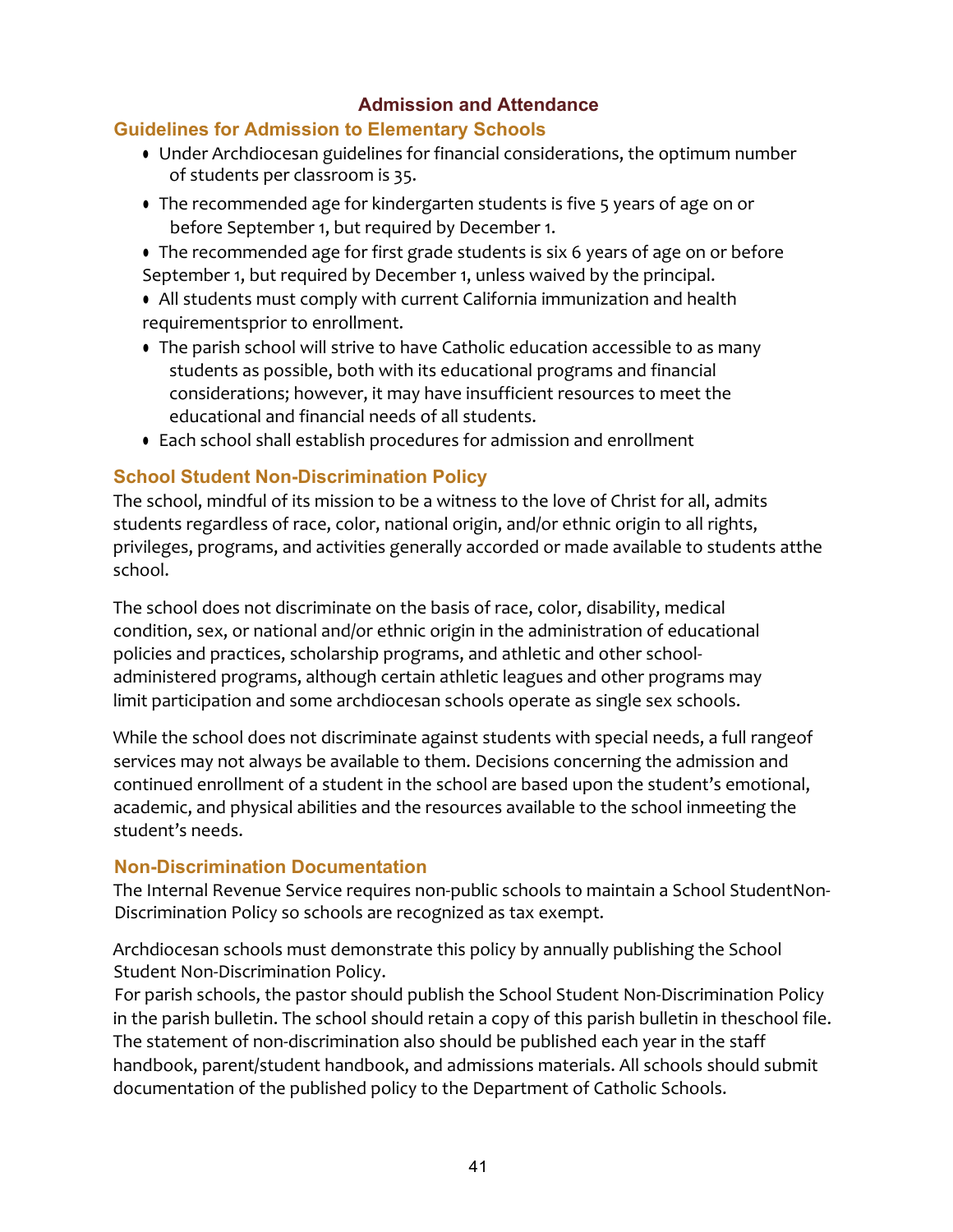#### **Inclusion Policies and Procedures for Schools**

Archdiocesan schools do not discriminate on the basis of race, color, disability, sex, or national and/or ethnic origin in the administration of educational policies and practices, scholarship programs, and athletic and other school-administered programs. However, certain schools in the archdiocese are operated as single gender.

While schools do not discriminate against students with special needs, a full range of services may not always be available to them. Decisions concerning the admission and continued enrollment of a student in the school are based upon the student's emotional, academic, and physical abilities and the resources available to the school in meeting the student's needs.

Parents/guardians must be informed that they may request a minor adjustment for students with a disability and of the appropriate procedure to address any complaints of disability discrimination.

#### **Support Team Education Plan (STEP)**

The Support Team Education Plan (STEP) is a collaborative process that brings together students, parents/students, teachers, and administrators to seek positive solutions based on a student's strengths and special needs to help that student benefit from his or her education and to facilitate participation in the Catholic school curriculum.

Every school shall appoint a Support Team Education Plan administrator, who is the principal or principal's designee or the STEP coordinator ("administrator").

# **Preliminary Procedures and Documentation**

#### **Classroom Support Log**

As soon as a student has an ongoing need for support in theclassroom (whether identified by the student, parents/guardians, and/or teacher), the teacher should begin keeping a record of classroom strategies and supports he or she has implemented to help the child, and concurrently work with the parents/guardians and notify the administrator. Using the Classroom Support Log, the teacher should record the date, note strategies attempted, note the results or effect of each strategy, and keep a record of parent/guardian communications. If the student shows progress after the teacher implements the strategy, the teacher should continue the support as needed.

#### **Meeting Request**

If the student continues to experience difficulty in the learning environment, the teacher submits a Request for Support Team Education Plan (STEP)Meeting to the administrator.

#### **Meeting Preparation**

The administrator fills out and sends the Notice of Support TeamEducation Plan (STEP) Meeting to the parents/guardians to set up a mutually agreeabletime for a meeting with the STEP team. Once a meeting date and time has been set, the administrator notifies the other members of the team. The classroom teacher and other appropriate persons gather documentation of the student's current performance levels, including class work, standardized test scores, disciplinary actions, attendance records, psycho-educational assessments, and any other relevant information.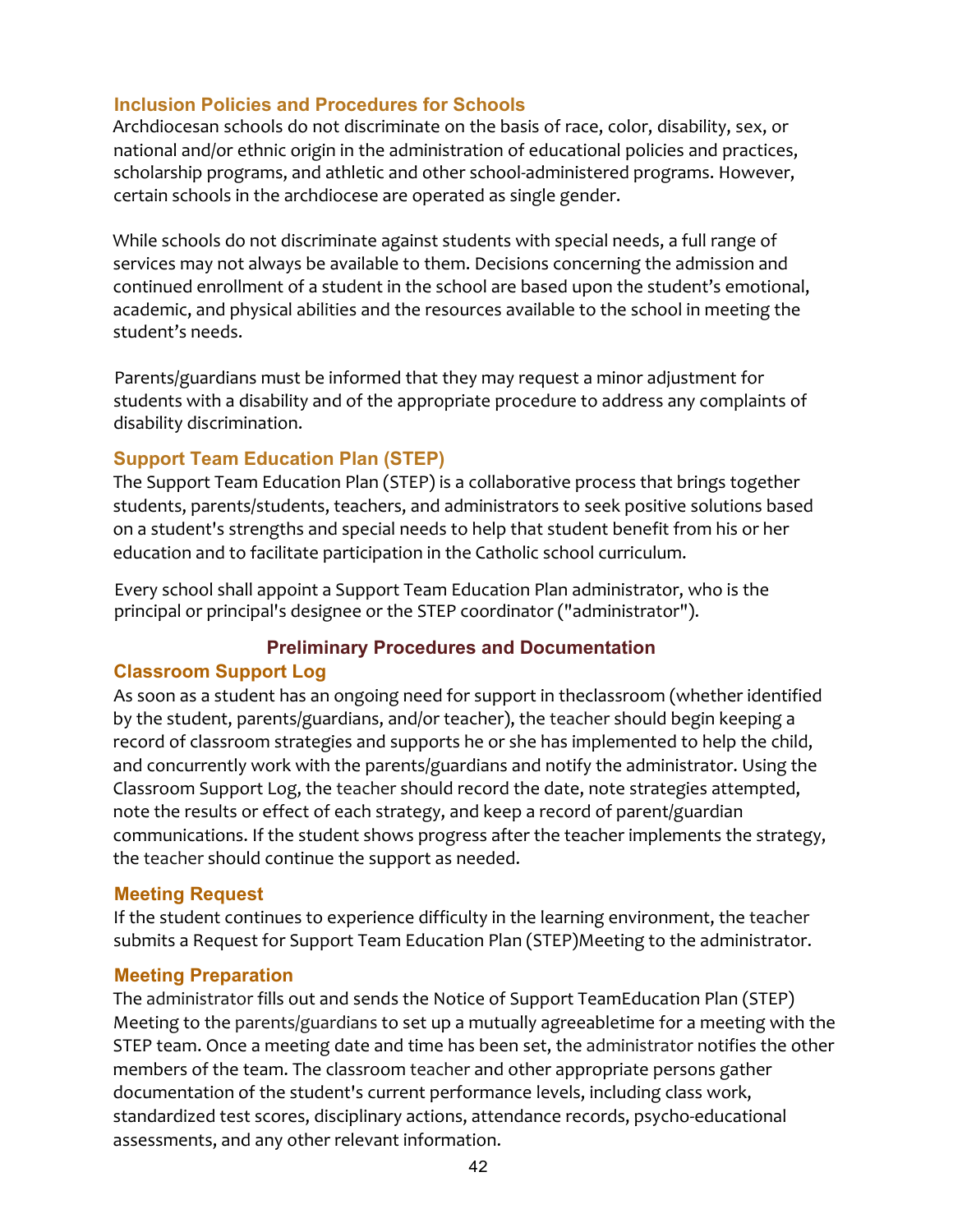#### **Parent Questionnaire**

The administrator also sends a STEP Meeting Parent Questionnaire to the parents/guardians to complete and return to the STEP team.

#### **Student Questionnaire**

The teacher asks the student to complete a grade-level appropriate Student Questionnaire at school and the teacher submits the completedform to the STEP team.

#### **Support Team Education Plan (STEP) Meeting and Documentation**

The STEP team is a school team that consists of the parents/guardians, the classroom or homeroom teacher, the school administrator or STEP team coordinator, other school personnel as needed, and the student when appropriate.

#### **Role of Team Members**

The STEP team gathers information and data regarding the student from a variety of sources, including grade reports, standardized testing results, samples of class work, discipline records, questionnaires, interviews, psycho- educational reports, etc.

#### **Meeting**

The STEP team holds the meeting. The team follows the Support Team Education Plan (STEP) Meeting Agenda to determine student strengths; analyze gathered data; prioritize concerns about the student's progress; create strategies for classroom, school, and home; and generate an action plan. The action plan or SupportTeam Education Plan (STEP) process requires the team to prioritize the identified support strategies, identify the person who will be responsible for implementing each strategy, and develop a timeline for implementation and evaluation. The team must record the Support Team Education Plan (STEP) plan and schedule dates for follow-upmeetings to monitor student progress and results.

# **Professionally Diagnosed Disabilities**

If the parents/guardians provide documentation showing that the student has a professionally diagnosed disability\* and request that the STEP team include and consider that information in the STEP plan, the team will fill out the Parental Request and Consent box on page 3 of theSupport Team Education Plan (STEP) and identify related minor adjustments within theSTEP plan. The parents/guardians must provide written consent for this disclosure in the space provided on the form. The team must also provide the parents/guardians witha copy of the archdiocesan pamphlet Procedural Safeguards for Students with Disabilities and Their Parents or Guardians.

*\*A professionally diagnosed disability will be evidenced by appropriate documentation from a medical doctor, a licensed or credentialed psychologist, ora public school Individualized Education Program (IEP)* assessment. NOTE: If the team determines that the student requires minor adjustments to participate instandardized testing, the *administrator* must review the exam publisher's directions to be sure that such *adjustments do not invalidate the exam.*

# **STEP Plan Progress Log**

Each team member may use the STEP Plan Progress Logto implement his or her part of the STEP plan strategies and/or minor adjustments and to monitor student progress and the effect of the various strategies or adjustments.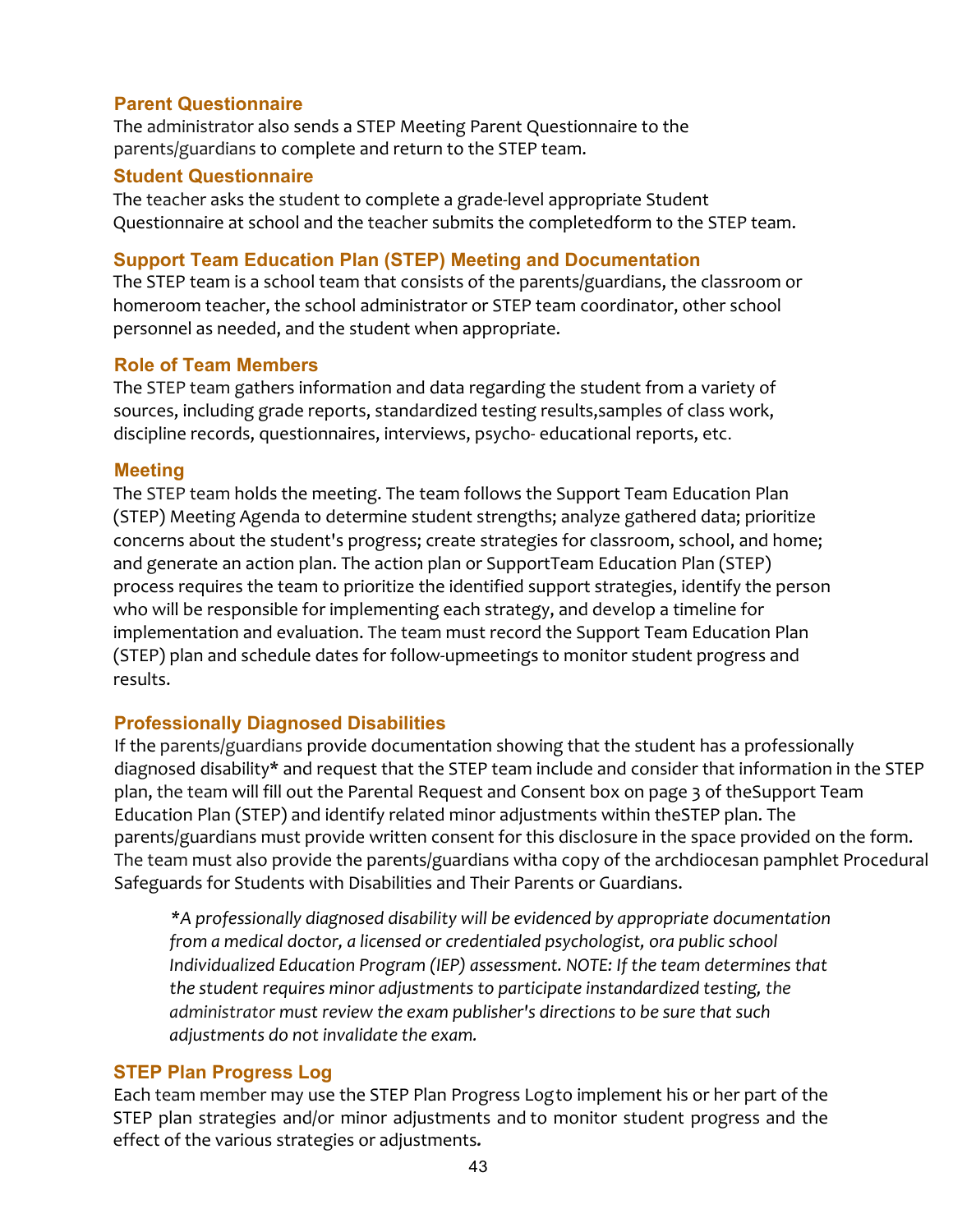#### **Review Meeting**

The STEP team reconvenes on the scheduled review meeting date. Ifthe student has shown progress after implementation of the STEP plan, the team

continues the strategies as needed. If the student does not show progress within the timelines delineated within the STEP plan, the STEP team makes adjustments to theplan.

#### **Public School Assessment Request**

If the student continues to struggle after implementation of the STEP plan and after adjustments to the plan have not met with success, the parents/guardians may wish to submit the Parent Request for Assessmentfrom Public School to the local public school for special education assessment. The administrator can provide the parents/guardians with the Department of Catholic Schools brochure titled Catholic Schools and Students with Disabilities to provide guidance through this process.

# **Public School Plans**

#### **NOTE:**

A public school may generate documents such as an IEP or a Section 504 plan that reflect what the public school will do for the student if he or she goes to the public school. A public school may generate an Individual Services Plan to reflect what the publicschool will do for a student who remains in a private school.

While these documents can be helpful in gathering information about the student, they reflect what the public school promises to do for the student, and do not create a duty orrequire action by the private school.

#### **Filing and Storing Documents**

STEP documents are not a part of the student's Cumulative Pupil Records and are not transferable without parent/guardian written consent. The school must create a separate file for each student who has STEP documentation and retain these files in a secure location for a period of five  $(5)$  yearsfollowing the student's graduation or departure from the school.

# **Report Cards and Cumulative Records**

As a general rule, a report card sent to parents/guardians may contain information about a student's special needs or disability, including whether the student received minor adjustments or related services, as long as the report card informs parents/guardians about their child's progress or level of achievement in specific classes, course content, or curriculum. However, transcripts or cumulative folders may not contain information that identifies a student as having a disability because they are sent to third parties rather than parents/guardians.

Consequently, no report cards from an elementary school should be sent to a high school to which a student is applying, if the elementary school includes information onany report card about a student's special needs or disability.

# **Work Permits**

Under California law and other relevant laws, a minor student may not work without a work permit issued by the appropriate authority. To obtain a work permit, certain information is required from the student's school. Information regarding work permits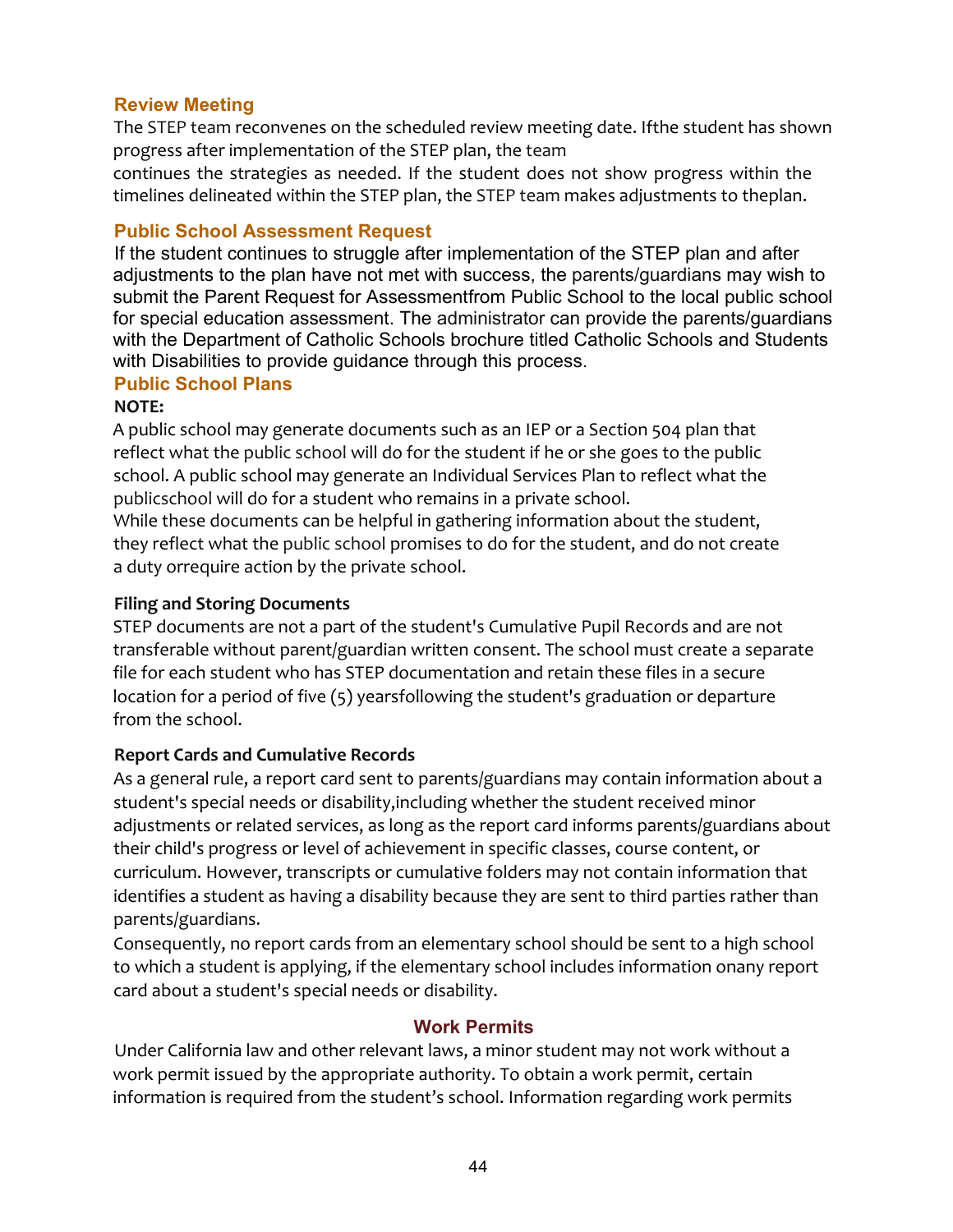and how to apply is available from the California Department of Education website: *www.cde.ca.gov*.

The minor/student, after obtaining a promise of employment, must obtain a "Statement of Intent to Employ Minor and Request for Work Permit." The minor, the employer and the parent or guardian must each complete their sections and submit the completed application to the school. The school will verify the information entered on the application by the minor and parent or guardian and will also examine the student's records and consult the teacher to confirm the student's satisfactory academic achievement to date. The student must then submit the form to the "work permit issuing authority." If all requirements are met, the work permit issuing authority may issue the "Permit to Employ and Work." The "work permit issuing authority" is the Superintendent of the local public school or those persons authorized in writing by the Superintendent toissue the permit.

A copy of the signed work permit must be kept in the student's file. For additional information and forms see http://www.dir.ca.gov/DLSE/ChildLaborPamphlet2000.html.

# **Privacy and Access to Records**

#### **Privacy and Access to Records**

Maintaining confidentiality is the legal, ethical, and professional responsibility of every member of the school community, including students, parents or guardians, teachers, aides, and all other employees. Every member of the school community must respect the privacy of all students, families, employees, the principal, and the pastor.

#### **Pupil Records**

"Pupil records" means any record related to a student that is maintained by a school orone of its employees. It includes health records. It does not include "directory information" or a school employee's informal notes.

Only the principal, as custodian of the records, authorizes the release of pupil records.Only teachers or administrators charged with pupil oversight have the right to view or use pupil records. A teacher's aide may view or use pupil records only with direct teacher supervision. Pupil records may be released by judicial order such as a subpoena or a search warrant. In specific cases, such as suspicion of kidnapping, police officers may be given access to records.

Parents and legal guardians of minors have the absolute right to access their child's pupil records in accordance with the school's reasonable procedures for providing suchaccess. Parents or legal guardians may grant any specified person written consent to access specifically identified pupil records. In cases of legal separation and/or divorce, California state law gives the custodial parent and a non-custodial parent with visitationrights, the right to access and examine pupil records. However, only the custodial parent may consent to the release of records and has the right to challenge the contentof the records and to write responses to information regarding disciplinary action. A non-custodial parent without visitation rights has no right of access to records of any kind.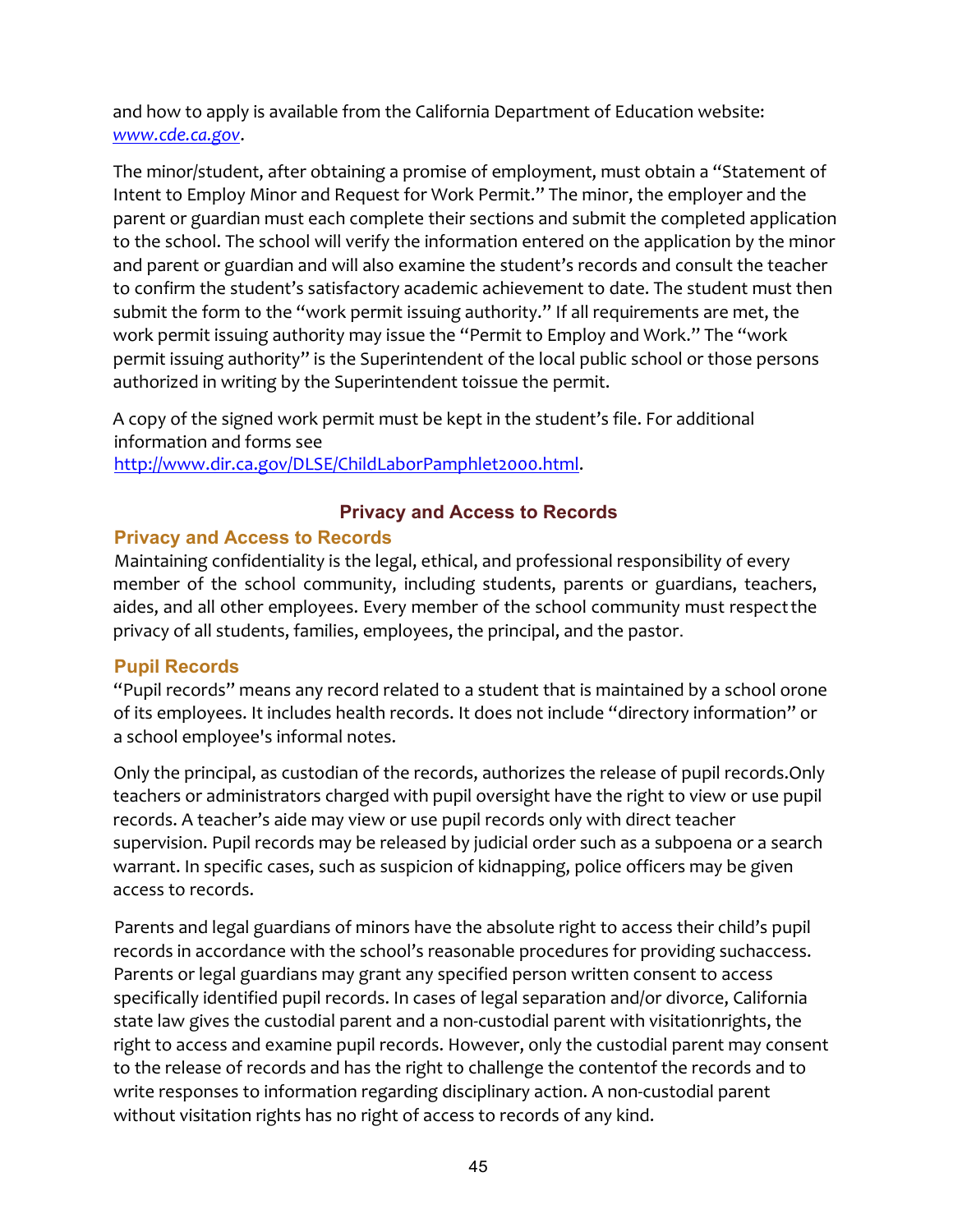Maintaining confidentiality is the legal, ethical and professional responsibility of every member of the school community, including students, parents or guardians, teachers, aides, and all other employees. Every member of the school community must respect the privacy of all students, families, employees, the principal and the pastor.

# **Directory Information**

"Directory information" means one or more of the following items: pupil's name, address, telephone number, date and place birth, major field of study, participation in officially recognized activities and sports, weight and height of members of athletic teams, dates of attendance, degrees and awards received, and the most recent previous public or private school attended by the pupil.

The school will, to the extent possible, minimize access to student telephone numbers or personal email addresses, unless the parents or legal guardians consent to broaderaccess.

To the extent possible, users should try to minimize access to or distribution of student telephone numbers or personal email addresses, unless the parents of legal guardians consent to broader access. Room parent rosters, class lists, telephone numbers, email address lists or any other personal information about families and students are considered confidential and may be used only for the purposes specified. In no cases should commercial enterprises be given access to Directory Information.

#### **Verbal/Written Confidences**

Students or parents or guardians may provide confidential information to school employees in many ways. Students may confide in staff verbally or in writing, such as a note or a writing/journal assignment. All school employees are required to respect the verbal or written confidences of adults and students, except in cases where the health or safety of the student or others is involved. If the confidence received relates to a health or safety issue, the principal or other person in charge or appropriate authorities must be notified promptly, keeping in mind the rights of privacy that apply. Archdiocesanpolicy on reporting suspected abuse of children or vulnerable adults must be followed when applicable.

#### **Transfer of Records Student Transfers, Withdrawals and Graduation**

Whenever a pupil transfers from one school to another, a copy of the Cumulative Student Report and the original HealthRecord shall be transferred by the former school upon a request from the school wherethe pupil intends to enroll and a release from the parent or guardian. The original Cumulative Student Report will remain at the school.

A record of the transfer, the reason for the transfer, and the name of the school to whichthe student is transferring or entering after graduation should be entered on the original copy of the Cumulative Student Report and in the Student Attendance Register. Official transcripts are not given to students or parents. The school grants full credit for all work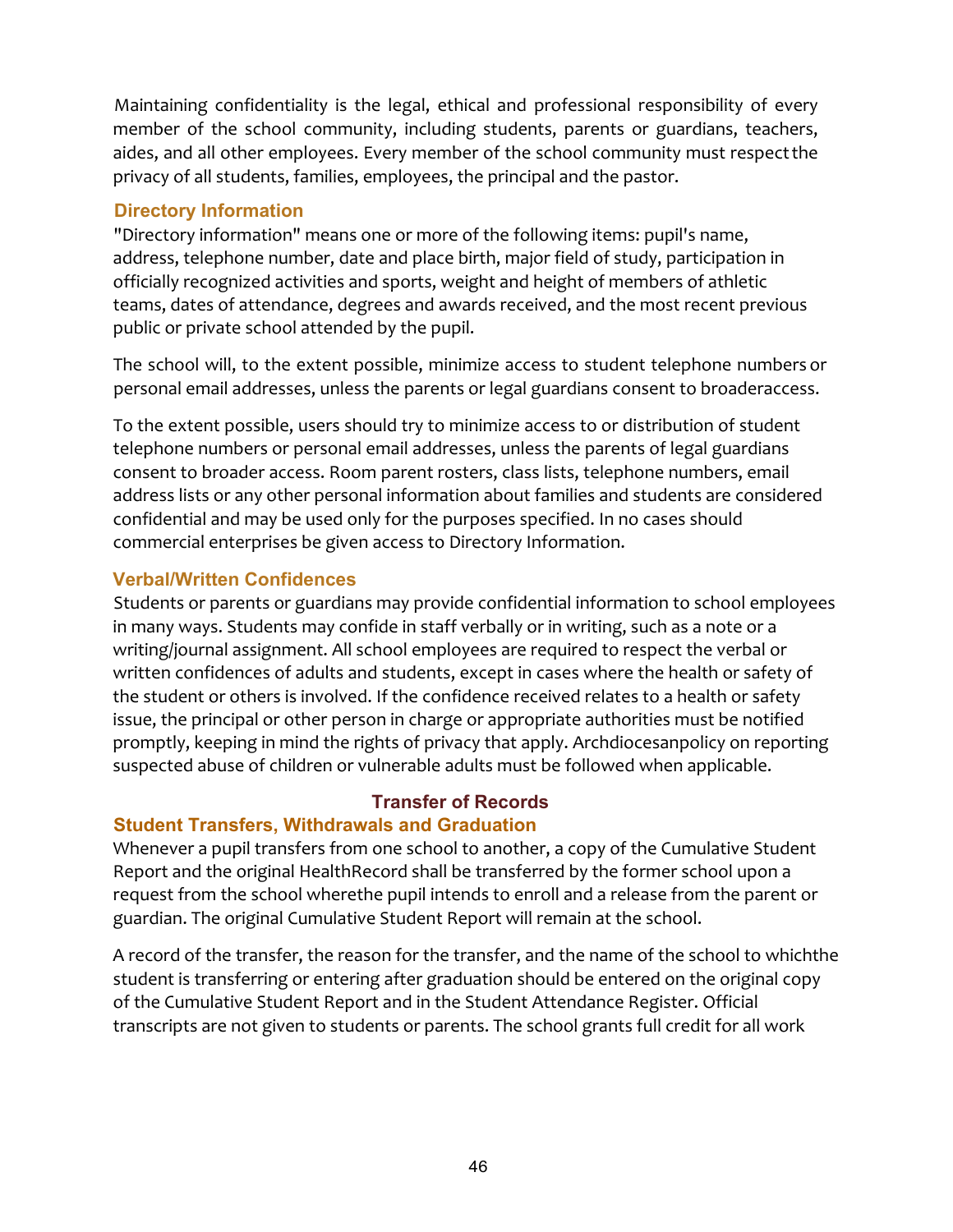a student accomplishes up to the time of transfer. Principals may be required by the County Board of Education to report the severance of attendance by any student.

# **Withholding of Records**

Under California law, a private school cannot refuse to provide student records to a requesting school because of any charges, includingtuition

or fees that are owed by the student or parent. However, the school may withhold from parents or guardians the grades, diploma, or transcripts of a pupil pending payment of certain amounts for damaged property, the return of loaned property or unpaid tuition or fees, in accordance with school policy.

# **Student Accident Insurance**

The Student Accident Insurance Program is provided forall full time students in Archdiocesan schools. This program assists only with medical expenses incurred because of accidental bodily injury sustained by students while attending school, while traveling to or from school or while participating in a school sponsored and supervised activity, including school sponsored sport and extended day programs.

# **Academics and Co-Curricular Activities**

# **Tutoring**

- If a student requires private tutoring or parents wish to have a student tutored in school subjects, the parents are responsible for engaging the tutor and paying all tutoring costs. The school may assist the parents in identifying tutoring resources.
- Teachers may not be paid for tutoring students assigned to their classes. With prior permission from the principal, teachers may tutor other students who attendthe school and be paid for such tutoring by the parents.
- A school may arrange with independent contractors or entities, who are not teachers or staff at the school to provide tutoring on a fee basis. Independent entities must have appropriate licenses, agreements for use of the premises andinsurance.
- All tutors and entities must comply with the procedures and policies of the extended school day program and the Archdiocesan Guidelines for Adults Interacting with Minors at Parish or Parish School Activities or Events.

# **Counseling Policy**

The mission and purpose of the school is education. Schools do not assume the responsibilities proper to the family and to society. Schools may not assume the responsibility for psychological counseling or therapy because they are not qualified or licensed to provide such counseling or therapy.

Schools may engage in the following activities in addition to providing classroom instruction:

- Provide advice regarding academic subjects and student progress in school;
- Give limited guidance to students who present with non-academic personal issues or situations;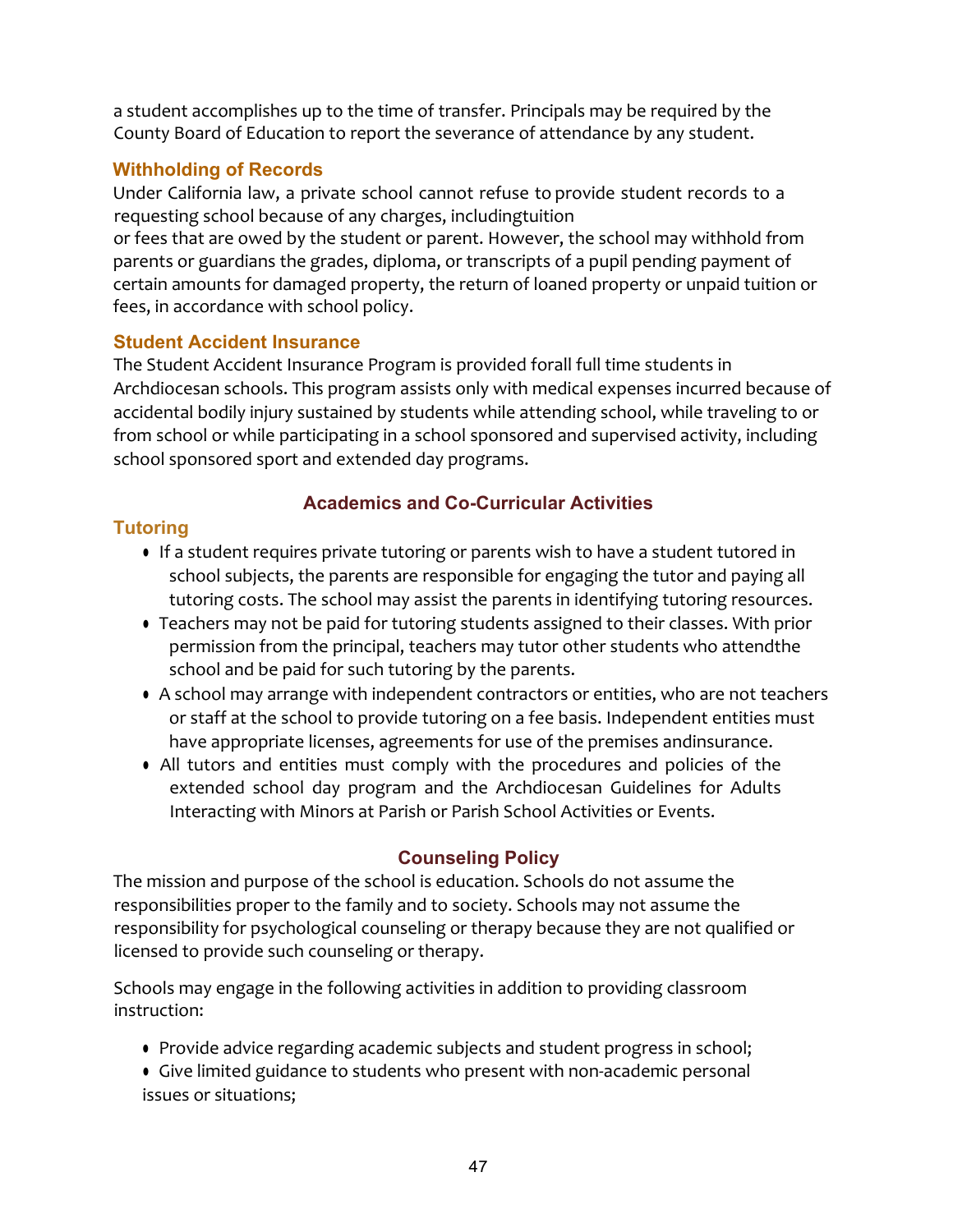- Provide referrals to marriage and family counselors, child psychologists, licensed academic psychologists, psychiatrists and similar professional for diagnosis and treatment. If the school provides referrals to parents, the list must include at least three names of qualified persons or entities;
- Provide career counseling through career information centers and plan periodic career days or career sessions during which students meet representatives of different professions;
- Retain, where necessary, appropriate professionals to provide educational testing that is needed for assessment of a student's academic ability, learning patterns, achievement motivation, and personality factors directly related to academic learning problems, or psychological counseling services for the school. Prior to entering into such a contractual relationship, the principal will ensure that the person is credentialed, licensed or otherwise properly qualified. The school may refer a student for specific or additional testing, as appropriate, generally at the parent or guardian's expense.
- Provide high school and college counseling, including providing information to parents and students about high school and college application procedures, entrance exam tests, scholarships and financial aid. Schools may also providehigh schools college and university catalogs and information sessions.

In cases of actual or suspected child abuse or neglect or abuse of vulnerable adults, the Archdiocesan Victims' Assistance Ministry is available as a resource. The Victims' Assistance Ministry provides outreach and guidance to those suffering from abuse; sponsors a faithbased trauma recovery program; and assists in informing parish, school, archdiocesan and governmental authorities of the allegations of abuse or neglect. Referral to the Victim's Assistance Ministry is not a substitute for mandated reporting of suspected abuse. Such a report must be made in accordance with Archdiocesan policy.

# **Discipline**

Discipline in the Catholic school is an aspect of moral guidance and not a form of punishment. The purpose of discipline is to provide a school climate conducive to learning and one that promotes character development. Discipline is maintained in a classroom or school when students work cooperatively with the principal, the teachers, and their classmates towards the attainment of the class and school objectives. However, it should be noted that the legitimate interest of the school extends beyond the school day and beyond the school hours.

# **Maintenance of Effective Discipline**

Effective discipline is maintained when there is:

- Reasonable quiet and order in the building
- Positive correction of behavior
- Constant encouragement of acceptable classroom conduct
- Firm but fair treatment of difficult students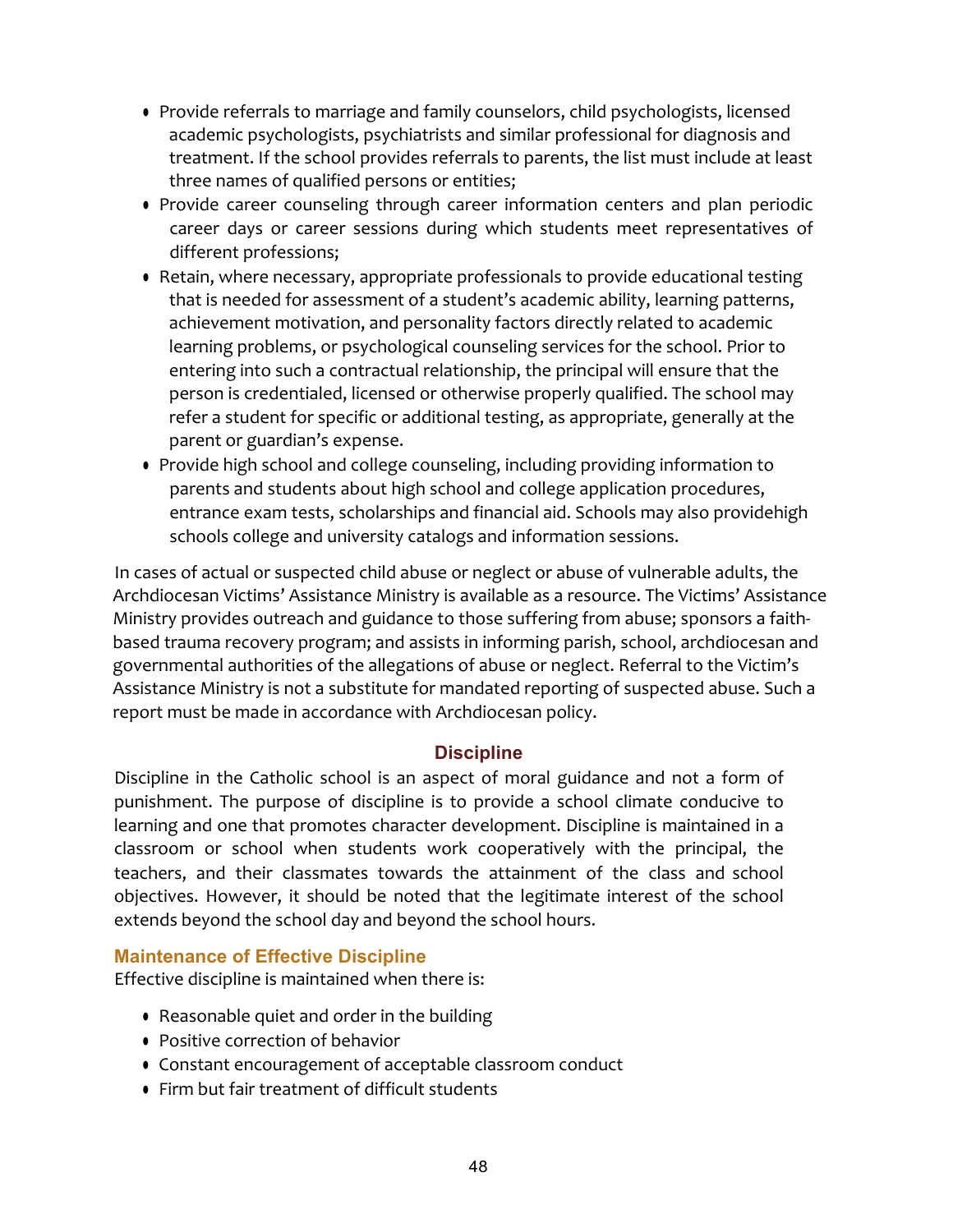• Consistent follow through

# **Disapproved Disciplinary Measures**

The following disciplinary measures are forbidden:

- All corporal punishment, including shaking and slapping is unacceptable
- Language that is sarcastic or calculated to bring ridicule on the student, his or her parents, or background
- Using religious exercises or important class assignments as punitive measures
- Bizarre and unusual punishments
- Withholding or altering rightfully earned academic grades
- Any disciplinary action that isolates a student without proper supervision

# **Detention**

- No student shall be required to remain in the classroom during the lunch break, or during any recess. All students shall be required to leave the school rooms atrecess and lunchtime, unless it would occasion a danger to health
- Detention before or after school hours is considered an appropriate means of discipline
- A student shall not be detained in school for disciplinary or other reasons for more than one hour after the close of the school day
- Under no circumstances shall a student be detained at school without the knowledge and consent of the parent or guardian who should also be informed ofthe reason for detention and the exact time the period of detention will begin and end

# **Suspension**

Any of the reasons listed for expulsion where mitigating circumstances exist may be adequate cause for suspension of a student.

- No student shall be suspended from school for more than two consecutive weeks.
- Notice of suspension must be given to the parents or guardians by telephone orin a conference.
- The principal shall schedule a conference with the suspended student's parentsor guardians to discuss matters pertinent to the suspension, especially the means by which the parents or guardians and the school can cooperatively encourage the student to improve behavior. The suspended student may be present at the conference.
- In no case will a teacher on his or her own authority suspend a student.

# **Expulsion**

Reasons for expulsion are, but are not limited to, the following offenses committed by students:

• Actions gravely detrimental to the moral and spiritual welfare of other students.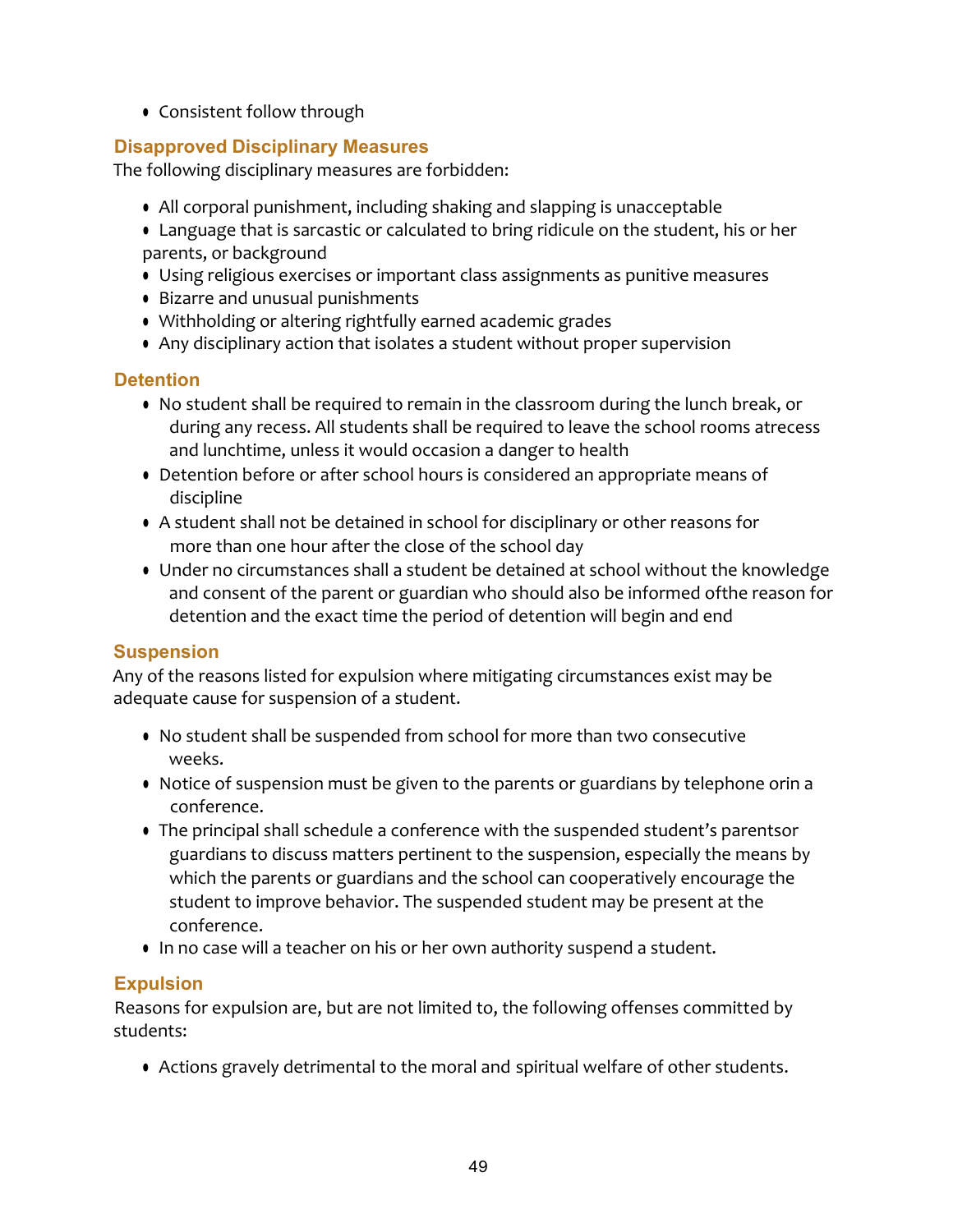- Habitual profanity or vulgarity
- Assault, battery or any threat of force or violence directed toward any school personnel or student
- Bullying, harassing or hazing school personnel or other students
- Open, persistent defiance of the authority of the teacher
- Use, sale, or possession of narcotics, drugs or any other controlled substance
- Use, sale, distribution, or possession of any alcoholic beverages on or near
- school premises
- Smoking or having tobacco
- Stealing
- Forging signatures
- Cheating or plagiarism
- Willful cutting, defacing or otherwise injuring in any way property, real or personal belonging to the school
- Possession of harmful weapons (e.g., knives, guns, etc.) or materials that can beused as weapons
- Membership in, active involvement in, or affiliation with a gang or group responsible for coercive or violent activity
- Actions in or out of school that are detrimental to the school's reputation
- **•** Violation of the **Electronic Communications Policy** policies and guidelines
- Inappropriate conduct or behavior unbecoming a student in a Catholic school

# **Procedure for Expulsion**

Except in cases involving grave offenses, the following stepsmust be taken:

- 1. A conference must be held with the parents or guardians, student, teacher, and principal present to advise the family that serious action is contemplated unless there is immediate improvement in behavior. In archdiocesan schools, the regional supervisor will be notified of the conference, given an opportunity to attend and provided with a report of the discussion.
- 2. If there is no improvement in behavior, the final decision will be announced at a second conference attended by the principal, teacher, and parents or guardians. If the parents fail, without cause, to attend the conference, the regional supervisor, principal, and teacher will still meet. The final decision then rests withthe regional supervisor in consultation with the principal. In no case will a teacheron his or her own authority expel a student.

Full credit will be given for all work accomplished by the student up to the momentof expulsion.

# **Cases Involving Grave Offenses**

In cases involving grave offenses, which may include a violation of criminal law or actions so outrageous as to shock the conscience or behavior of the community, the student is immediately suspended and there is no requirement to hold the initial parentprincipal conference.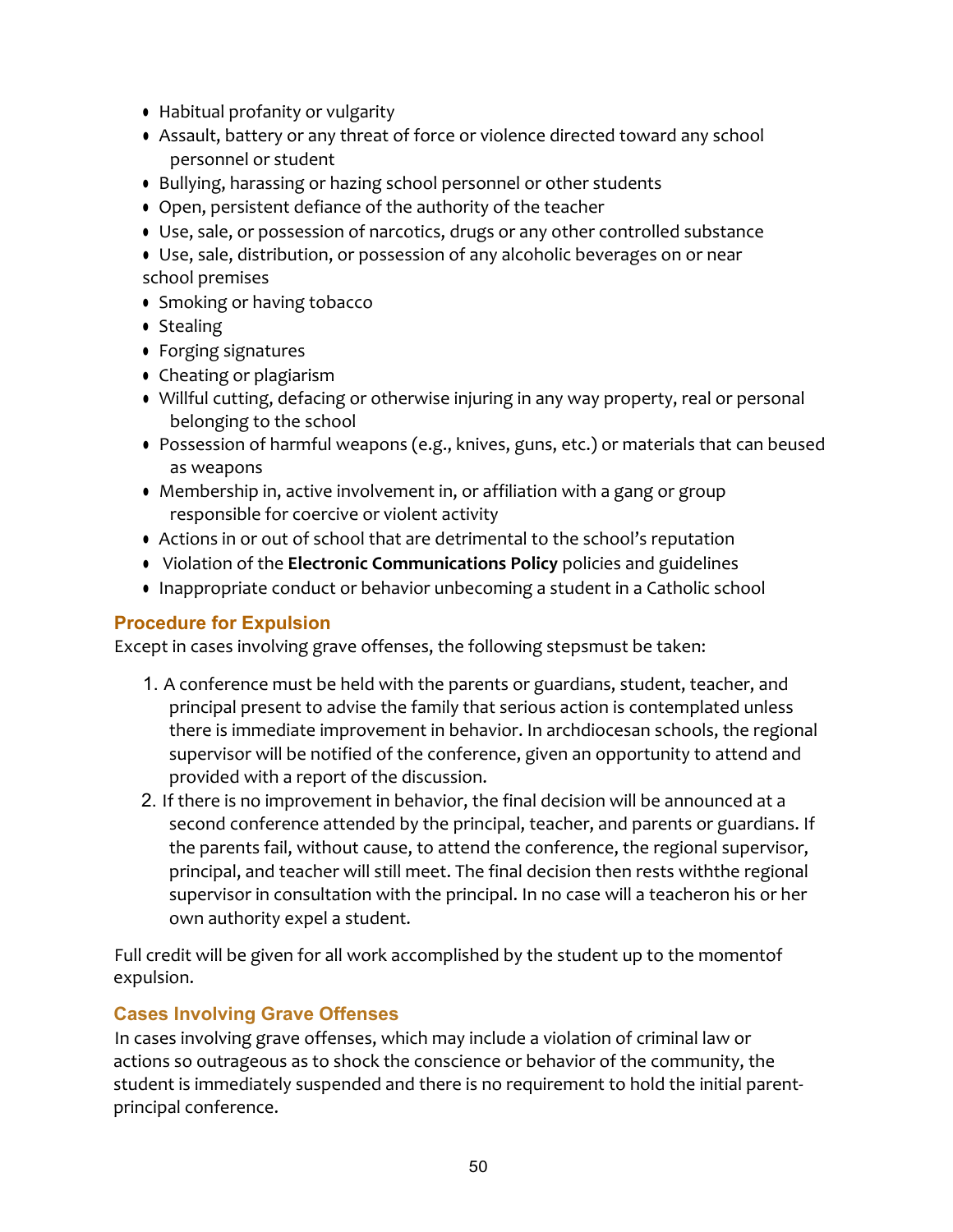The procedure involving cases of grave offenses is followed when the continued presence of the student at school (even for a short period of time) will, in the reasonablejudgment of the principal, pose a serious threat to the health and welfare of another student or students, or faculty members.

When immediate suspension is imposed, with probable expulsion, while the case is being investigated, the rules and the consequences of the violation should be clearly explained to the student and parents or guardians.

#### **Time of Expulsion**

An expulsion may be made immediately if the reasons are urgent. Only in exceptional cases shall expulsion of an eighth grade student who has been in the school one or more years be allowed.

If an expulsion is to take place during the last trimester of the school year, prior approval of the Department of Catholic Schools is required before the expulsion cantake effect. If such action is contemplated, approval shall be obtained before the announcementof the final decision to the parents at the meeting described below.

#### **Reporting of Expulsions**

All expulsions even if they occur at the end of the year, arereported to the elementary supervisor at the Department of Catholic Schools within 24hours. The elementary school written report, Notice of Dismissal, should be mailed promptly to the supervisor.

The County Office of Education where the school is located may also require notificationof pupil expulsions. A copy of the Cumulative Student Record should be held until requested.

# **Written Record**

A written record of the steps leading to expulsion must be kept on filewith copies of all communications and reports. The following form should be used, onecopy kept on file and a copy mailed to the supervisor at the Department of Catholic Schools:

| Name of Student:                                                                                                                                                                                                                                                                                                                                                                                              |                              |
|---------------------------------------------------------------------------------------------------------------------------------------------------------------------------------------------------------------------------------------------------------------------------------------------------------------------------------------------------------------------------------------------------------------|------------------------------|
|                                                                                                                                                                                                                                                                                                                                                                                                               |                              |
| Date: $\frac{1}{\sqrt{1-\frac{1}{2}}\sqrt{1-\frac{1}{2}}\sqrt{1-\frac{1}{2}}\sqrt{1-\frac{1}{2}}\sqrt{1-\frac{1}{2}}\sqrt{1-\frac{1}{2}}\sqrt{1-\frac{1}{2}}\sqrt{1-\frac{1}{2}}\sqrt{1-\frac{1}{2}}\sqrt{1-\frac{1}{2}}\sqrt{1-\frac{1}{2}}\sqrt{1-\frac{1}{2}}\sqrt{1-\frac{1}{2}}\sqrt{1-\frac{1}{2}}\sqrt{1-\frac{1}{2}}\sqrt{1-\frac{1}{2}}\sqrt{1-\frac{1}{2}}\sqrt{1-\frac{1}{2}}\sqrt{1-\frac{1}{2}}$ |                              |
| Parents notified by:                                                                                                                                                                                                                                                                                                                                                                                          | Date: $\qquad \qquad \qquad$ |
|                                                                                                                                                                                                                                                                                                                                                                                                               |                              |
|                                                                                                                                                                                                                                                                                                                                                                                                               |                              |
|                                                                                                                                                                                                                                                                                                                                                                                                               |                              |
|                                                                                                                                                                                                                                                                                                                                                                                                               |                              |
| Persons Present:                                                                                                                                                                                                                                                                                                                                                                                              |                              |
|                                                                                                                                                                                                                                                                                                                                                                                                               |                              |
| Signature(s):                                                                                                                                                                                                                                                                                                                                                                                                 |                              |
|                                                                                                                                                                                                                                                                                                                                                                                                               |                              |
| Place:                                                                                                                                                                                                                                                                                                                                                                                                        |                              |
|                                                                                                                                                                                                                                                                                                                                                                                                               |                              |
|                                                                                                                                                                                                                                                                                                                                                                                                               |                              |
|                                                                                                                                                                                                                                                                                                                                                                                                               |                              |
| Outcome:                                                                                                                                                                                                                                                                                                                                                                                                      |                              |
| Signature(s):                                                                                                                                                                                                                                                                                                                                                                                                 |                              |
|                                                                                                                                                                                                                                                                                                                                                                                                               |                              |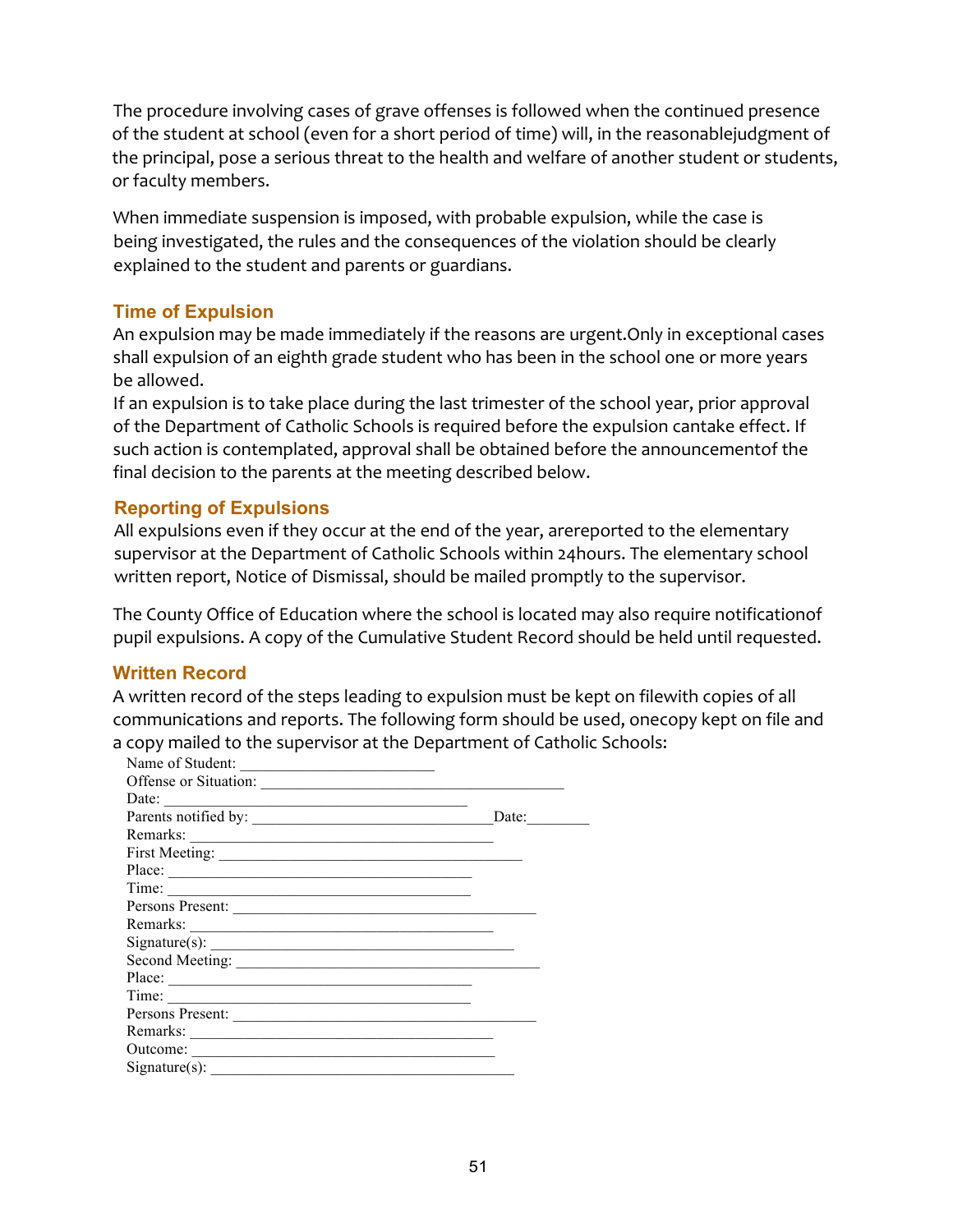# **Right to Make Exceptions**

The principal, in consultation with the pastor if a parish school, retains the right to make exceptions in cases where mitigating circumstances call for a different response than policy suggests.

#### **Home Study**

Circumstances may arise which dictate that a student, at the discretion of the principal, be excluded from school attendance for a period of time. This is a remedy for unusual situations and is not considered a suspension. Students may be given tests, etc. outsideschool hours so that grades can be reported.

#### **Harassment, Bullying, and Hazing policy**

All Souls is committed to provide a safe and comfortable learning environment that respects Christian values and is free from harassment, bullying or hazing in any form. Harassment, bullying or hazing of any student by any other student, lay employee, religious, clergy, or school volunteer is prohibited. The school will treat allegations of any such conduct seriously and will review and investigate such allegations in a prompt, confidential and thorough manner. This policy shall be communicated clearly to faculty, staff, volunteers, parents or guardians and students.

Substantiated acts of harassment, bullying or hazing by a student will result in disciplinary action up to and including dismissal of the student. Students found to havefiled false or frivolous charges will also be subject to disciplinary action up to and including dismissal. For students in grades K-3, this disciplinary action shall depend onthe maturity of the students and the circumstances involved. For students in grades 4 through 8, the disciplinary action may include suspension or dismissal.

Harassment occurs when an individual is subjected to treatment or a school environment that is hostile or intimidating. It includes, but is not limited to, any or all ofthe following:

- Verbal harassment: Derogatory comments and jokes; threatening words spoken to another person.
- Physical harassment: Unwanted physical touching, contact, assault, deliberate impeding or blocking movements, or any intimidating interference with normal work or movement.
- Visual harassment: Derogatory, demeaning or inflammatory posters, cartoons, written words, drawings, and gestures.
- Sexual harassment: Unwelcome sexual advances, requests for sexual favors, and other verbal or physical conduct of a sexual nature.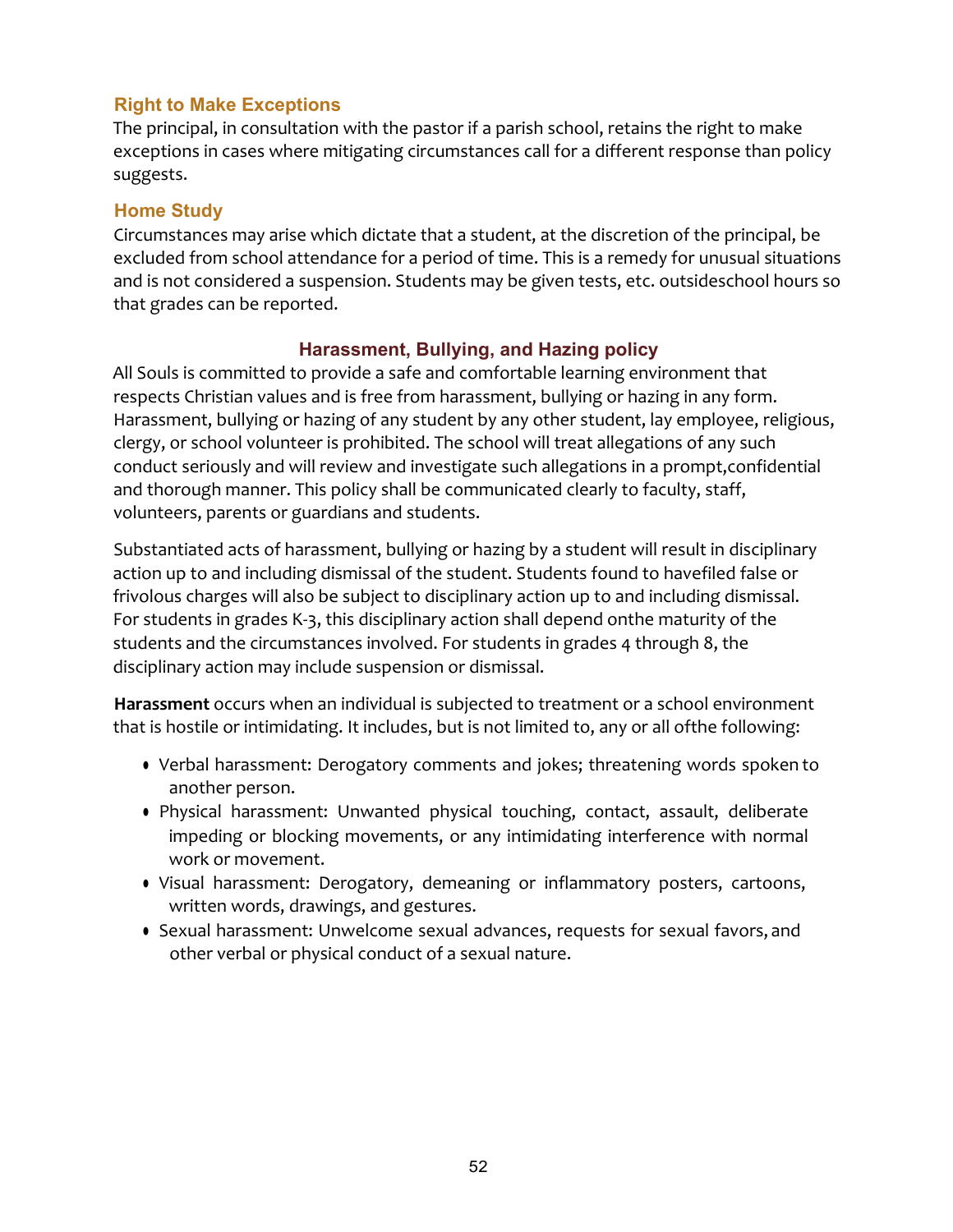**Bullying** is the habitual harassing, intimidating, tormenting, browbeating, humiliating, terrorizing, oppressing and/or threatening of another person. Bullying typically consists of direct behaviors, such as teasing, taunting, threatening, hitting, shoving, and stealing that are initiated by one or more students against a victim or victims. In addition to directattacks, bullying may also be indirect, such as spreading rumors that cause victims to be socially isolated through intentional exclusion. Whether the bullying is direct or indirect, the key component of bullying is physical or psychological intimidation that occurs repeatedly over time to create an ongoing pattern of harassment and abuse.

Students also may be involved in cyber bullying, which occurs when they bully each other using the internet, mobile devices, or other cyber technology. This can include but is not limited to:

- Sending inappropriate texts, e-mail, or instant messages.
- Posting inappropriate pictures or messages about others in blogs or on Web sites.
- Using someone else's user name to spread rumors or lies about someone.

Hazing is any method of initiation or pre-initiation into a student organization or student body or any pastime or amusement engaged in with respect to these organizations which causes, or is likely to cause, bodily danger, physical harm, or personal degradation or disgrace resulting in physical or mental harm, to any student or other person. It is the responsibility of the school to:

- Establish practices and provide staff development training and age-appropriate information for students, designed to create a school environment free from discrimination, intimidation or harassment.
- Make all faculty, staff, students, parents or guardians, and volunteers aware of this policy and the commitment of the school toward its strict enforcement.
- Remain watchful for conditions that create or may lead to a hostile offensive school environment.

It is the student's responsibility to:

- Conduct themselves in a manner that contributes to a positive school environment.
- Avoid any activity that may be considered discriminatory, intimidating, harassing, bullying or hazing.
- If possible, inform the other person(s) that the behavior is offensive and unwelcome.
- Report all incidents of discrimination, harassment, bullying or hazing to the principal or teacher.
- As appropriate, the students involved may be asked to complete a formal, written complaint, which will, be investigated thoroughly and will involve only the necessary parties. Confidentiality will be maintained as much as possible.

# **Student Threats**

All threats by students to inflict serious harm to self or others, or to destroy property, will be taken seriously. Whoever hears or becomes aware of any threat made by a student should immediately report it to the pastor, principal, or a teacher. The principal will notify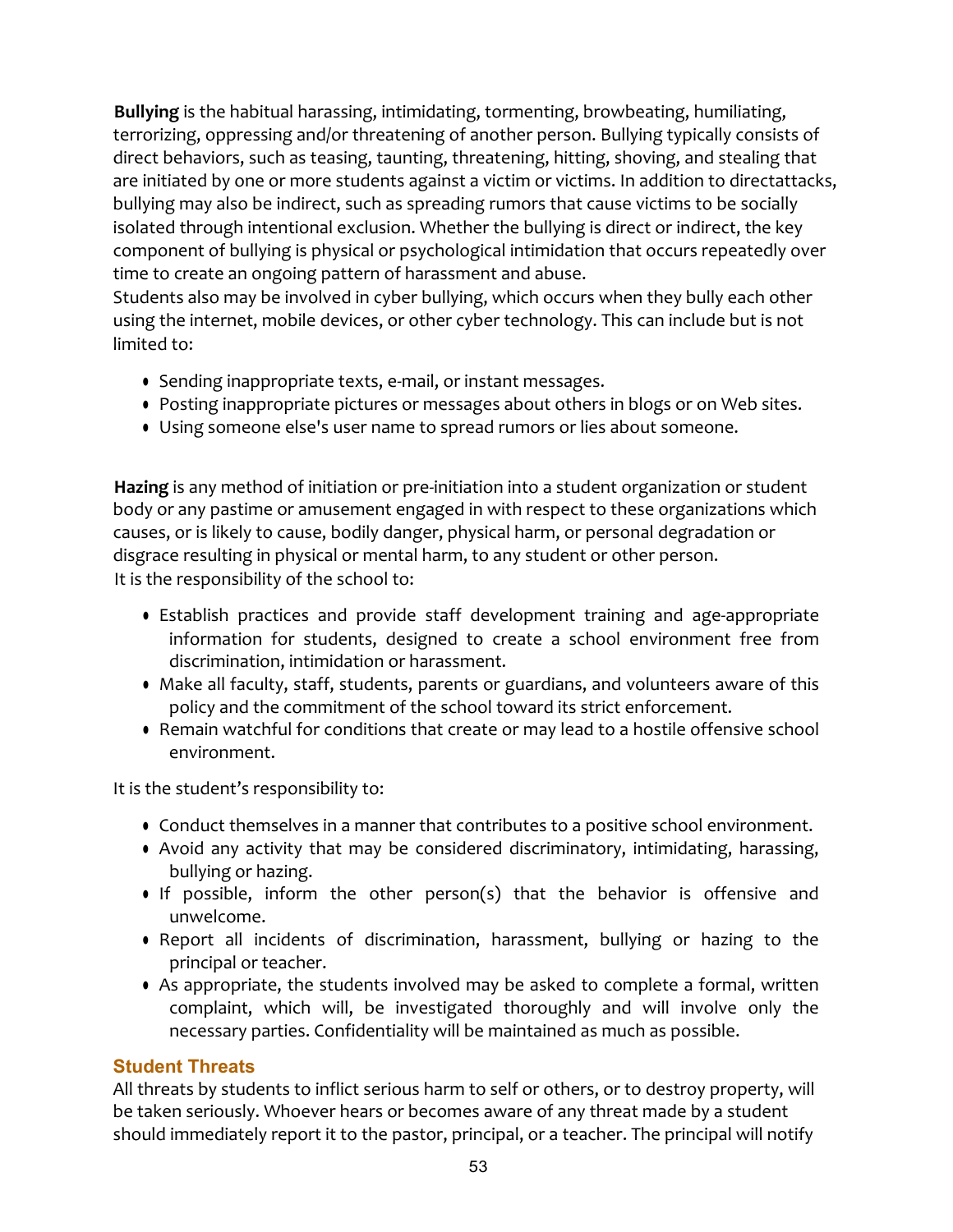the police and the Department of Catholic School immediately. The student who has made the threat will be kept in the school office under supervision until the police arrive. The parents or guardians of the student who has made the threat will be notified. Any adult or student who has been identified as the potential victim, or mentioned in writing as a potential victim, will be notified immediately. The student who made the threat will be suspended until the investigation by police and the school has been completed. The decision to re-admit a student who has made a threat will be made by the principal and pastor on a case-by-case basis. Practical jokes or offhand comments of a threatening nature will be taken seriously and will be investigated. The police may be notified and these actions may result in suspension or removal of a student from school.

#### **School Searches**

A student's legitimate expectation of privacy in their person and in the personal effects they bring to school must be balanced against the obligation of the school to maintain discipline and to provide a safe environment for the school community. Accordingly, school officials may conduct a search of the student's person and personal effects based on a reasonable suspicion that the search will disclose evidence that the student is violating or has violated the law or a school rule.

School officials do not need a warrant or a parent's permission to conduct a search of the student and/or the school's or a student's personal property, as long as they have a reasonable suspicion that a law or school rule is being or has been violated. Whenever a school principal conducts a search of a student's person or personal effects, an adult witness should be present.

Students do not own their lockers or other school property. Lockers are made available to the student by the school. The student does have some expectation of privacy in his or her locker from other students. However, a student may not exclude school officials if the school official has a reasonable suspicion that a law or school rule has been violated.

A student has a greater expectation of privacy concerning his or her backpack, purse, clothing and other personal effects. A school official who finds it necessary to conduct a search of a student's backpack, purse, clothing or personal effects, must have a reasonable suspicion that the student is violating or has violated a law or school rule. The student's parents should be notified of any such search. An alert from trained and certified detector dog is sufficient to allow the school official to have a reasonable suspicion and to conduct a warrantless search of the student's locker, car or his or her personal property and effects. In addition to this policy on searches by the school, every student is subject to the Archdiocesan and school use and privacy policies concerning cell phones and other electronic devices, whether the devices belong to the school or to the student. If a student refuses to cooperate in a reasonable search of the school or student property (including electronic devices), the student's parents and/or the police may be called for assistance or referral.

In the event that any items belonging to a student are confiscated, the principal should document that fact and, when possible, take a photograph of the place where the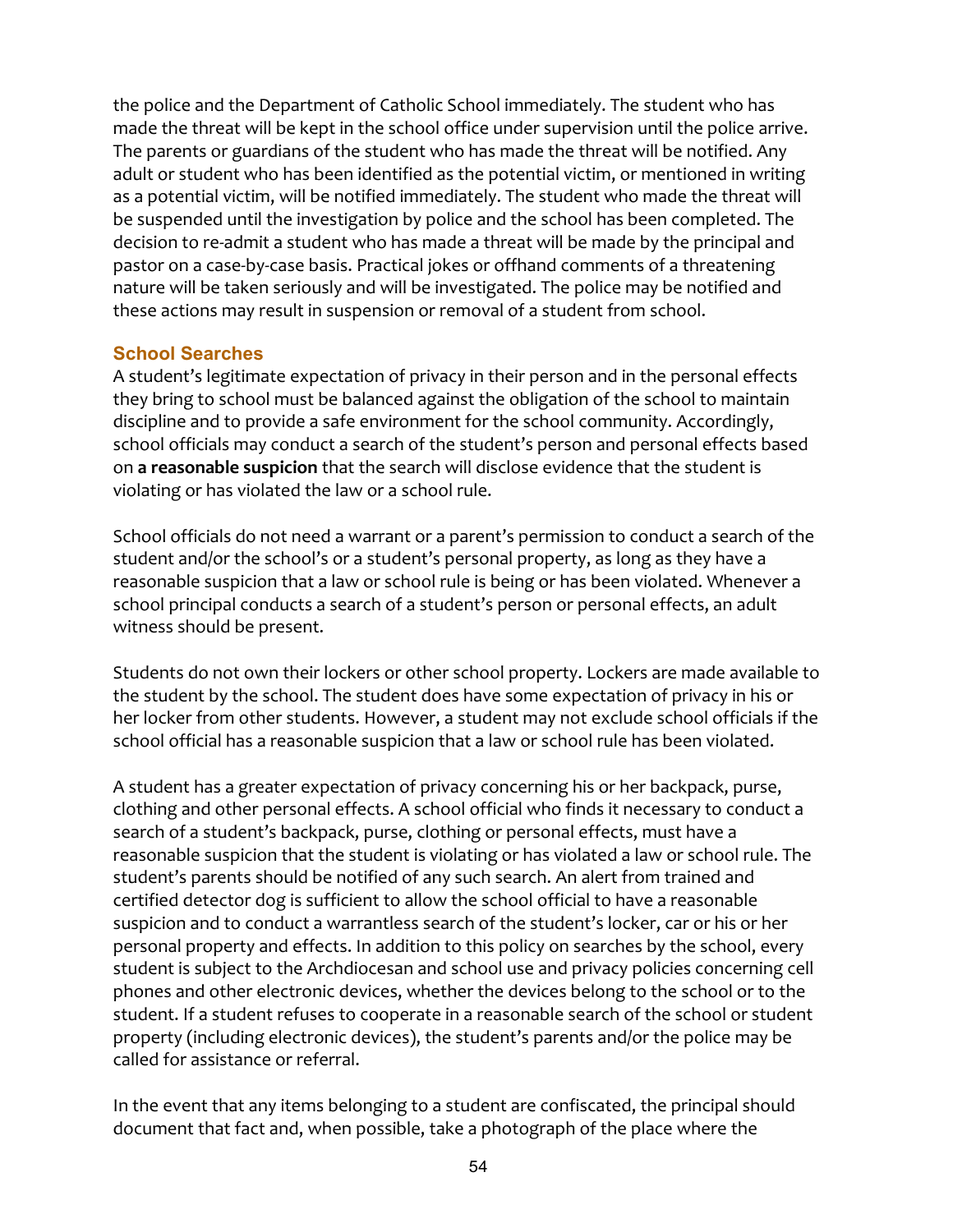confiscated object was found and of the object itself. It is also recommended that the school obtain a signature from the student acknowledging that the item was in his or her possession at the time it was found.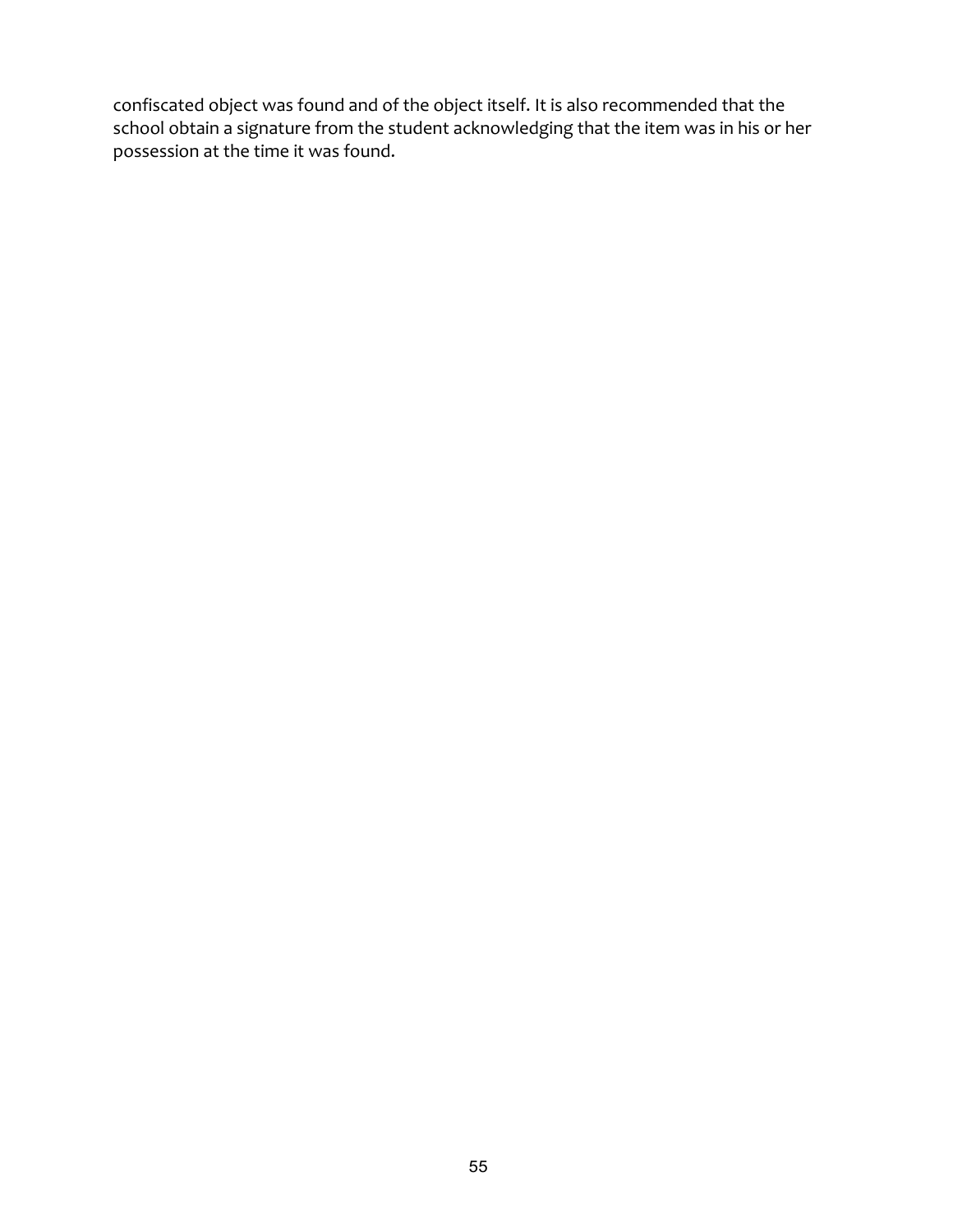# **Electronic Communications Policy**

- 1. Systems, Devices and Materials
	- a. Electronic communications systems include, but are not limited to, electronic mail, voice mail, facsimile machines, stand-alone or networked computers, intranets, the Internet/World Wide Web and any other communications systems that may be created in the future.
	- b. Electronic communications devices include, but are not limited to, regular and mobile telephones, computers, laptops, electronic notebooks, audio and video equipment, flash drives, memory sticks, iPods, MP3 players, Blackberries, and other wireless equipment.
	- c. Electronic communications materials include, but are not limited to, DVDs, CDs, laser discs, audio and video-tape, audio and visual recordings, films, microfiche, audio and visual broadcasts, computer operating systems, software programs, electronically stored data and text files, computer applications, e-mails, text messages, instant messages, and all other downloaded, uploaded, retrieved, opened, saved, forwarded, or otherwise accessed or stored content.
	- 2. Electronic Communications Systems, Devices and Materials and Users Covered
		- a. All electronic communications systems, devices and materials whether in a parish, school, or archdiocesan department or office.
		- b. All electronic communications devices and materials taken from parish, school or archdiocesan office for use at home or on the road.
		- c. All personal devices and materials brought from home and used on parish, school or archdiocesan premises during regular business hours.
		- d. All personal devices and materials, regardless of location, that are used in such a manner that the parish, school or archdiocese may be implicated in their use.
		- e. All users of electronic communications systems, devices and materials, including, but not limited to, students, employees, staff, contractors, volunteers, clergy and religious, and their families.
	- 3. Ownership and Control of Communications
		- a. All systems, devices and materials located in a parish, a school or an archdiocesan office, and all work performed on them, are property of the parish, school or archdiocese. These systems, devices and materials are to be used primarily to conduct official parish, school or archdiocesan business, not personal business.
		- b. With permission from the pastor, principal or other person in charge, individuals may use systems, devices and materials, including access to the Internet, for personal business and web exploration outside regular business Parent Handbook Page 55 hours or during breaks. All users are expected to conform to appropriate content management and web surfing guidelines, whether during or outside regular business hours.
		- c. Parish, school and archdiocesan systems, devices and materials are not private and security cannot be guaranteed. Passwords and user IDs are designed to protect confidential information, not to provide users with personal privacy. User account passwords for systems not controlled by a centralized user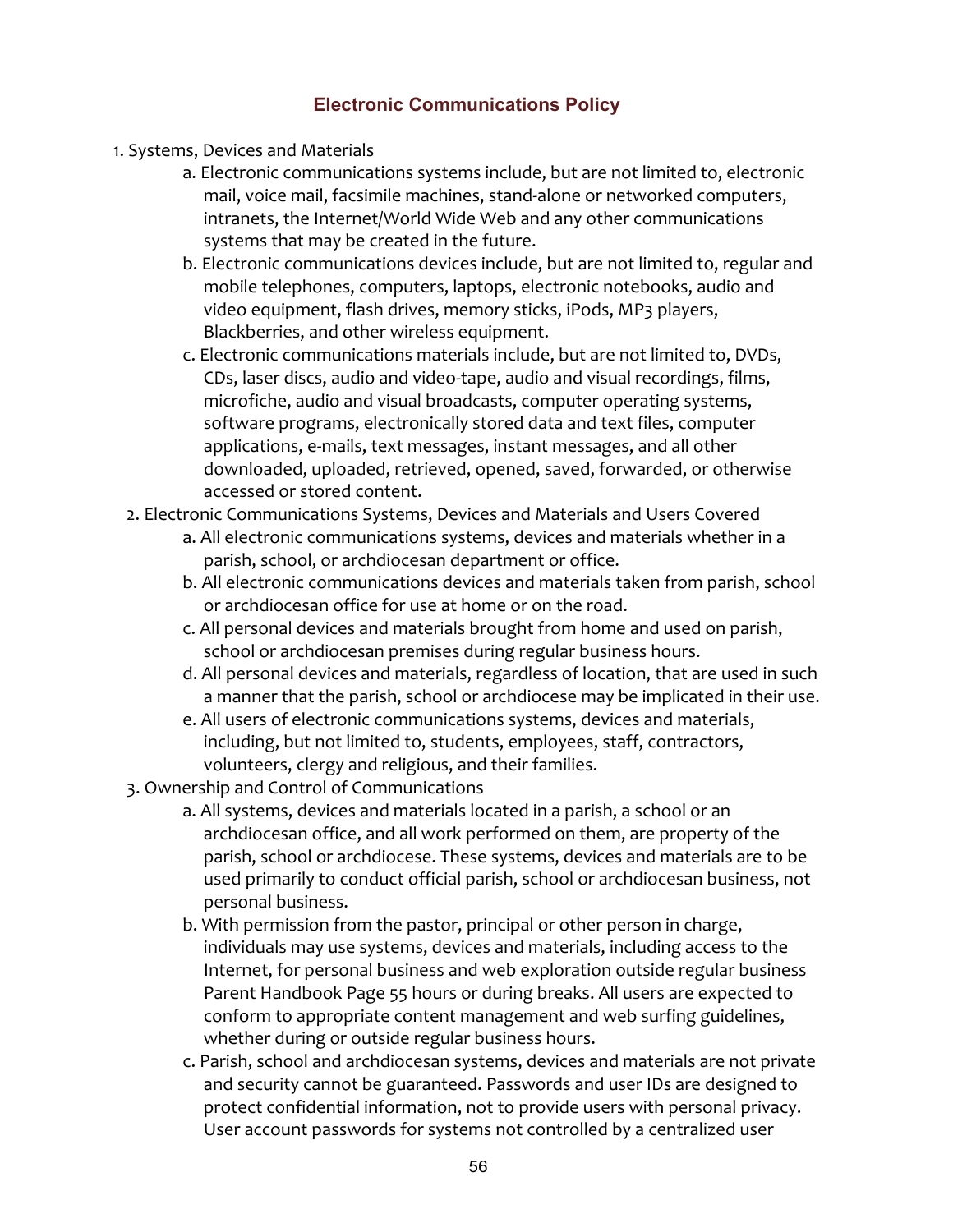directory or authentication system must be on record with the pastor, principal or other person in charge at the parish, school or archdiocesan department. 

- d. Minors may only access the Internet from devices with updated and functioning filters for prohibited content. All obscene materials, child pornography or materials that are otherwise harmful to minors or in violation of this electronic communications policy must be blocked. Before allowing minors to access the Internet, a responsible person must ensure that content filters are "ON."
- e. Content filters for minors may NOT be disabled or turned "OFF" without obtaining prior permission from the archdiocesan Applied Technology Department or the person with equivalent authority at the parish or school.
- f. All files downloaded from the Internet, all computer disks received from outside sources, and all content uploaded from portable memory devices must be scanned with updated/current virus detection software. Immediately report any viruses, tampering or other system breaches to the person in charge at the parish, school or archdiocesan department.
- g. Parishes, schools and the archdiocese reserve the right to monitor, access, retrieve, read and disclose all content created, sent, received, or stored on parish, school or archdiocesan systems, devices and materials (including connections made and sites visited) to law enforcement officials or others, without prior notice.
- 4. Guidelines for E-mail correspondence and other electronic communications
	- a. All users of parish, school or archdiocesan communications systems and devices should use care in creating e-mail, text, instant or voice mail messages. Even when a message has been deleted, it may still exist on a backup system, be restored, be printed out, or may have been forwarded to someone else without its creator's knowledge. The contents of e-mail and text messages are the same as other written documentation and cannot be considered private or confidential.
	- b. E-mail and other electronic communications are not necessarily secure. Parent Handbook Page 56
	- c. As with paper records, proper care should be taken in creating and retaining electronic records for future use, reference and disclosure, as applicable.
	- d. Postings to "All Employees," "All Parents" "All Parishioners" and the like on intranets or the Internet or the World Wide Web must be approved by the pastor, principal or other person in charge at the parish, school or archdiocesan department before they are sent out.
	- e. Use of personal electronic communications devices and materials during regular business hours should be kept to a minimum and limited mainly to emergencies.
- 5. Prohibited Practices:
	- a. Users of parish, school or archdiocesan electronic communication systems, devices or materials and users of personal devices and materials on parish, school or archdiocesan premises, during normal business hours or under circumstances when the parish, school or archdiocese may become implicated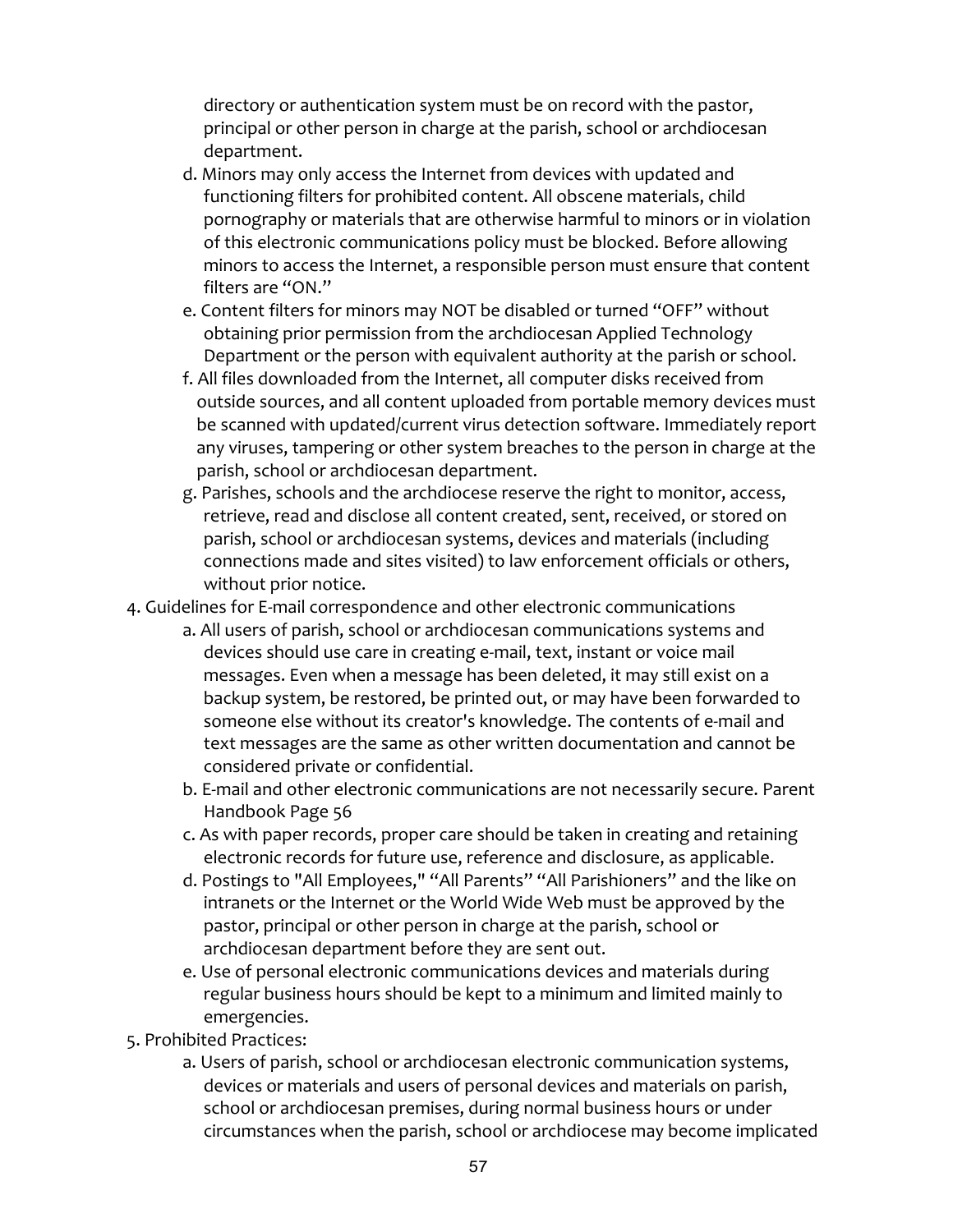in the use, may not:

- i. Violate any federal, state or local laws, regulations, rules of conduct, codes of ethics, safe environment or any educational rules.
- ii. Post or distribute personal contact information about the user or others without permission or review by a responsible adult person, unless required by the user's job duties or assigned responsibilities. Personal contact information includes names or screen names: telephone numbers; work, home or school addresses; email addresses and web addresses (URLS) of social networking sites or blogs.
- iii. Post or distribute communications or pictures which a reasonable person, according to the teachings of the Roman Catholic Church, would consider to be defamatory, offensive, harassing, disruptive, derogatory or bullying. This includes, but is not limited to, sexual comments or images, racial or ethnic slurs, or other comments or images that would offend someone on the basis of race, creed, gender, national origin, sexual orientation, age, political beliefs, mental or physical disability, or veteran status.
- iv. Engage in improper fraternizing or socializing between adults and minors. Minors may not agree to meet someone they have met online without their parents' approval and the presence of a parent at any meeting.
- v. Engage in pirating or unauthorized distribution (such as "podcasting") of copyrighted materials, music or film; arrange for the purchase or sale of any drugs, alcohol, or regulated substances and goods; or participate in internet gambling.
- vi. Post chain letters or engage in "spamming" (sending annoying, unnecessary or unsolicited commercial messages); repost a message that was sent privately without permission of the person who sent the message.
- vii. Record any telephone or other conversation without the express permission of the other participants to the conversation except where allowed by law.
- viii. Use electronic communications devices for designing, developing, distributing or storing any works of programming or software unless explicitly required by the duties of the job or assignment.
- ix. Upload, download, view or otherwise transmit copyrighted, trademarked, patented, or indecent material, trade secrets, or other confidential, private, or proprietary information or materials to which the user does not have access rights. Regarding copyrighted materials, certain exceptions are given for educational and liturgical purposes. If in doubt, consult the pastor, principal or other person in charge.
- x. Damage, alter, disrupt, or gain unauthorized access to computers or other systems; e.g. use others' passwords, trespass on others' folders, work or files.
- xi. Give unauthorized persons access to parish, school or archdiocesan systems, provide access to confidential information, or otherwise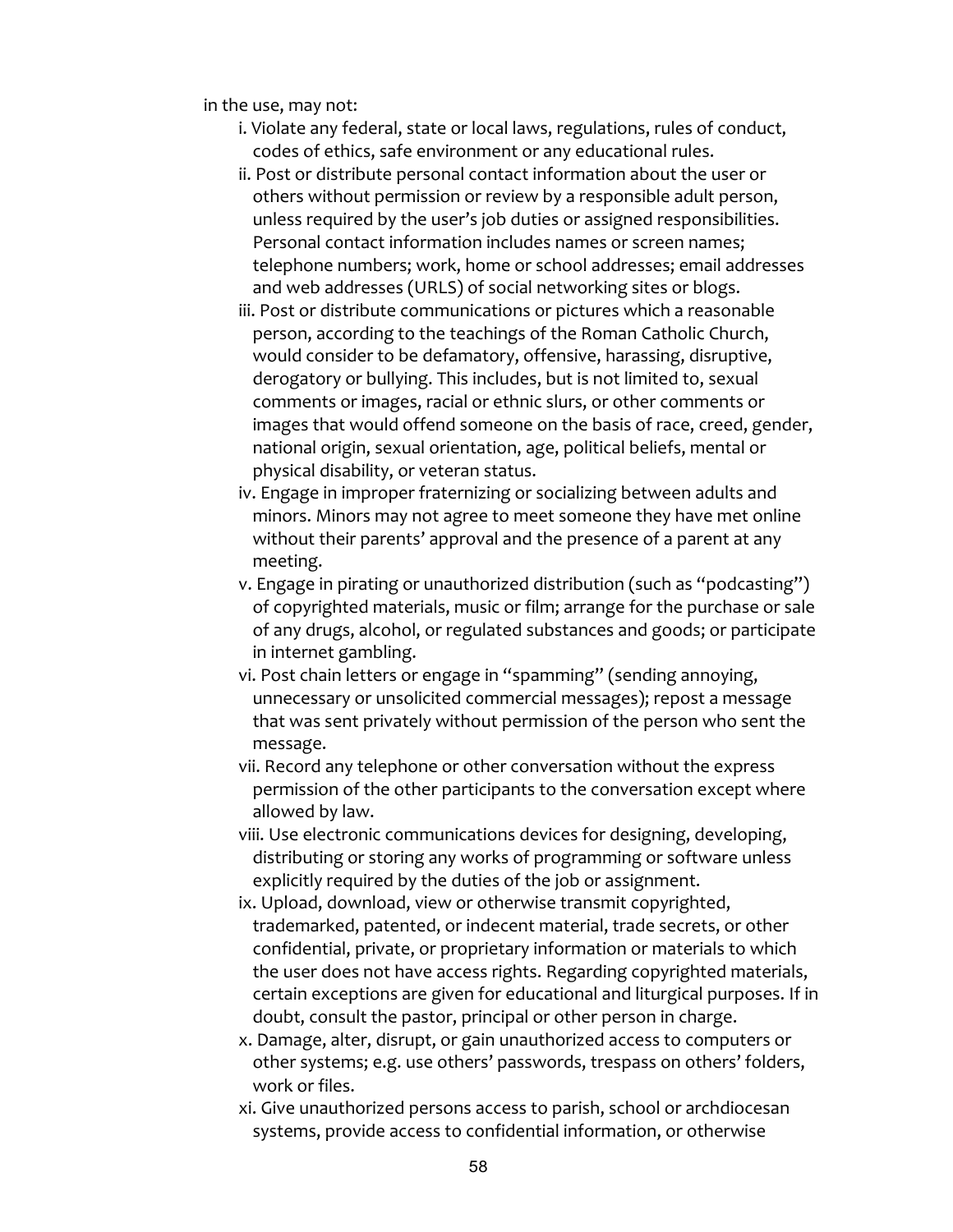jeopardize the security of the electronic communications systems (e.g. by unauthorized use or disclosure of passwords).

- xii. Transmit confidential, proprietary, or sensitive information unless the transmission falls within the scope of the user's job duties or assignment by a responsible person.
- xiii. Introduce a virus, attempt to breach system security or tamper with a system.
- xiv. Alter, without authorization, a start up screen or the desktop, or install applications that will subvert these functions.
- xv. Allow any minor to access the Internet on school communications devices before a responsible adult has checked to insure that active filtering of prohibited materials is enabled.
- xvi. Use electronic communications devices or systems to transmit any radio frequency signal that is not permitted and/or licensed by the Federal Communication Commission ("FCC") or that would violate FCC rules or policies.
- 6. Consequences of violations of electronic communications policy.
	- a. Violations of this policy, including breaches of confidentiality or security, may result in suspension of electronic communication privileges, confiscation of any electronic communication device or materials, and disciplinary action up to and including termination of employment, removal from parish or school activities, or other appropriate disciplinary action.